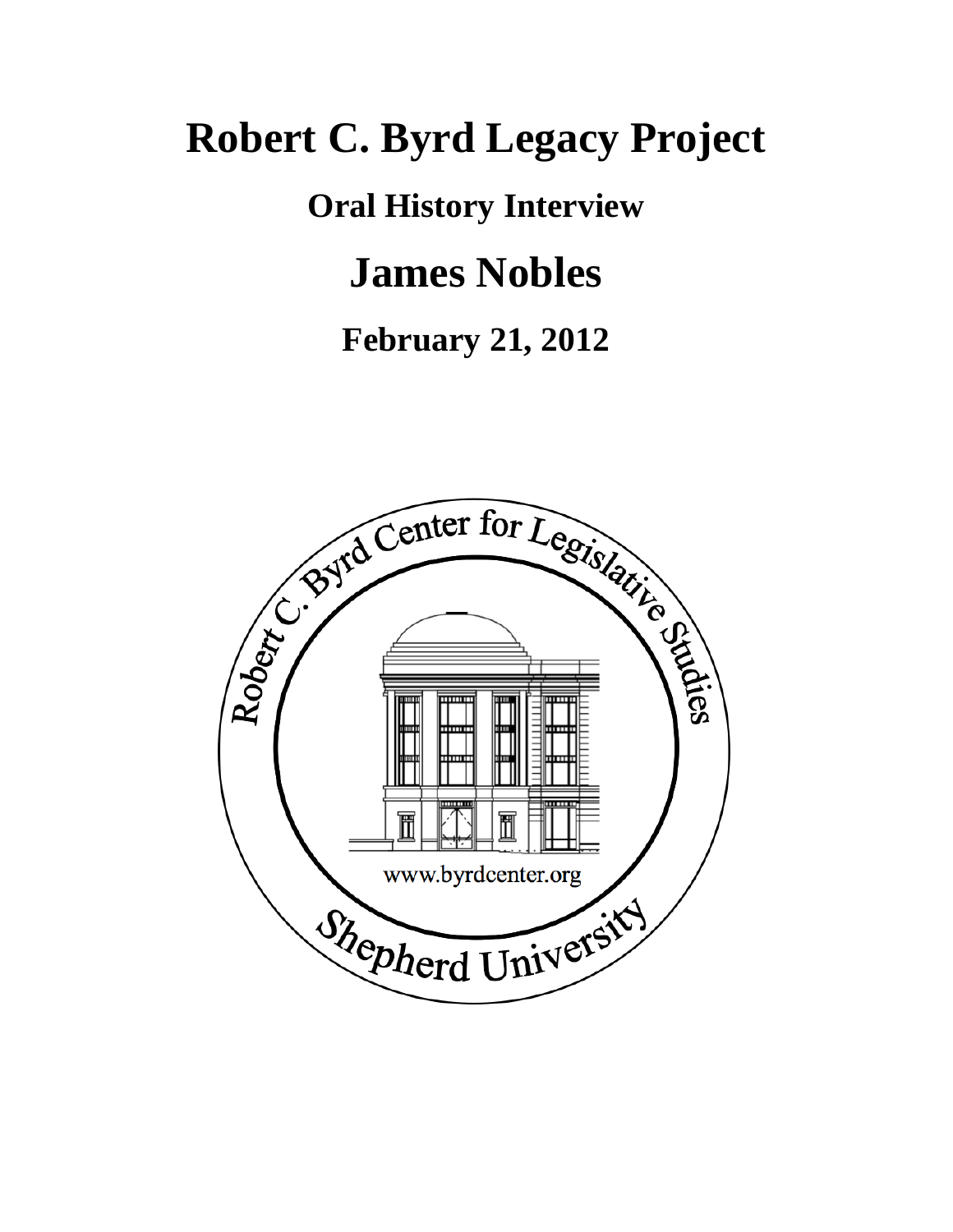### **Table of Contents**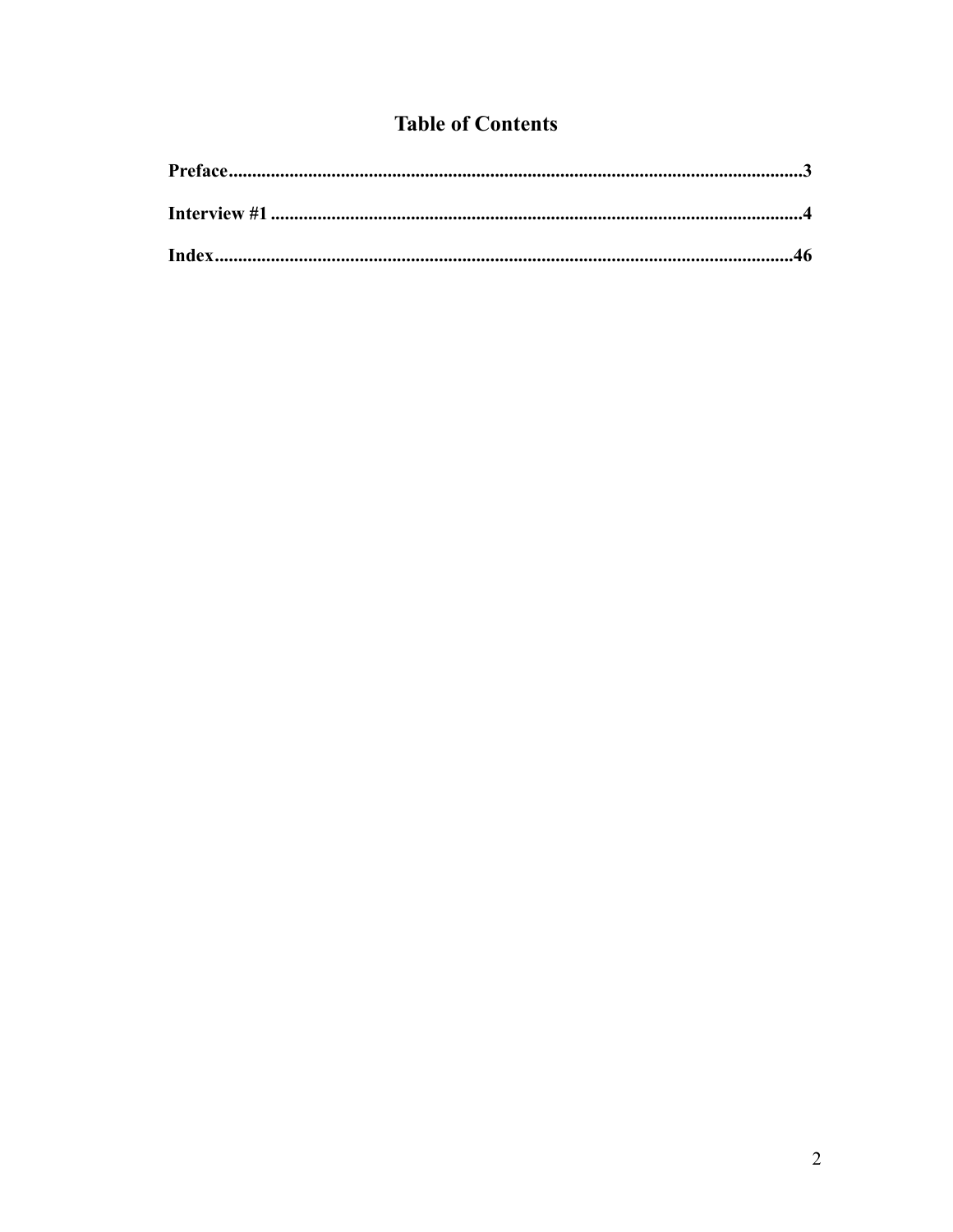#### <span id="page-2-0"></span>**Preface**

#### by Keith D. Alexander

 Much has already been written about Senator Robert C. Byrd, and far more information about the senator can be found in the archival collection housed at the Robert C. Byrd Center for Legislative Studies. Nearly all of that material, however, addresses the professional rather than the personal side of the man.

 One of the great advantages of oral history is its ability to access the personal, to put a more human face on historical figures. Few people have been better positioned to reveal Senator Byrd's personal side than James Nobles, one of the senator's closest friends for twenty-eight years.

 Born February 13, 1933, in Wetumpka, Alabama, Nobles moved to the Washington, DC area in 1960. He and his new wife Joan settled in McLean, Virginia, where he worked for the Safeway grocery store corporation for twenty years. He first became acquainted with Senator Byrd through Nobles's wife, who taught several of the Byrds' grand-children. The friendship between Nobles and Byrd really began as a result of tragedy, however. After Byrd's grandson Michael died in a car crash shortly before he was to graduate from high school, Nobles offered to share home movies he had of Michael as a child playing with his own sons. Nobles also began helping Senator Byrd and his wife, taking the senator grocery shopping, bringing the Byrds home-grown produce, and helping with yard work. Nobles and the senator also held many long conversations while sitting on the porch of the senator's McLean home.

 While Nobles expresses great affection for Senator Byrd in this interview, the esteem clearly was mutual. Senator Byrd's admiration for Mr. Nobles led the senator to devote a speech on the Senate floor to his friend and neighbor. It can be found in the Congressional Record of July 28, 2005.

 A note regarding the transcript: After the interview was transcribed, the interviewee reviewed the transcript and made edits and additions. Material enclosed in brackets was added during the editing process. Bracketed text in regular typeface consists of editorial clarifications. Bracketed text in italics was added by the interviewee and is generally not in the archived recording.

**About the interviewer**: Keith D. Alexander is Director of Archives and head of the Oral History Project at the Robert C. Byrd Center for Legislative Studies in Shepherdstown, West Virginia. He received his MA and PhD in history from the University of Maryland, College Park.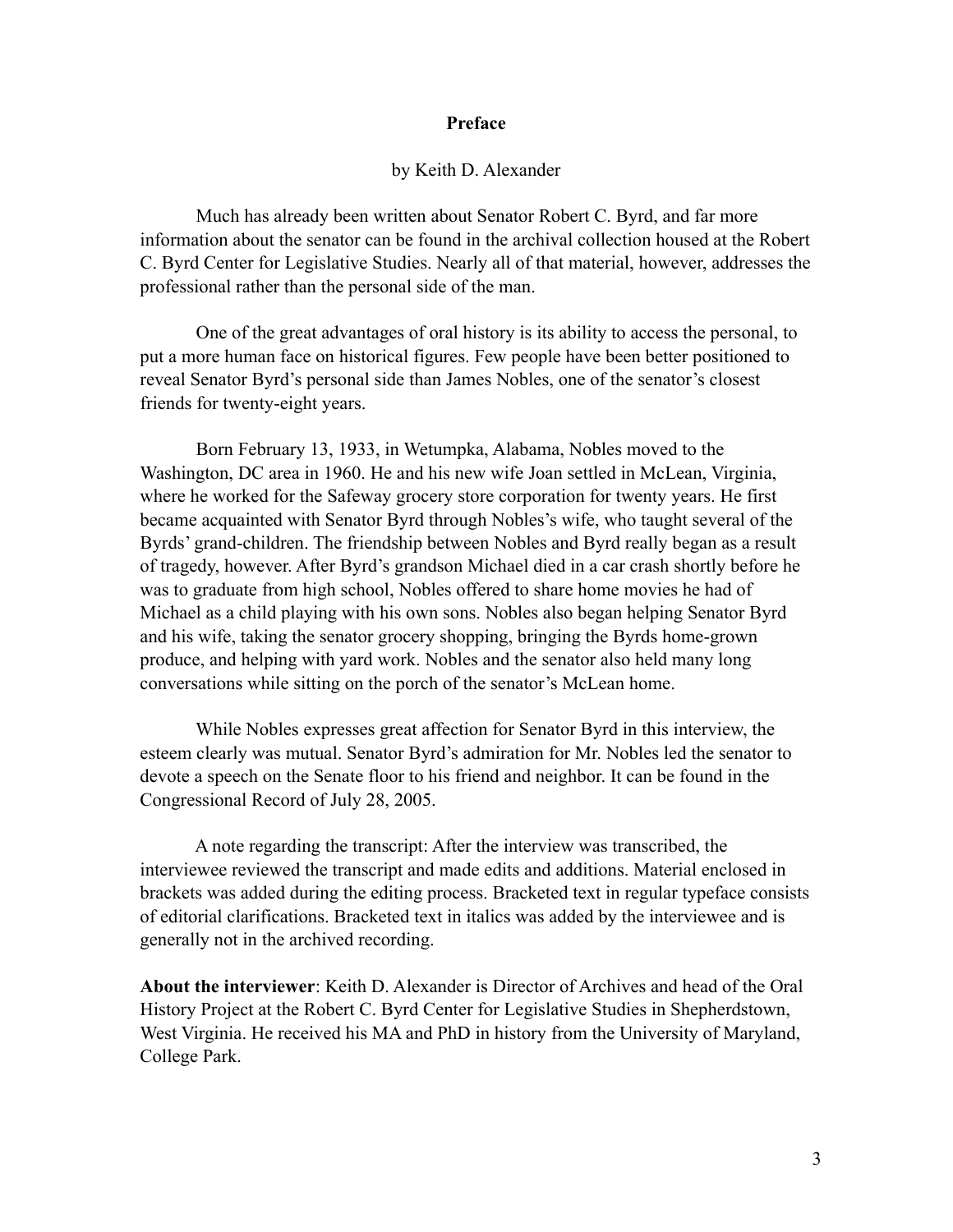#### <span id="page-3-0"></span>**Interview #1 Tuesday, February 21, 2012**

 **Alexander:** Today is Tuesday, and it is [February] 21, 2012. I'm Keith Alexander, and I'm here with Jim Nobles at the Robert C. Byrd Center for Legislative Studies.

 Jim, what's going to happen today is we're going to talk a little bit about your relationship with Senator Byrd. As you know, it's being recorded. You're okay with your voice being recorded for today's purposes?

**Nobles:** Sure.

**Alexander:** Very good. Can you, first of all, tell me a little bit about yourself, about your background?

**Nobles:** Well, I'm originally from Alabama, and I've been up in the McLean, Virginia, area for fifty or fifty-five years. In those years, I got to know Senator Byrd for about twenty-eight years. I worked for a company called Safeway, Incorporated, at their main branch there in the Washington [DC] area for about twenty years, and then I retired.

**Alexander:** What was the name of the company again?

**Nobles:** Safeway.

**Alexander:** Safeway. The grocery store, Safeway?

**Nobles:** Yes, the grocery store. I didn't work in the stores. I worked in the–

**Alexander:** You worked for the corporation.

**Nobles:** A very good outfit to work for.

**Alexander:** Can you tell me actually your date of birth and your place of birth?

**Nobles:** February 13, 1933, in Wetumpka, Alabama. That's kind of an unusual name.

**Alexander:** Could you spell that for us, please?

**Nobles:** I sure can. W-e-t-u-m-p-k-a, Alabama. It's in Elmore County, probably was the largest county in Alabama at the time. I was born way out in the country. I came from a family of eight children, seven boys and one girl.

 My father was in the First World War, and actually he got injured over in France. The way I understand it, I was about six years old when he passed away, so I never got to know him very well. I think that's one thing that Senator Byrd and I really understood,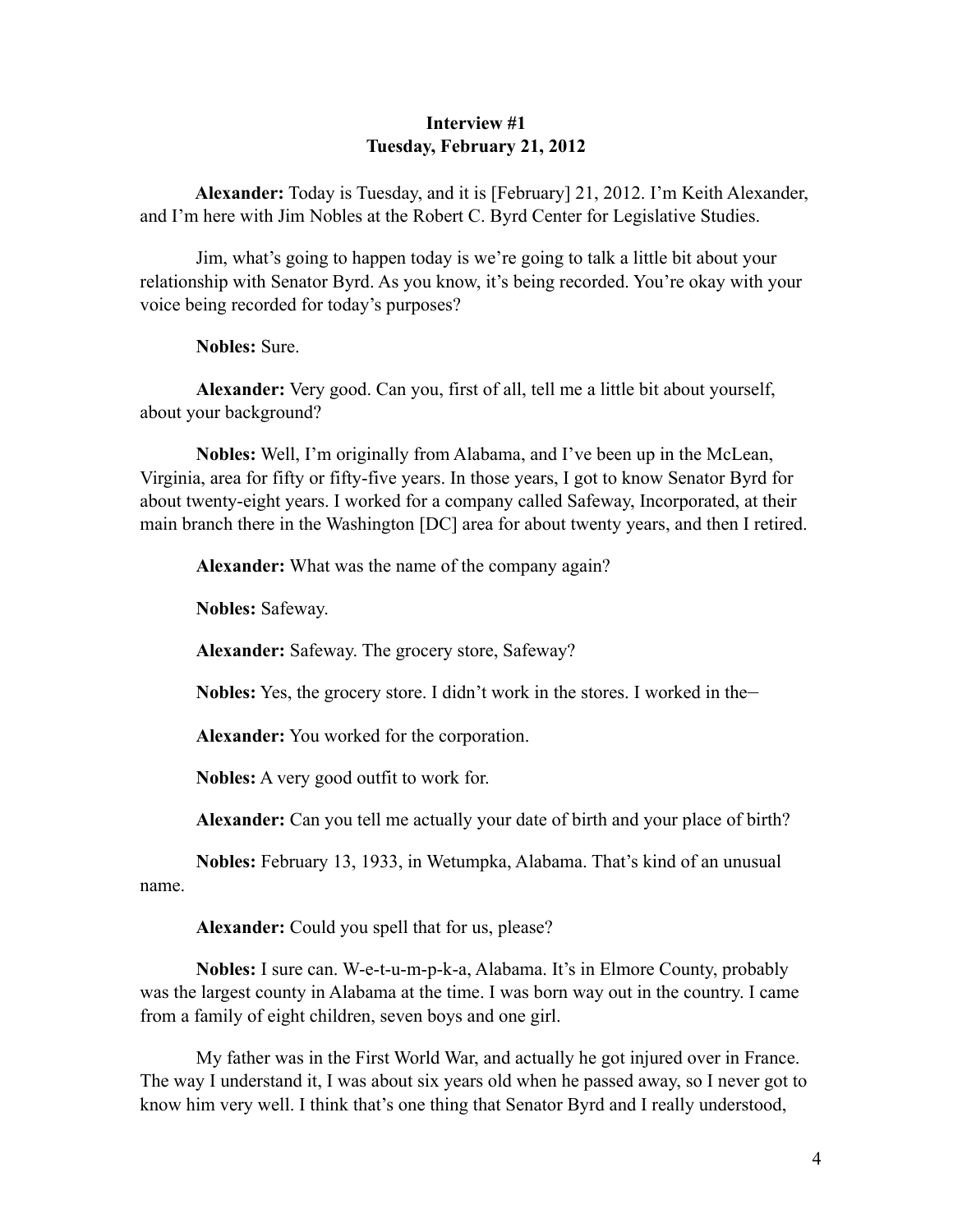being that he was an adopted child and didn't know his biological father until he was about sixteen years old, and we understood each other in that realm of thinking, you know, about our fathers.

 I moved from Alabama up to the Washington, DC area and married a nice lady, Joan. Her name was Joan Hatch, and she was born and raised in Arlington County. We got married in 1960. We have two boys, two grown boys, and four grandchildren, three boys and one girl. The youngest boy works for the National Geological Survey there in Reston, Virginia, so he's close to us. The oldest boy, Jimmy, stayed in Arlington County the great portion of his life until the company transferred him to Florida, so we don't get to see him as much as we do the youngest boy.

**Alexander:** So you moved to the area, to your wife's neck of the woods then?

**Nobles:** Neck of the woods. She's the one who brought me up here. I met her and then I went back to Alabama, and then I decided that she was the lady for me, so I came back.

**Alexander:** Where did you live when you got to know Senator Byrd?

**Nobles:** I lived about three miles from Senator Byrd in McLean. He lived in the Evermay section close to the CIA, off of Dolly Madison Boulevard, and I lived about three miles off of Georgetown Pike. So we didn't live very far apart.

 But, Keith, the way I got to know Senator Byrd, what really got me started with him, was my wife was a schoolteacher in Vienna, Virginia, and she taught his three grandchildren. His youngest daughter was Margie Moore [phonetic], Jon and Margie Moore, and they were very active in the school. Joan and Margie got to be real friends in teaching her children. They had Mona, Mary Anne, and Michael. Michael was actually the oldest one.

 Margie would invite my wife and my two boys out to her home in Vienna because they had a swimming pool, and the children would play in the swimming pool. On one of the visits to Margie's home, my boys took a little 8-millimeter camera and they just took pictures of how they were playing in the pool and jumping off the diving board, and quite a bit of it was taken of Michael.

Later on, they left Vienna and moved to Leesburg, and Michael was about a week away from graduating from high school. He was a big boy, and Senator Byrd was really fond of him, as he was fond of all of his grandchildren. Michael was coming home one night from visiting with a friend or something, and they say he fell asleep. He was in a pickup truck, fell asleep and ran into a tree, and the truck burst into flames. It was just a tragic, tragic accident, and, naturally, he died. Senator Byrd really had a hard time with that. That was one of his hard times in life, trying to accept the death of his grandchild,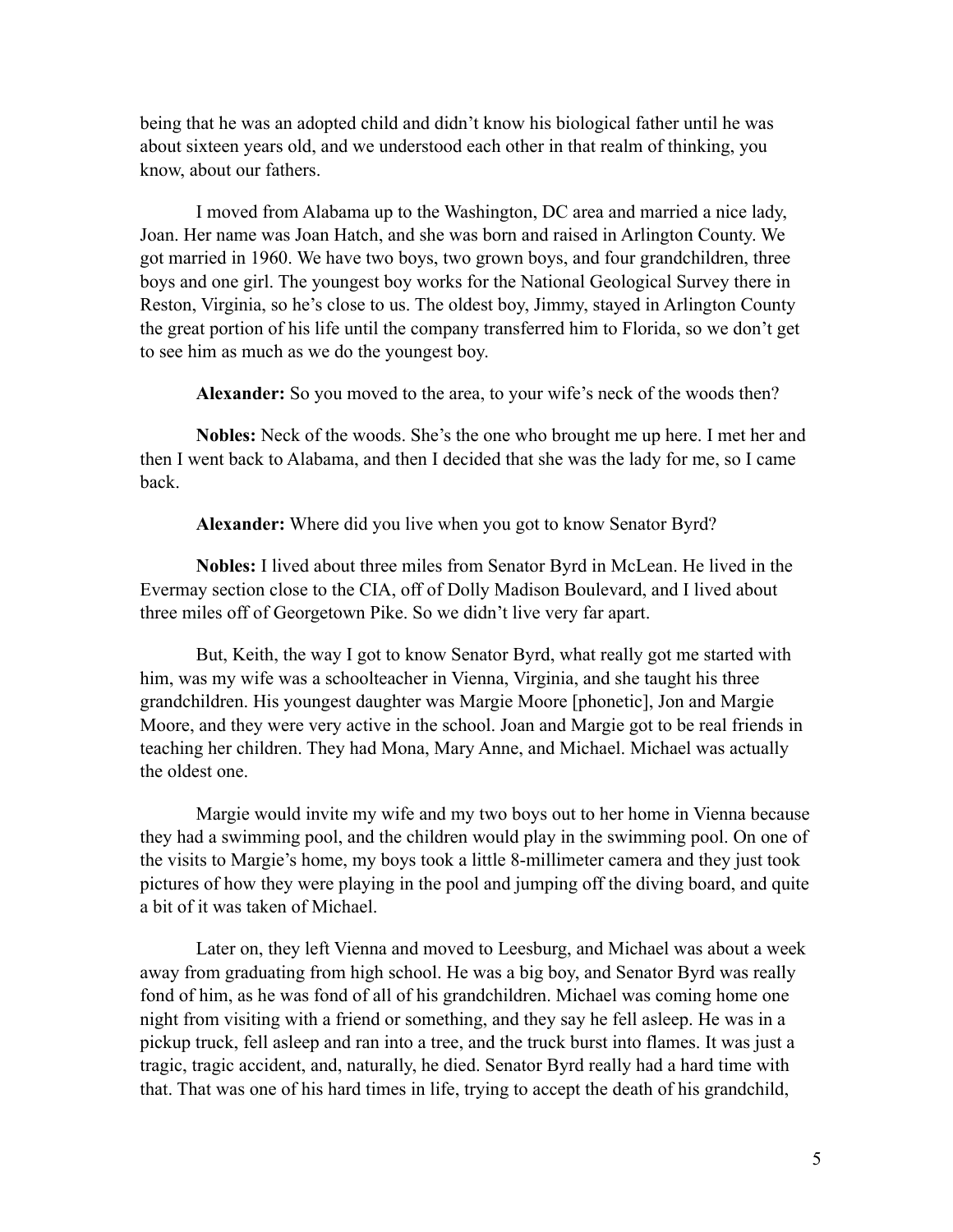and I have heard that was the main reason that Senator Byrd stopped playing the fiddle and started writing the four volumes on the Senate, which took him twelve years to write, but he never played the fiddle anymore.

 I had a few little—not a few little things. Jon Moore, Michael's father, took me to the site where the wreck had occurred, and I picked up an ashtray from the truck. Everything was burned up and everything was gone. I said, "Senator." This was after I got to know him. I said, "I have this ashtray." I understood that he went into Michael's bedroom shortly after he had passed away, and there were three or four pennies on Michael's bed, and he picked them up and had them put into a chain or on his watch or something like that, in remembrance of Michael. I told him I had this little old ashtray. I said, "You're welcome to it."

 He said, "Oh, I would appreciate it." He had one of Michael's shoes. He wore about a fourteen or a fifteen. He was a big, big shoe.

 But that was prior. What really got me started with him, we went to his funeral in Leesburg, and that was the first time I shook hands with Senator Byrd in person, and Ms. Byrd and the family. I remembered that I had this 8-millimeter film that was showing Michael quite a bit, and I had heard of how much Senator Byrd had suffered over this sudden death. So in the back of mind I wanted to, but I was a little bit leery of doing it, and I would ask my wife. I knew where Senator Byrd lived, and I would tell her, "You know, I'm going to go down one day to Senator Byrd's house and ask him if he wants to see this film."

 She said, "Oh, don't do that. He's a busy man. I wouldn't go by there and do that."

 But one day I was passing his house, and he had just parked his car in his garage, and he was coming out of the garage, and I was on the opposite side of the street, and I said, "I'm going to do it." I stopped the car, walked across the street into his driveway and introduced myself and told him briefly about my wife teaching his grandchildren. So he was interested in that. Just a friendly man, just so down-to-earth and friendly.

 I didn't know how to accept him, because I knew how powerful he was on Capitol Hill. I've been there many times with him, and he had a tremendous respect down there by all that worked there. He never did say that he was going to the Capitol. He always referred to it, "I'm going to the Hill."

 But in our conversation in the driveway, I said, "Senator, I have this little bitty 8 millimeter film that my boys took in the early seventies, and it shows Michael quite a bit. Would you like to see it?"

He said, "Would you show it to me?"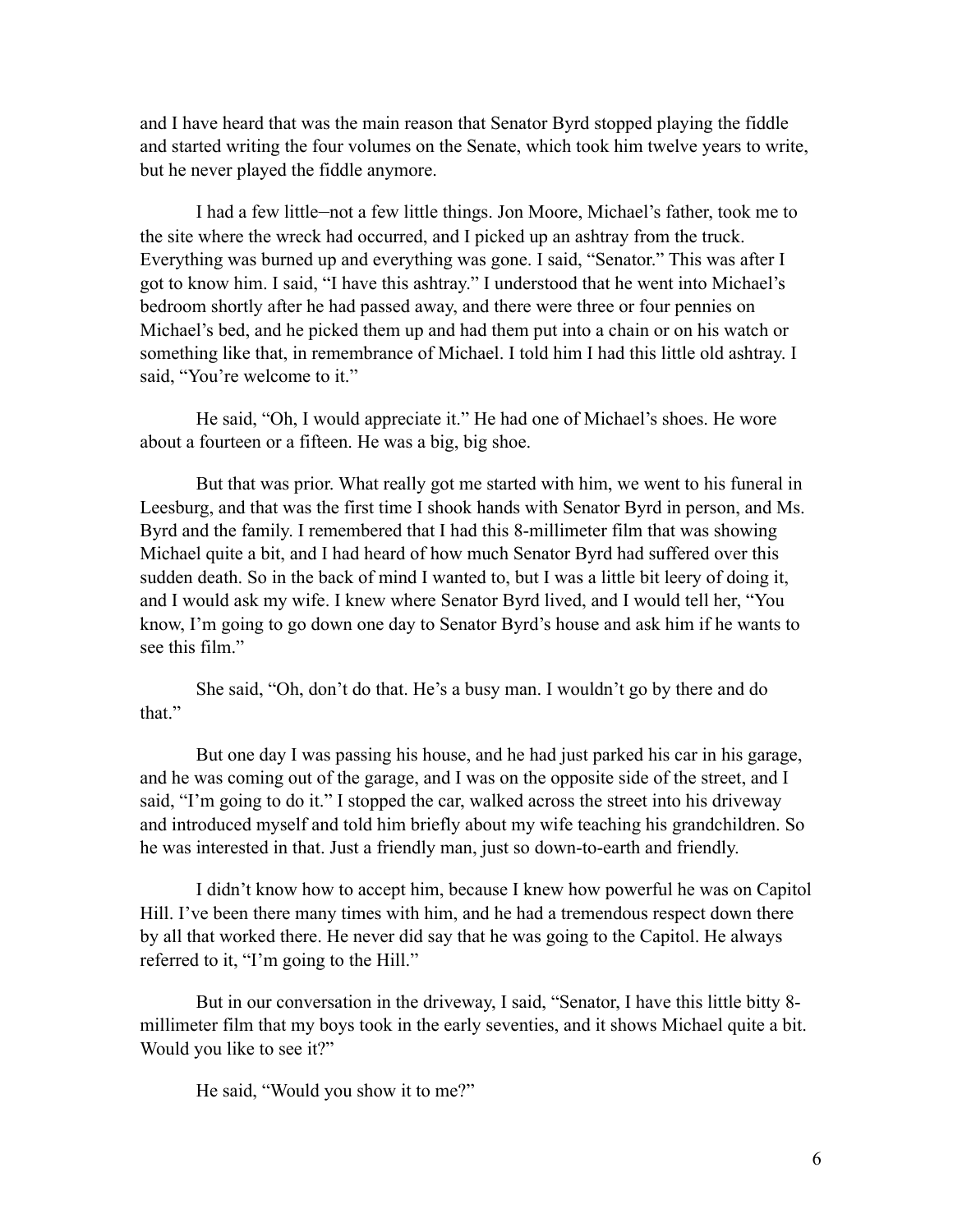I said, "Sure. I'll go home and get it." I had a little projector that would show this film.

 He said, "Now, I'm going to go on in the house, but you tell Erma [Byrd] when you come to the door. I'll tell her to be expecting you. I might be taking a nap, but she'll wake me up. I want to see this film."

 So I went to the house and got it and brought it back, and we went into the living room, and we were going to show it on the wall, wall of his living room. He and Ms. Byrd, for some reason, they got down on their knees to see it close, because you had to watch it close because back in those days the film was a little bit on the fast side, I guess you'd say. So I showed it to him, and then after he saw it the first time he said, "Jim, would you show that again to us?"

 I said, "Sure. I'll show it to you as many times as you want to." So I showed it to him the second time, and as he and Ms. Byrd were watching it, he said, "Erma, those were the good old days in Vienna." He liked those days. He would go out there on the weekends, and he would take his fiddle and he would play for Michael and Mary Anne and Mona. They sometimes would in the next school day or something, next week in school, they would tell my wife that—they called him Papaw—came out and played his fiddle. They were proud of it.

 So after we got through showing the film, I said, "Senator, I have another production of this same film. I sent it to a film place so I could see it on television."

 He said, "Oh, they can transcribe it or whatever over onto a film, then you can see it on TV?"

I said, "Yes, and it's a much better picture. You can have this one."

 He said, "All right. I'll take it down to the Hill and I'll have my people do that." I don't know if he ever got that done. I asked him later on in life about it, and he said he really didn't know where that film was, but he thoroughly enjoyed seeing it. Michael was probably just a young boy at that time, maybe ten, eleven years old, something like that. He was just so grateful to see him moving again, you know. So that's what got me started with Senator Byrd.

After that, I was down there one time for some reason or the other, and they had a large row of azalea bushes and things. I thought I was pretty good at trimming bushes, and these bushes really needed trimming pretty bad, and some other work around the house there. I said, "Ms. Byrd, I'll trim these bushes if you'd like me to."

 She said, "Oh, that would be wonderful." They always would say, "How much would you charge me?"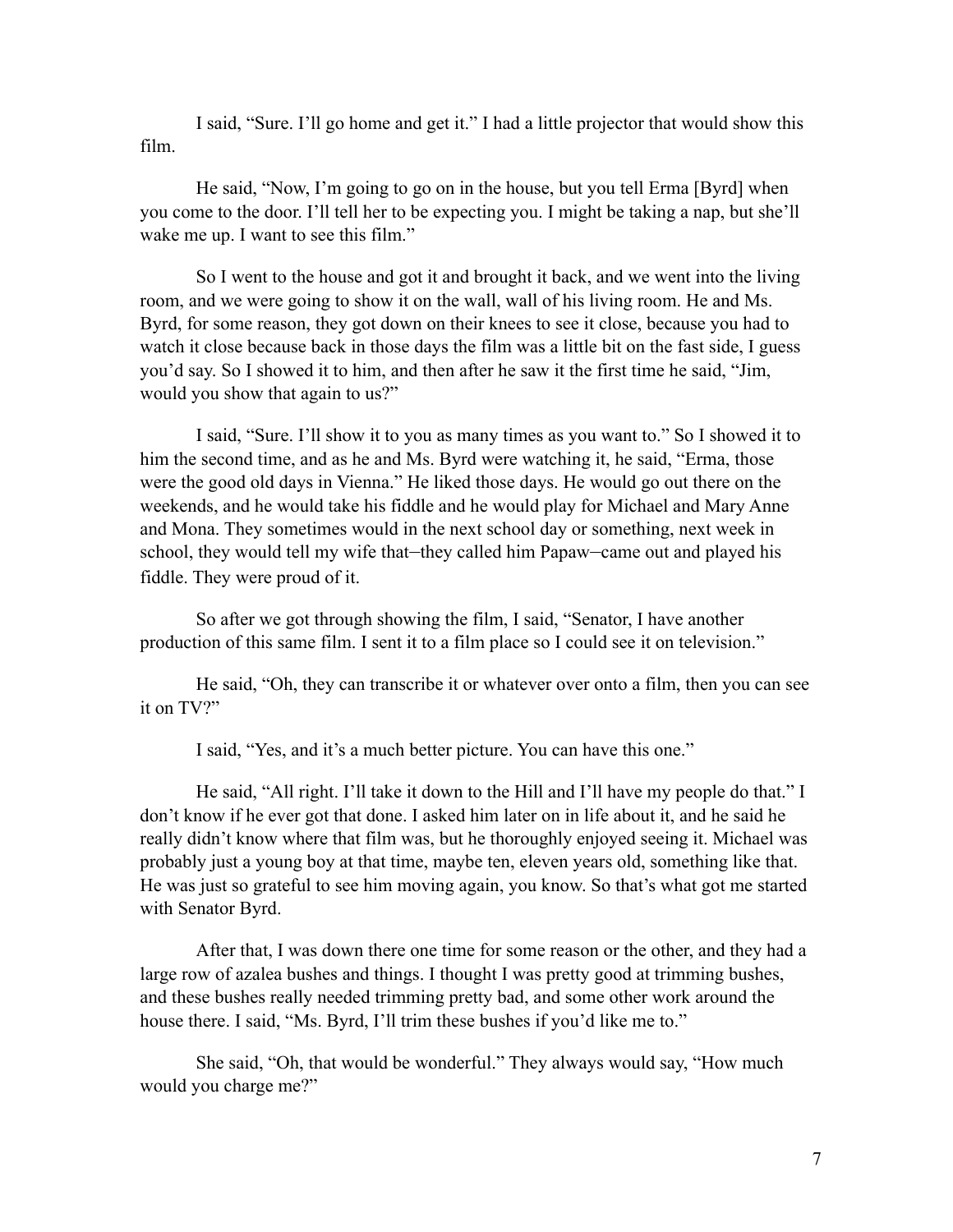I said, "Oh, I'm not going to charge you anything. It's just an honor to come down and do this for you."

 I was getting to know them more and more and more. So that's how our friendship really developed, and it went from there. He started inviting me to events that he had. The first event we went to was [organized by] Jim Huggins. I was just talking to Ray about this. [Jim Huggins] was the main one that set this event up, and President [William J.] Clinton was there, was a speaker at that event too. President Clinton had just taken office. This is in the nineties. He turned around to Senator Byrd and he said, "You know, it took me about eight months in office to get the nerve to call you." [laughter]

**Alexander:** Isn't that something, a president saying that.

**Nobles:** Senator Byrd would just smile, you know. [President Clinton] said, "I understand you want the Capitol moved somewhere in West Virginia."

[Senator Byrd] said, "Bring it on." [laughter]

**Alexander:** That's great.

**Nobles:** Senator Byrd had a great sense of humor, he really did, but when he put on his suit and got ready to go to the Capitol, he was business. But when he got back home, he was so down-to-earth and relaxed and he didn't particularly care about talking about politics, this, that, and the other when he had other things that he would, I guess, prefer to talk to.

I have heard this—and this is not to be critical, but just to show you how businesslike Senator Byrd was—he never invited a senator to his home. He wanted to keep it on a business level. I think he figured if he'd get senators to his home, he may have to, in turn, do something. This was when he was head of the Appropriations Committee and somebody would butter up to him, like that, and he stayed away from that.

 He had some good friends in the Senate. He worked very well with them. He and Senator [Edward M.] Kennedy, I know Senator Kennedy used to send him—I know on his eightieth birthday, Senator Kennedy sent him eighty roses, and he continued doing that up to up to Senator Byrd was about ninety-two. I would say, "Your dear friend Senator Kennedy did so-and-so."

 He says, "Jim, I wouldn't say that we were dear friends. We were friends on a working level. We didn't go out and party together. We didn't go out and drink together or any of those things. It was strictly business, and we were friends." He said back when he won the Whip nomination, that he and Senator Kennedy were real, real enemies, and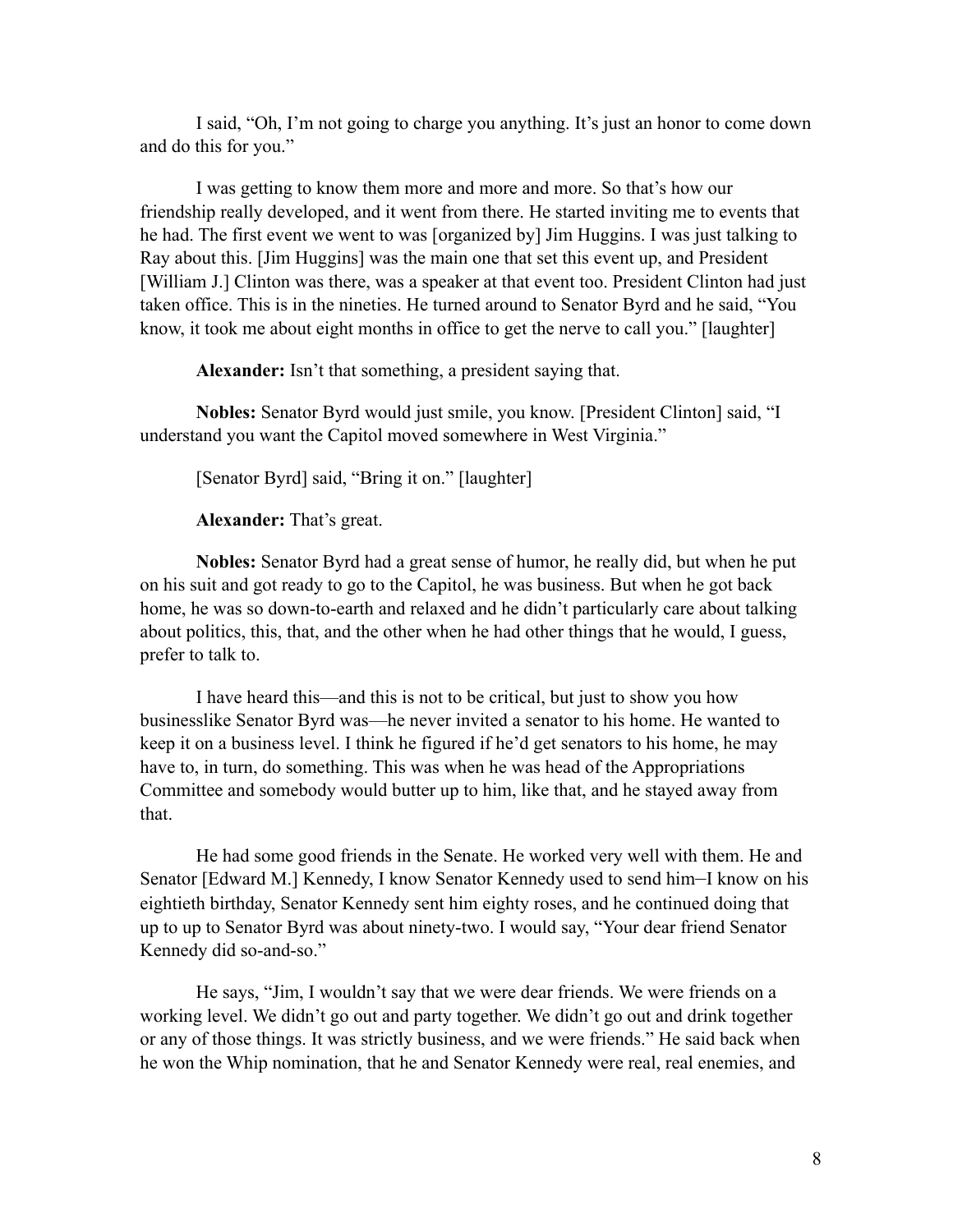they didn't care for each other at all, "And neither one of us cared who knew it." But later on they became very, very good friends, and they worked very well together.

**Alexander:** But it seems like it's more of a professional friendship rather than a social friendship?

**Nobles:** Everything was on a professional [level]. He didn't party with people, especially other senators. Ms. Byrd, now, would go. She always enjoyed going to—they used to have a senators' wives luncheon. Now, she enjoyed going to that, but she wouldn't brag about it or anything. I heard the story of one lady heard that one time she went to this luncheon and she sat by Elizabeth Taylor, and the lady said, "Oh, Ms. Byrd, what did Elizabeth Taylor have on that day?"

 She said, "Oh, I don't know. I didn't notice what she had on." [laughs] But that was just the way she was. She was just so down-to-earth. It was so enjoyable talking to her, and I can see why Senator Byrd loved that lady. They were married almost sixty-nine years.

When they got married—and other people have heard this, too, but the second day they were married, they were walking down the railroad tracks somewhere in West Virginia. Senator Byrd had saved up \$400, which was a lot of money. He took the \$400 out of his pocket, and he said, "Erma, here's all I got, is \$400. Now, I would like for you to take care of the financial end of everything, and I'll take care of working." And that's what she did. She took care of the finances and she took care of the home and things like that.

 She wouldn't throw anything away. They came from hard times. And they knew a lot of people. Well, not a lot of people. She had a niece, I believe, or some kin to come there, and the lady told me, she says, "When I came here, I thought Senator Byrd and them would have a maid and somebody to clean their house and stuff like that, but they didn't have that. They're just like everybody else." Senator Byrd, on Saturdays, he would clean the house.

Ms. Byrd, she and Mona and Margie, her two daughters, would go up to Tysons Corner, a big mall up there. She didn't call it Tysons Corner. I said, "Ms. Byrd, where you going tomorrow?" It would be Saturday. She says, "We're going uptown." But they'd go up there and they would shop and they'd have lunch together.

 Senator Byrd would stay home and clean the house. He would vacuum the house, he would wax, Windex, and mop the bathroom floors and the kitchen floor. For years, I got in the time at 11:20 on Saturday mornings, I always called him, and he would just pick up the phone and say, "Jim, how ya doin'?" He knew who it was going to be. He was working cleaning the house. There are a lot of people didn't know that. He thought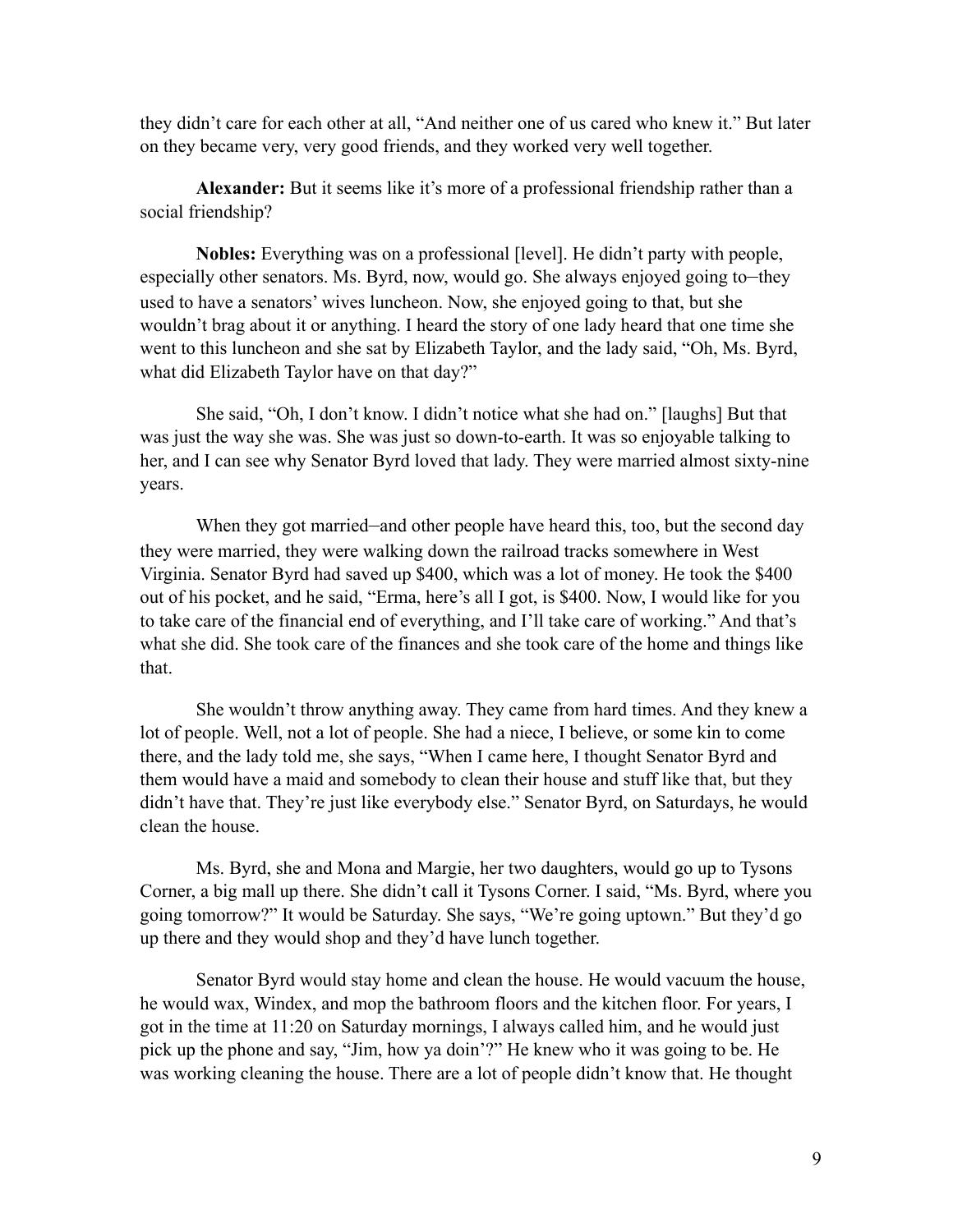maybe they had a maid or something to do that, but it's none of that. They lived just like everybody else, just like they were brought up. They did for themselves.

 He was so good. The thing that I remember about Senator Byrd mostly, and I don't know why I would be surprised, was his humility. He was so humble, and nothing fictitious about that man. He was just the real thing. As you know, he came from hard times. We reminisced a lot about his early upbringing.

 I know I'm all over the page with this. I'm just saying things as they come to my mind.

**Alexander:** That's okay. It's fantastic.

**Nobles:** He was actually born in North Wilkesboro, North Carolina, to—he was a Sale.

 Just a second, Keith. [Consults notes.] His biological father, he met his biological father when he was sixteen years old. And I said, "Senator, did you have any emotional feelings about when you met your real father?"

He said, "No. He just looked like another man to me."

 Pap and Mom, Mom and Pap, was his stepfather and stepmother. But, anyway, Senator Byrd was about ten months old when his mother died in 1918 from the influenza epidemic, which killed millions of people, and before she passed away, she asked her sister, who had married a Byrd—and I have these names. Let me see. I want to make sure I get their names in there. Senator Byrd's father was named Cornelius Calvin Sale Jr. [*sic*], and his biological mother was Ada Kirby Sale. She had died on Armistice eve, November 10, 1918 from the influenza epidemic, which killed millions. Before her death, she asked her husband Cornelius to give the baby, which was Calvin, or Senator Byrd, to Vlurma. Let me spell this. V-l-u-r-m-a. That was the sister, Sale Byrd. Her husband's name was Titus Dalton Byrd.

 Senator Byrd was not quite one year old at the time, and he had three older brothers. One was named Clyde, William, and Reuben, and he had one sister named Jettie. He had a half sister. His biological father married again when his mother passed away. In fact, he married twice, but he always told Senator Byrd that his love was his mother. That's who he really, really loved.

 Senator Byrd, when we would call Quelle [pronounced 'QL'], she lived in Beaver Falls, Pennsylvania. Now, her father, which was Senator Byrd's father, never wanted them to call each other half sisters, half brothers. It's your brother and this is your sister. So that's how they referred to each other. We would call Quelle quite often in Beaver Falls, and she was a nice lady. She was up in age too. He would always ask her, says,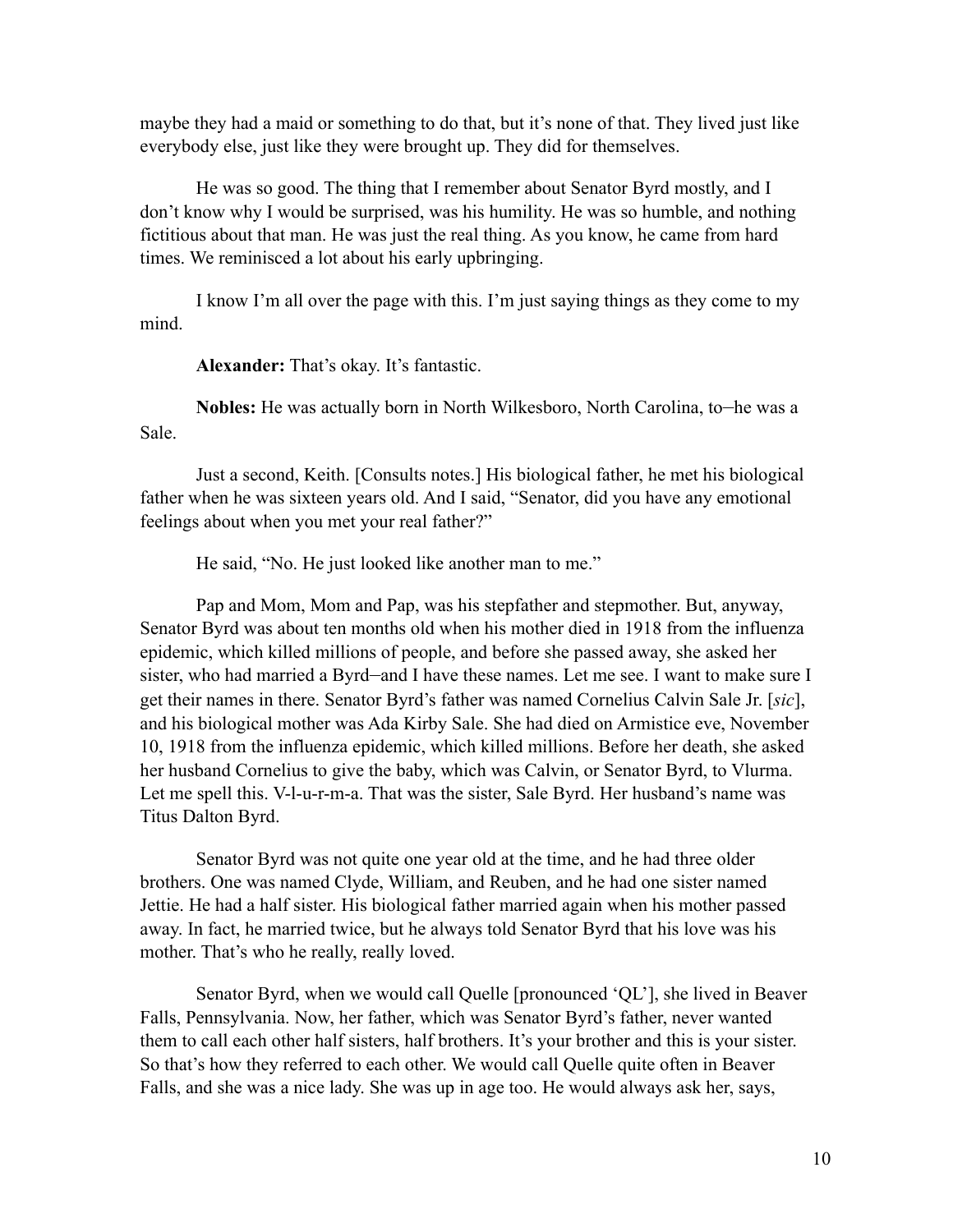"Quelle, how about telling me something about my father, my real father." So she would try to do the best she could in telling him, because she was about eighteen years old, I believe, when his real father passed away. So she would tell him stories.

I remember one story that he really enjoyed. He said she said that his father had the same great memory, the love of poetry, was a spiritual man, and had a lot of talent in woodworking, in making musical instruments. He had a garden and he'd work out in the garden and be reciting poetry just by memory. And Senator Byrd could do that. He enjoyed reciting poetry.

 She said one time his father made a really nice fiddle, and he could play fiddle too. He said that they had a close relative who was always after him, that he wanted him to sell him that fiddle, and Senator Byrd's father said, "No, I'm not going to sell it to you because you can't play it well enough. You keep practicing, and one day I might let you have it."

 He said one day Mr. Sale was sitting out on the porch playing this fiddle, and a black man came walking by and stopped and was listening to him play, and after he got through, the black man said, "Oh, my lord, that fiddle has such great tones to it, goodsounding music to it. I sure wished I had one like that, but I don't have a nickel to my name."

 And said Mr. Sale says, "You don't need a nickel. I'm going to give it to you." And said that was one happy man. He took the fiddle and going on down the road playing the fiddle. So Senator Byrd liked that.

 He would ask Quelle, every time he talked to her, to tell him something new, but that was probably one of the best stories that she told him. He really liked that.

**Alexander:** Did he talk much about his relationship to his foster parents?

**Nobles:** Oh, did he ever. Senator Byrd, he called them Mom and Pap, and he didn't know until he was sixteen years old that he was an adopted child, but he said after he got up, ten, eleven, twelve years old, some of the children that he played with, went to school with and all, he said would say unkind things like, "Robert, they're not your real parents." But Senator Byrd wouldn't pay any attention to them.

 So when he got to be sixteen years old, then Mr. Byrd told him, and that's when he took him on a Trailway bus, took him down to Greensboro in North Carolina and met his biological father.

Senator Byrd said he'd traveled all the way around the world, traveled everywhere that you could conceivably think of, and met kings, queens, emperors, whatever, but he had never met a man he admired more than Pap. He just was so fond of that man. That man took him in and did the best he could.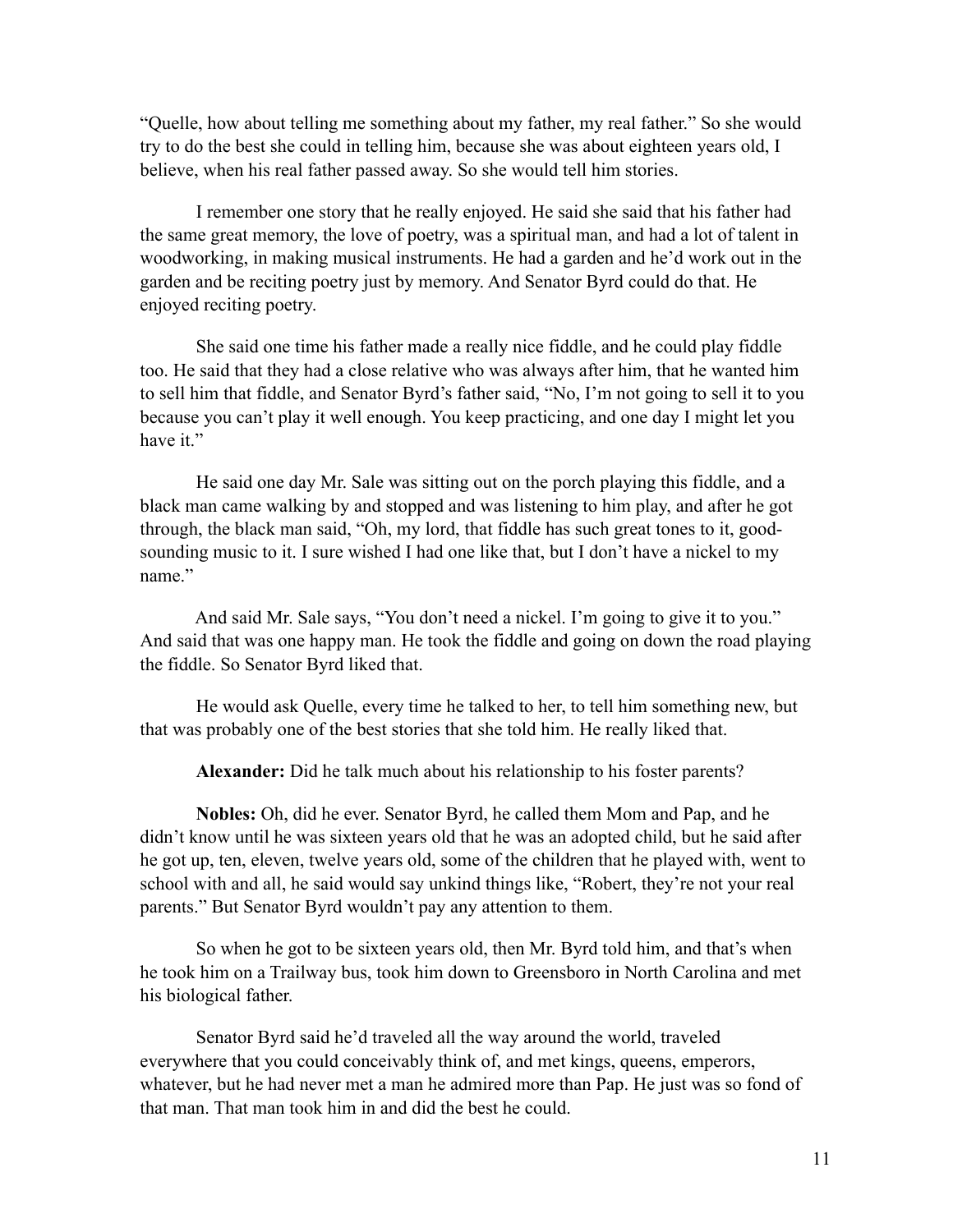Senator Byrd said [his adoptive father] was a coal miner, he worked in the coal mines, and said in the evenings when he got off and was coming home, he walked down the railroad tracks and said, "I met him every day when he was coming down the railroad tracks, because I knew he had saved me his dessert." [laughs] He liked that.

Now, his mother, his adopted mother, he said they didn't have very much education, but they knew how to live right. They were righteous people. They were religious people. And said when he would go to bed at night in this old house that they lived in, that had cracks that they had to put paper or stuff with something to keep the wind out of, he said in the next room he could hear his dear mother praying and she would sing. She had a good singing voice. They had an old broke-down piano that needed tuning real bad, and she'd be playing tunes on that piano and singing. We read that from this book that he wrote, *Child of the Appalachian Coalfields*, and in Chapter 27 is a chapter there of his return to Wolf Creek Hollow. He liked that chapter. I bet you we sat on his back porch and read that chapter twenty or more times. He just loved that chapter.

**Alexander:** Did you read it out loud to him, or did he read it out loud to you?

**Nobles:** No, I read it out loud to him, read it out loud to him. This is when he had gotten into kind of poor health. We would come to a paragraph like I just said, without repeating it, he would say about his mother being in the room and all, and he'd say, "Jim, would you read that again? Read that over again for me." So I'd read the same paragraph again, and I could see every time that we read that book, the same thing would happen. I could see his eyes would start watering, and about the time that I got through the paragraph, he was downright crying. He was just crying.

 He would say, "Wait a minute. Wait a minute, Jim. Let me absorb this," or whatever, and then we'd go on reading it. It was sad. It almost made me cry, myself, because in him telling that story, you could just see how sincere he was and how much he loved that part of his life growing up at Wolf Creek Hollow. We made plans to go back to Wolf Creek Hollow many, many times, but he had gotten to where it was a little hard to get around.

 He and Ms. Byrd went back to Wolf Creek Hollow one time, I think in the early nineties, and he visited the old place. It didn't look anything like when they lived there. He tried to find the old spring that they kept the perishable goods with, cooled. And the old barn was gone. He had a pony. They had a vegetable garden. He told about these bugs, insects would get under the beans, I believe, under the leaves, and that's what they would do, they would pick them. They didn't have pesticides and things, I don't believe, so they would pick the bugs from beneath the leaves and put them in a bucket and burn them. He told about his working around there.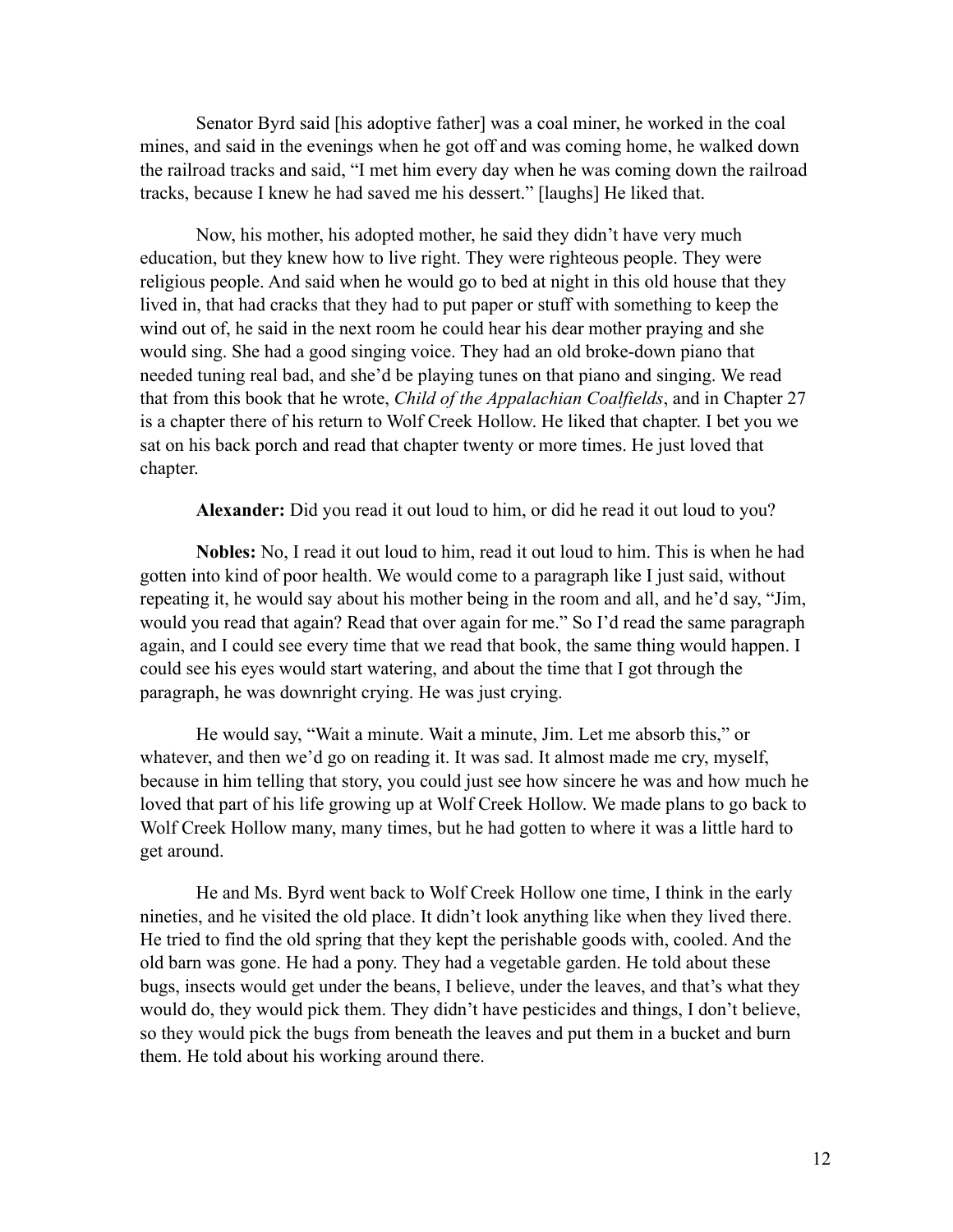I don't know if this happened when he was at Wolf Creek Hollow, but at one stage of his life he had a couple of buckets that he would walk the neighborhood—you know, it was a long ways from one house to another house because it wasn't thickly populated gathering up what we'd call, and he did, too, slop, food left over from neighbors, that they were not going to use or throw away. He would bring this slop back and feed the pigs and the hogs, and he did that for years.

 I think, Keith, I don't know if I can describe this right, but this is where Senator Byrd formed all the humbleness and the gratefulness that happened to him later in life. It had never left him.

**Alexander:** He experienced these really hard times early on.

**Nobles:** It never left him and he never forgot it.

**Alexander:** Did the Byrds have a garden at all at their house where you knew them?

**Nobles:** No, but I had a garden, and this is another thing that kept me in good faith with them. But it turned out to be, you know, some people say, "You're just doing this because they're well-known people." That was not it. Senator Byrd and I were friends. I know it sounds like I'm bragging. I'm not bragging. I'm more honored in saying this. Senator Byrd told me over and over and over, he said, "Jim, I've known a lot of people in my life, but you're my best friend."

 I think, Keith, because of that, especially when he was down and out or needed something, he always called me. If I was coming down to visit him, he might say, "Jim, stop by the store and pick up me some bananas." Sometimes, "I'm out of toothpicks. How about picking me up some toothpicks, and I'll pay you when you get here." He always wanted to make sure of that.

 But let me regress here just a little bit. When he would talk to Quelle or other friends that we would call in West Virginia that he knew by name, knew the children, knew if something had been wrong with the child, he would ask them—and this was years ago. He just had a tremendous memory. But he'd always ask, "Is there anything I can do for you? Quelle, is it anything I can do for you? Do you need any money? Now, if you need it, I want you to come see me. I'll send you the money. You can catch a bus down here to get down here. If there's anything you need, let me know."

 And the same thing with other people that were just not kin to him, just that he knew real well. That's how generous that man was. He always wanted to help in any way that he could help you, and he did help. He sent a Chinese young lady, I think he sent her through college, four years of college, and she was no relationship to him. And he did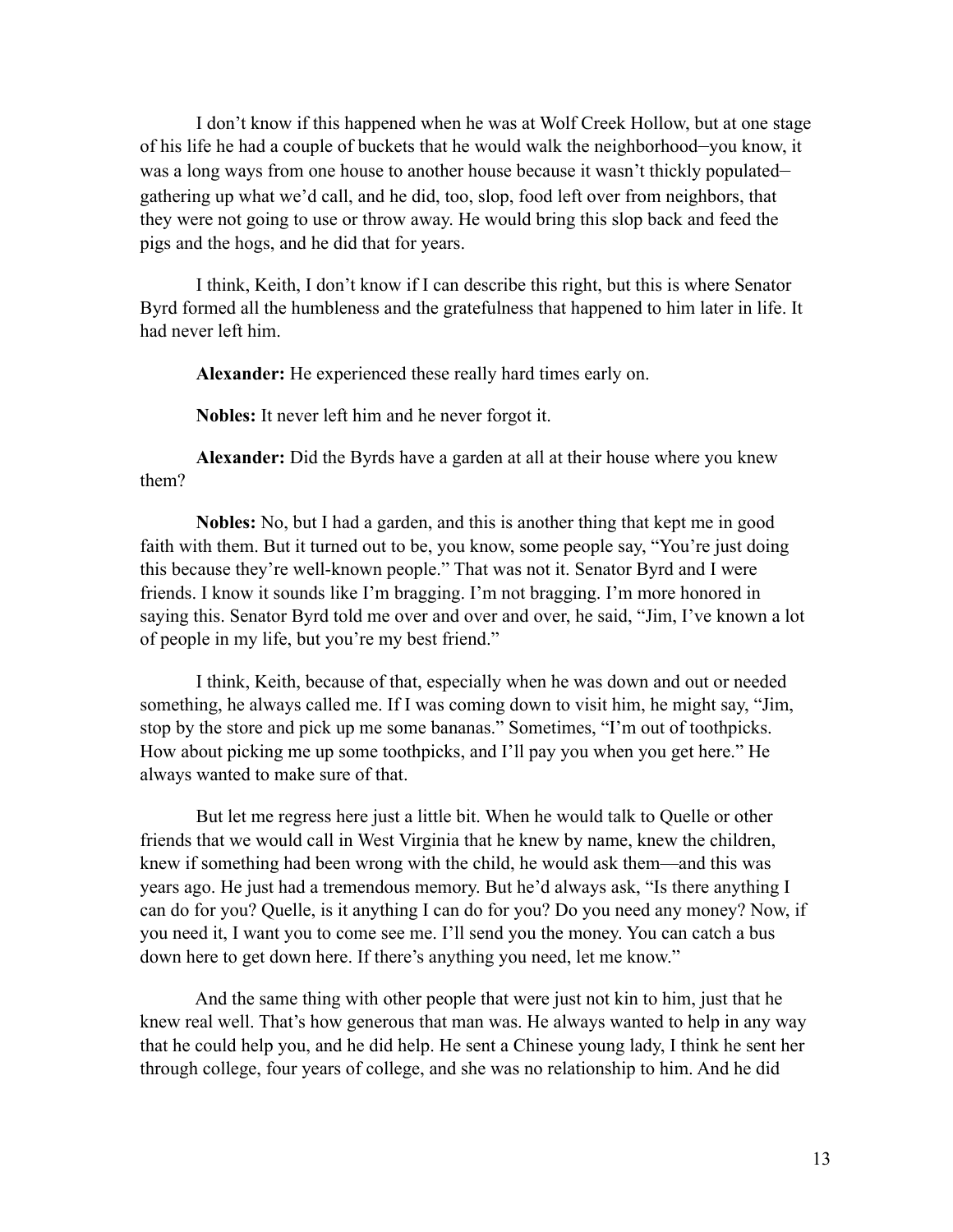other things. Keith, I don't have to tell you what he has done for this state of West Virginia.

**Alexander:** That's for sure.

**Nobles:** He dedicated his life for the people of West Virginia right up to the end, and Ms. Byrd, she was also that way. They were so proud when they saw that a new highway was coming through or a new business was coming into this. He said the only way to get business into West Virginia was to make highways, roads into these places.

 I remember he was in a meeting one time at the governor's mansion, I think, when they were going to dedicate this big statue of him in Charleston. The governor said that, "Senator Byrd sent us the money and we built the roads." [laughs] He said when he first came to Congress that there were three miles of two-lane roads. I'm pretty sure I'm right about that. That was in the mid fifties, somewhere along in there. And you can see what they have today. That was his life's work.

**Alexander:** Some people have criticized him and sort of called him the King of Pork. Did you two ever talk about that reputation, and did he have anything to say about that or response to that?

**Nobles:** Yes. He was known for King of Pork, but he said the man that was really King of Pork was Ted Stevens from Alaska. We were talking about the millions and millions of dollars, billions of dollars, all that he'd sent to West Virginia and all. I don't know exactly what he meant by it, but he says, "Oh, it's more than that. Those figures are a little bit low." [laughs]

**Alexander:** When he talked about the state of West Virginia—first of all, you keep describing these conversations. I'm curious. Where were you when you had these talks? Were you driving around? Were you walking? Where did you usually interact with him?

**Nobles:** Most of these conversations, now, there were some in driving, but the great majority of them were on his back porch. We would sit on his back porch, and we got into a little time there, I wasn't a smoker, but Senator Byrd smoked at one time. At one time, he smoked cigars pretty regular when he was a younger man, but then he stopped for a long period of time. Then he and I got to smoking these cigars, and we would sit on the back porch. He really didn't smoke them. He chewed them more than anything else. I would have to light those cigars, I know five or six times each. He'd say, "Jim, need a light," and then I'd light it and he'd chew on it a little bit more. Then it'd go out. But that's where mostly he told these stories of a lot of things that happened to him and around Wolf Creek Hollow.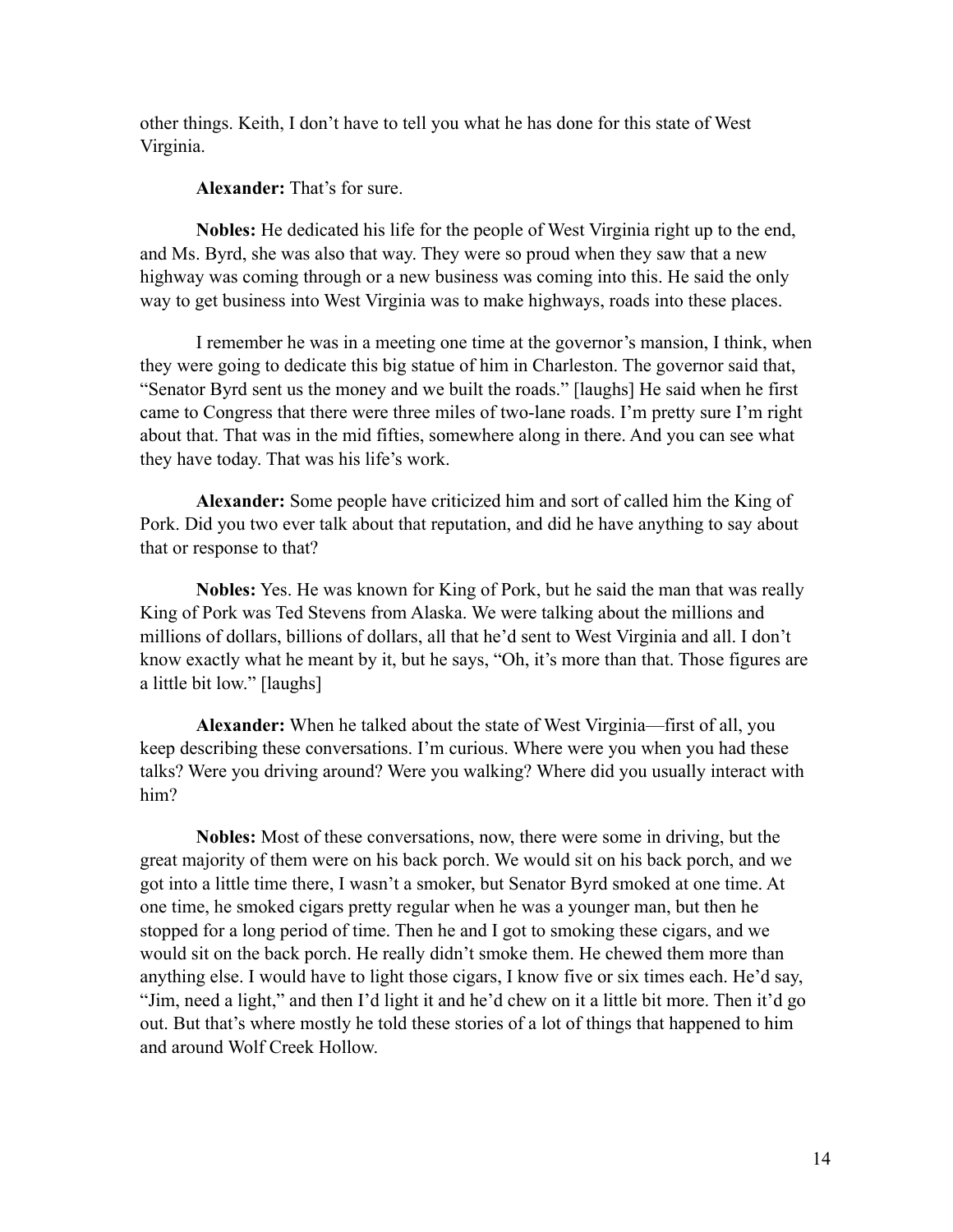I'm going to tell you, if you will, Keith, and this would be appropriate to tell this story, I think. He told it many times, and a lot of people have heard it in speeches. But he tells this story about witnessing this execution of a man. I think it happened, occurred somewhere around Beckley, West Virginia. I'm not sure. But anyway, a young man at the time killed a cab driver. He got into the cab and they went on the outskirts of a town, and this man shot the cab driver. He was caught and sentenced to death.

Well, Senator Byrd was in the state legislature back then, in Charleston. So he visited this man in prison. This man swore up and down that he was an atheist. He didn't believe in God in any kind of way, and there wasn't no convincing him otherwise. Senator Byrd visited him in the cell because he had been condemned to the electric chair.

Senator Byrd had organized a large Sunday School class along in those days, and it was a priest was there, too, in the room when Senator Byrd would be there. He said on one occasion he left and asked this prisoner, said, "I teach Sunday School. Is there anything you could say to these Sunday School students?"

 He said the man just kind of hung his head and thought a little bit and said, "Yeah. Tell them don't drink that stuff."

 And Senator Byrd said, "All right," and he was just about to go out the door and the man said, again, said, "Sir, tell them to don't drink that stuff."

 So it came time for the electrocution, and Senator Byrd and another friend were a witness of this, and the priest was a witness of this, and some other people too. He said the man swore up and down that he was an atheist and wasn't going to be persuaded any other way. So he said the man walked into the chamber and said it looked like that he wasn't afraid, just walked in and was handcuffed and shackled, and they sat him in the chair and strapped him down. He said he looked pretty calm to him.

 So they got this black hood that they put over their heads, and said that when they started putting this black hood over, the man said, "Oh, my God." Said it got down about halfway down his face, and he said it again, he said, "Oh, my God." And that was the last thing he said.

 Senator Byrd said thirty-five years later, he was giving a speech someplace in West Virginia and he told this story to the crowd, and he said after he had told the story, this elderly man came up to him and said, "Senator, you told that story exactly the way it happened, because I was the priest. I was the priest in the cell with you."

 I've heard Senator Byrd tell this story many a times, and it seems like that he wanted to witness this for some reason, but I believe he regretted witnessing it because it stayed on his mind. That would be a horrible sight. That's just my opinion. I don't know,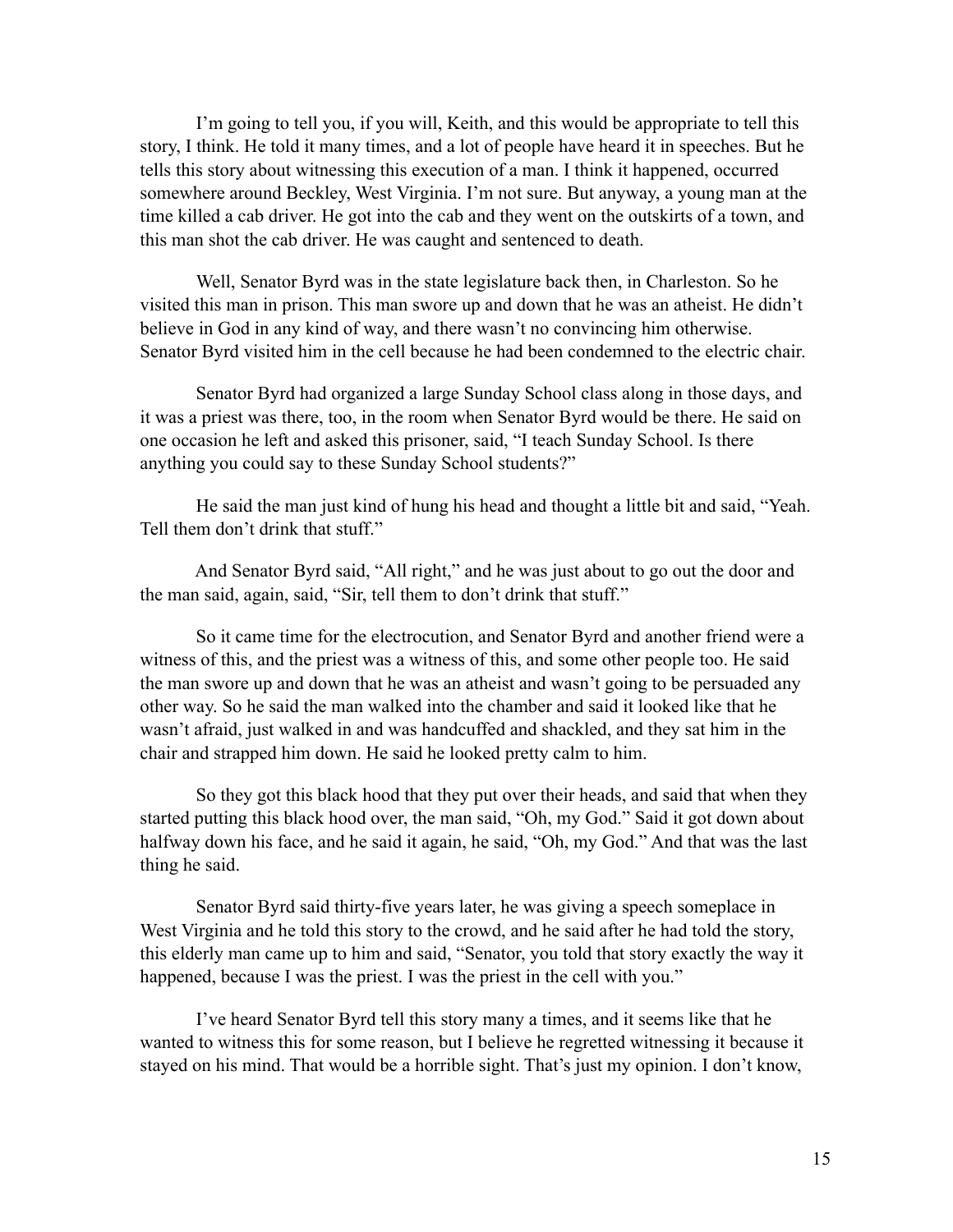but I think Senator Byrd kind of maybe wished that he had not done that, but he did, and that's one reason I believe he told the story quite a bit.

**Alexander:** Did he discuss the issue of capital punishment with you or his stance on it at all, or is that one of those things that just didn't come up?

#### **Nobles:** No.

**Alexander:** Did you tend not to speak about politics or big political issues like that, or was there more of a separation, again, maintaining the separation between his job and his more social side, his recollections of his life?

**Nobles:** Keith, that's one thing, and I told my wife before coming up here, and I told other people, they might want to ask me what does Senator Byrd think about this or that thing. Well, we didn't talk about that. The only one thing that I know distinctly that he said, in voting, he said, "You should vote your conscience." We talked a little bit about politics, but not much. He didn't bring it up and I didn't bring it up either. But I personally enjoyed him more just telling stories.

**Alexander:** Just the human side rather than the politician?

**Nobles:** Yes, after getting away from the Hill and just kind of relaxing, and he would reminisce. As everybody knows, it's just fabulous, he had just a fabulous memory right up to the end. He just really, really could remember things in detail.

 He wrote one book, and I ought to be able to get that name of that book, if you will just bear with me a second. He wrote a book entitled *The Senate of the Roman Republic*, which I'm sure everybody's aware of this, he gave thirteen speeches, I believe, in that book without a single note. That whole thing's from memory. If anybody wants to really understand what kind of memory that man's got, read that book, because it's unbelievable. I always told my [unclear], I said, "This is unbelievable, how anybody can remember these dates and all these names," when they were born, when they died and when they were in power and all this stuff. That just blows my mind.

 I asked him what he attributed, I guess, to his memory. I said, "You must have gotten some genes from your father, because your father had a great memory too."

 He said, "Yeah, probably so." But he said, "Just from studying, from reading and studying and remembering what you read. I just trained myself to remember."

I said, "Well, you did a good job." [laughter]

**Alexander:** That's for sure.

**Nobles:** Let's see. Let me tell you one little quick thing. I'm jumping around.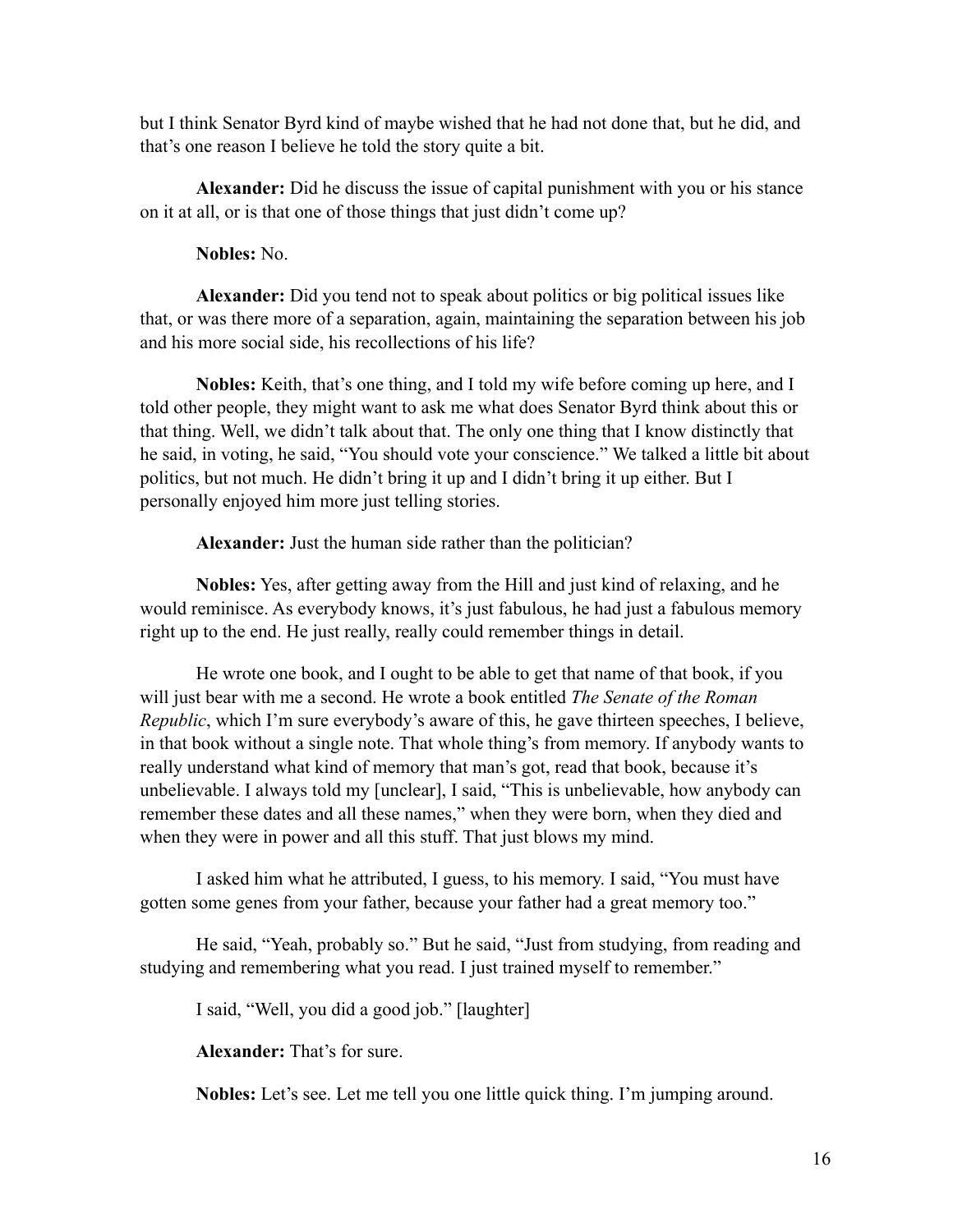**Alexander:** No, you're doing great.

**Nobles:** When Ms. Byrd—well, I'm just going to tell what she really was. Ms. Byrd was tight. She was tight with money. [laughs] But that was all right with Senator Byrd. Senator Byrd was kind of opposite. She just believed in saving and stuff like that and then not throwing money away trivially.

But we were sitting on the front porch one day, and Senator Byrd liked me to tell this story. She had an old housecoat that she had worn for years and years, and it just about was worn out. Margie and Mona, her two daughters, kept saying, "Mother, you should throw that housecoat away and get a new housecoat. You've worn that one out."

 She said, "Yeah, I know it is, but it's so comfortable. I want to continue to wear it."

 So on her birthday, I think, Mona and Margie bought her a new housecoat, and she said it was a pretty housecoat and said that, "They took the old housecoat off of me and took it out back and put it in the trashcan and said, 'Now, don't use that housecoat anymore. Wear this pretty new one.'"

She said, "All right." She said it did feel pretty comfortable, but it wasn't as comfortable as the old one. She said they got ready to go, and she said, "Jim, they didn't no more get to their car and I went out back to the trash can and got that housecoat out, put it on and wore it for several more years. I just couldn't take that housecoat off."

**Alexander:** Did she continue to maintain the finances up until late in her life?

**Nobles:** Yes, I'm sure she did. They had a place at one time up at—this place up in West Virginia up above Hedgesville up there. Can't think of it right off my head, but they had a—I think senators had to—he lived in Virginia, but I think technically he had to have a residence in West Virginia. Now he's got one here in Shepherdstown out here, and we came up to visit this house one time. He had been there one time.

 Quick little story about that. I said, "Senator, you want to go up to see your house in Shepherdstown?" We did that for a long time.

He said one Sunday, said, "Yeah, we'll ride up there."

I said, "You think you know where it is?"

 He said, "Oh, yeah, I know right where it is." So we left and came up and got on the main road that would lead to this house, but you had to take a left off of one of those roads. There's a lot of little roads off to the left. We were riding along and he said, "Jim, take this next left up here. I think it's down this road." So we go down there, and, no, it wouldn't be down there. He said, "Turn. All right, let's go down."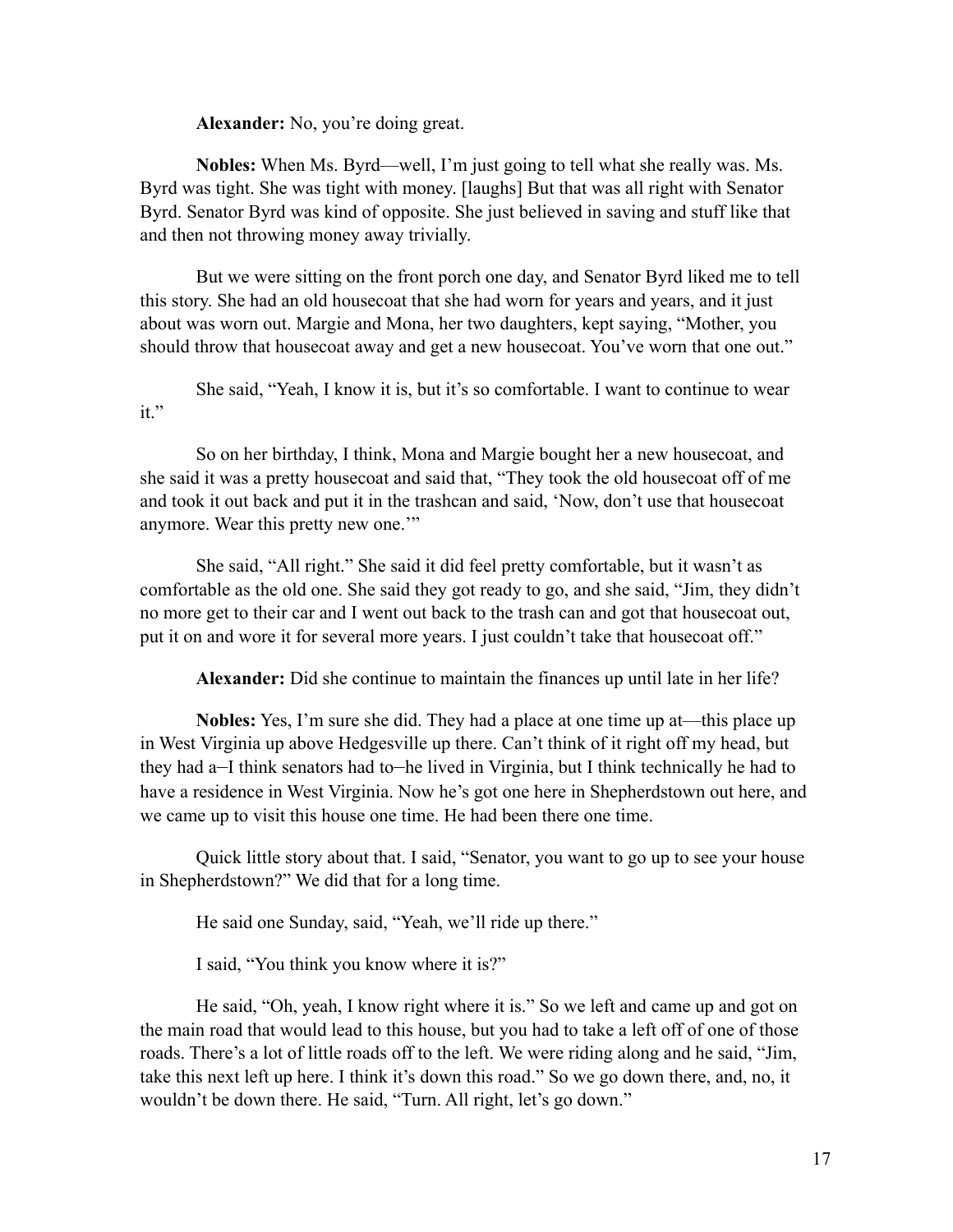So we did that about three times, and I think on the fourth time we went down the road, it was getting a little funny, and he was making fun of it himself. He liked to joke about it because he couldn't remember exactly where it was.

So we went down this road, and it came to an end, end of the road, and this man was cutting his grass on a John Deere tractor. We pulled up there and stopped. Senator Byrd was a passenger, so the man walked up. He'd recognized Senator Byrd right away. Senator Byrd was trying to explain to him where this house was, and he knew the area. This man really knew the area, and Senator Byrd was giving him some help in trying to get him to figure out where about where this place was. Finally, this man says, "Whose house are you looking for?"

And Senator Byrd says, "I'm looking for *my* house." [laughter]

**Alexander:** That's wonderful.

**Nobles:** And the man got a big laugh out of that.

**Alexander:** Is that typical of the Senator's humor?

**Nobles:** Yes. See, he would make fun of himself. When I say that, you know, I don't know how far a degree he would want to go, but if he did something like that, he wouldn't mind saying it. He thought it was funny.

 A lot of Saturdays I'd be down there with him, and the phone would ring and he'd pick up the phone and say, "St. Elizabeth's Hospital." Well, St. Elizabeth's Hospital was a big institution in Washington. But that's how he would answer the phone. It would usually be some of his relatives that called him. Sometimes he'd say, "Lorton Prison. Who you want to speak to?" [laughter] The Lorton Prison was a big prison down a little ways down in Virginia.

 But that's just the type humor he had. I wished I could remember and recall some things that—so many little things that we did together. And nothing—everything was just down-to-earth-type stuff.

 [*I used to take Senator Byrd up to shop at Giant Food every Saturday, or quite a few Saturdays, and we'd be walking along in the aisles, he'd pick up things, then he would say, "Jim, do you think we'll ever amount to anything?" And we'd laugh and talk about it, then later on he might say the same thing: "Do you think we'll ever amount to anything?" That was his sense of humor- that's the way he was.*]

We went to a lot of events. I drove him up to Hedgesville. They were celebrating the little chapel up there, 150th anniversary of this chapel. It was just pouring down rain, and I said, "Senator, I don't believe they're going to—they may not have this thing, as hard as it's raining."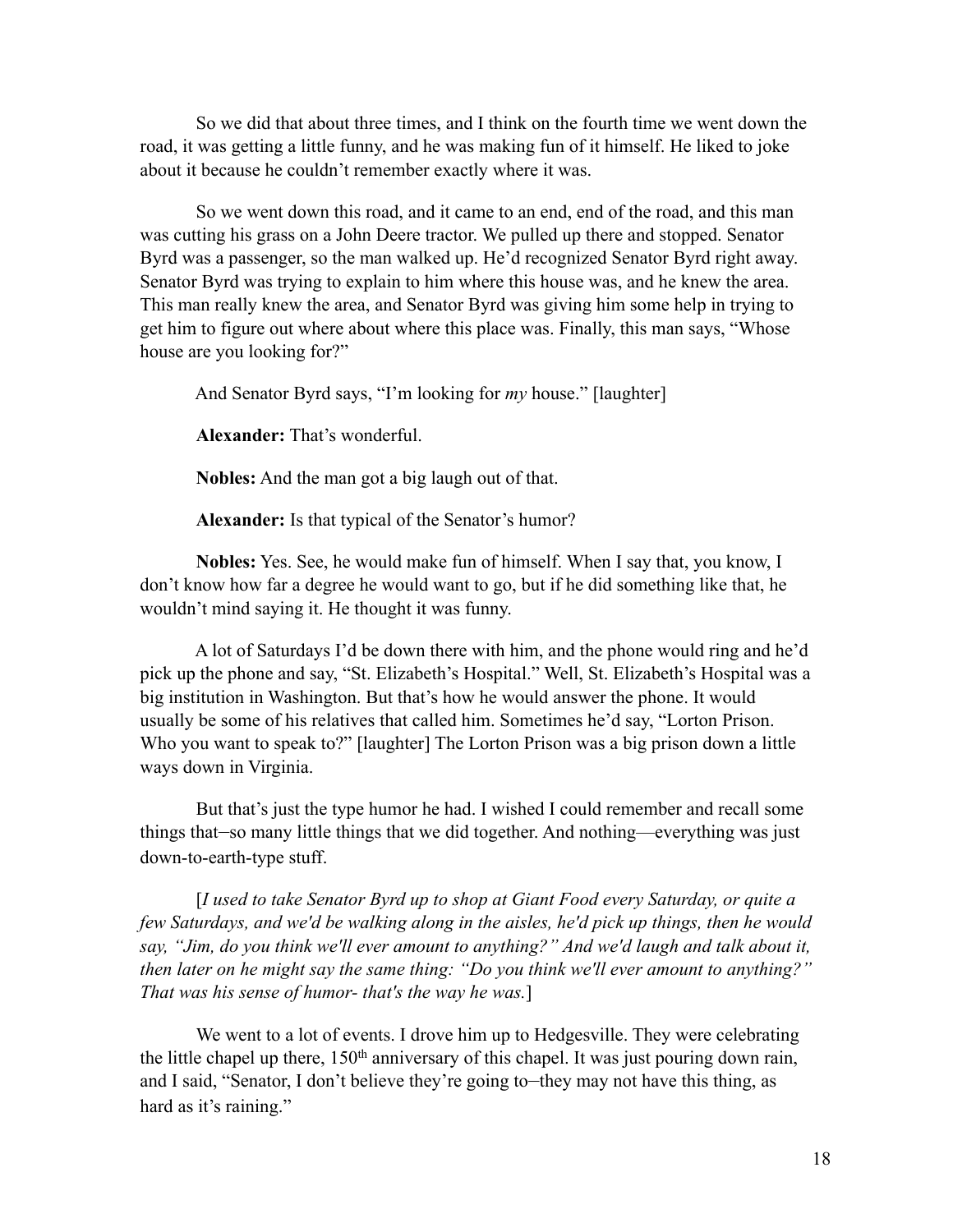He said, "I don't know."

 So I don't think the church held but forty or fifty people, but they had a big outdoor place covered and all, and they had a reception after the thing. I didn't go in the church, but then after that, he came back and they had a nice selection of food and all, and he ate. Everybody crowds around him everywhere he goes, you know, but he never rushed.

 I noticed a lot of people. We were up in Charleston, West Virginia, again, and the place was just packed. People would walk up to him. This is when they had this film coming out, *The Soul of the Senate*, and he was known as the Dean of the Senate. You know all the positions that he held; held more committee positions than anybody else. When Senator Byrd passed away, he was president pro tem of the Senate, which was third in line to be president if something happened to the president.

He was, I guess—Keith, I'm guessing at this a little bit. I got to know a lot of those Capitol policemen. They parked almost in front of his house in Evermay and stayed there round-the-clock shifts to watch him, and that was one of the amenities, I guess you would call, of being president pro tem. He was watched. They had this van that they would take him in to the Hill. This was when he got into the wheelchair. He started out with one walking stick. Then it graduated to two, then a walker, and then the wheelchair.

 I hope I'm not going out of my boundaries here, but to show you how this man worked and dedicated his life for the people of West Virginia, in his latter years, especially when he was in the wheelchair, you know, he was fed by a tube inserted in his stomach, I know for at least two, maybe three years. It was just like an IV, this thing dripping. You could just screw it on just like something, and then when he went in to vote or in to the Capitol, they could take it off and they'd dress him and off they'd go. The Capitol police would take him in. But you just have to imagine. Now, sometimes we don't feel very well, if you have a headache or complaining or something like that. Now, that man had to be in pain a lot, but it was his duty. He worked for the people of—he was a hired hand, he said, for West Virginia.

**Alexander:** He used that term, "hired hand"?

**Nobles:** He said, "I'm a hired hand. They sent me to do the work for the people of West Virginia."

I said, "Senator, you have done that."

 His wife was proud of that too. A lot of times later on in life, he would say, "Jim, if Erma was here today, what do you think she'd say about me?"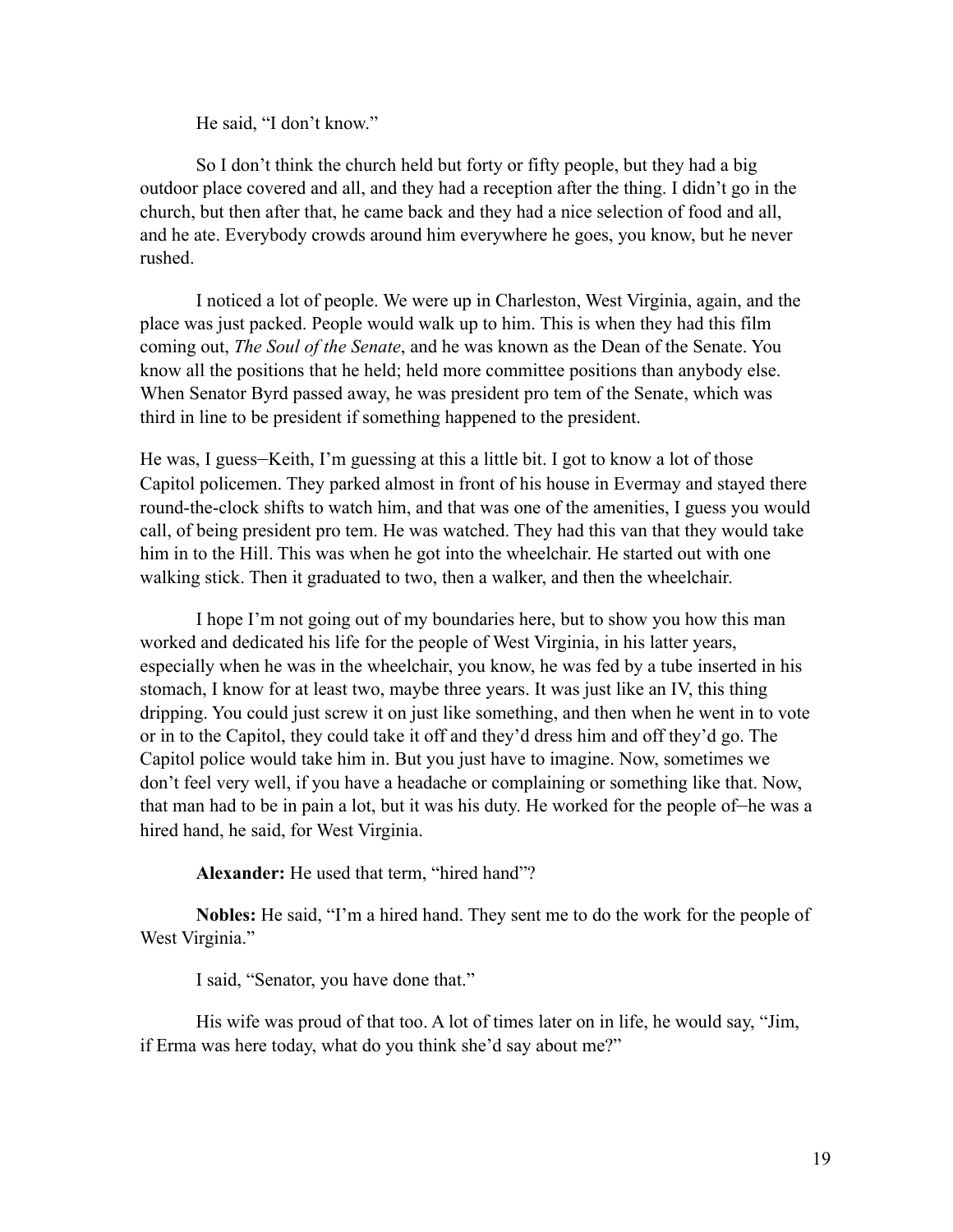At first, I didn't know what to say and didn't know if I was going to—I said, "Senator, what I think she would say and be so proud of is that you're continuing to do the work for the people of West Virginia, and that she would admire you trying to hold up yourself in these circumstances without her being there," because he just was devastated when she passed away.

 He would go out to the cemetery. He's at the Columbia Memorial Gardens in Arlington Cemetery. They got a nice plot there. And, Keith, I'm going to say this, this will rub some people probably wrong, but I go out there three or four times a week. I just like to go there and sit down, because I took him out there so many times. He had to struggle to get out of the car. They had a bench in front of her grave, and he would make it to that bench. He would sit down and he would talk about Erma and how he missed her. Then he would get up, very feeble, get up—this was before he got in a wheelchair—and rest his hands on the grave. He would pray, tell her how much he loved her, and he would cry. Most of the times he would cry.

 We would get back in the car. He'd say, "Erma." He'd wave and say, "Erma, I'll see you tomorrow if the good Lord's willing." He missed her immensely, and it affected his health. I think things like that can affect your health. He tried to keep flowers on the grave, and it just got so tough of him going by, that Father [Thomas] Acker would come down and see him sometimes.

#### **Alexander:** Who was that?

**Nobles:** Father Acker, A-k-e-r [*sic*. Reverend Thomas Acker was president of Wheeling Jesuit University from 1982-2000.] He was president of some religious institution or college of some sort. He was a pretty well-known man. Acker. I knew him pretty well. He dressed as a priest. He was very fond of Senator Byrd. He told Senator one time, he said, "Senator, it's nice of you to go out every day to Erma's grave, but it's not necessary. It's really not that necessary. I know it's a strain on you to go out there," and this, that, and the other. "You can pay your respects right here from your house. Go out there occasionally, but you don't have to go out there every day." He'd been doing that for a year or so, yes, and he'd always take a live flower.

 On the way in to work or either on the way back from work, he would stop by this grave, and then on the weekends I would take him out there, and it just got to be too much for him. My, my, my, he really missed her, but he fought right up to the end.

 I was with him. He had gone into Fairfax Hospital three or four times prior to his passing, and I always went out there to visit him and he was always grateful that I came out. Now, you would think a lot of senators and all that kind of stuff would come out there. They may have wanted to, but he didn't want it that way, I don't believe. Senator [Harry] Reid, I believe, came out one time. He thought if they were coming out there, they wanted something. That's my opinion.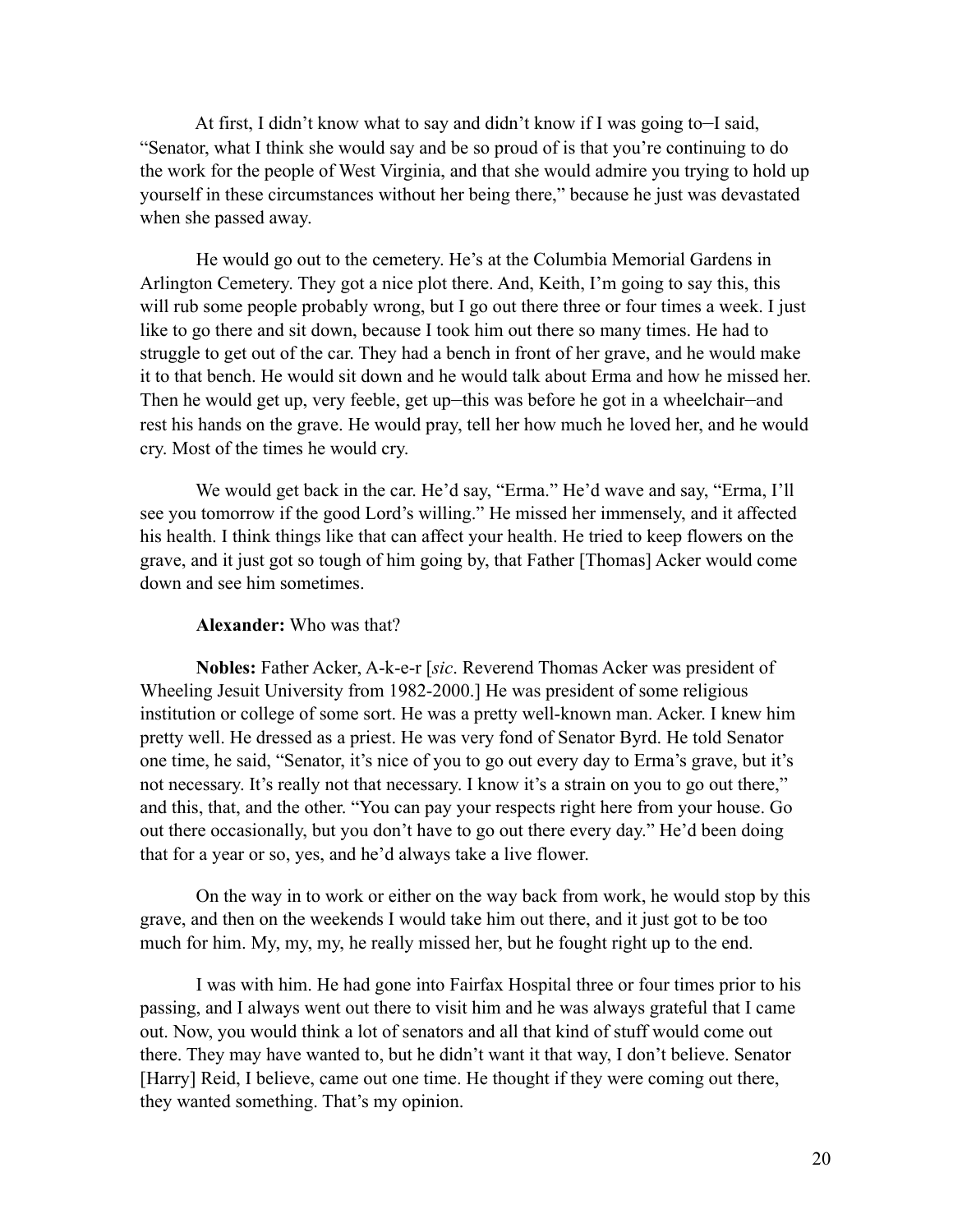He enjoyed my visits out there, but I was with him—if you had gone into that hospital to the reception desk and said, "What room is Senator Byrd in?" she would pretend she's going through all these names and all. She says, "Senator Byrd's not here. He's not in this hospital." He went by the name of Mr. Fairfax. If you wanted to see Senator Byrd, you better ask for Mr. Fairfax.

**Alexander:** Interesting. How did he choose that?

**Nobles:** Keith, it was to keep away the people that wanted to come in and make a story, I think that was one thing, take pictures, and always bothering him and stuff like that. So they didn't know where he was.

**Alexander:** So was that a longstanding code name for him, Mr. Fairfax?

**Nobles:** Long. Every time he went in, he was Mr. Fairfax. I don't believe—I shouldn't have done this one time, but I asked a little young nurse as she came out when we were walking down the hall, I said, "Do you know who you're attending to?"

She said, "No, I don't know who it is."

I said, "That's Senator Byrd."

She said, "That's Senator Byrd?"

 I said, "Yeah." Well, I may not have said that, but she didn't go around spreading the word, because they didn't want the media to get to it. That's how they kept it.

 And the police guarded him there around the clock. You couldn't get into that room unless you got past them. They were nice, and they thought the world of Senator Byrd and they enjoyed working for him.

 So I was out there. I stayed until eight-thirty that Sunday night. Not being a physician and not witnessing death, when I left I said, "Senator, I'll see you tomorrow morning." Well, he had a tube inserted in his mouth, and he was really breathing hard, and I had never seen him that way. I just thought, you know, he's having a hard time. I didn't think he was going to die, but he just looked like he was suffering. I don't know if he was suffering or not. He may not have known. I know he didn't know what was going on. So that was Sunday night, and at around three o'clock the next morning, which was Monday, he passed away.

**Alexander:** You may have been one of his last visitors, his last visitor.

**Nobles:** May have been. What they tried to do, Keith—when I say "they," his son-in-law, Jon Moore, and Mohammad [Fatemi], and I don't know how to pronounce Mohammad's last name, but they were talking to this doctor who was really an extremely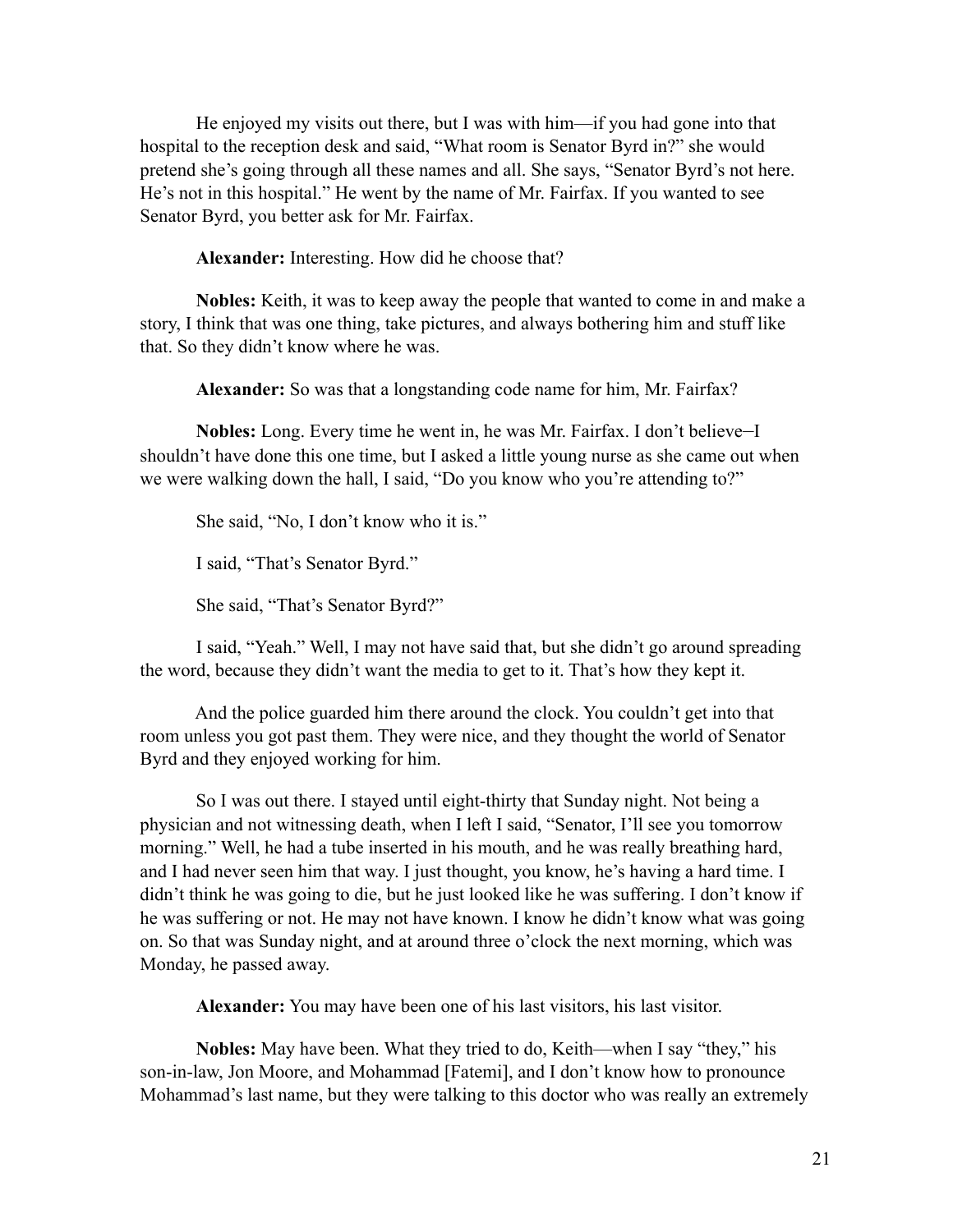specialized doctor that was watching over Senator Byrd. I can't recall his name right offhand, but he came to the funeral. They were trying to see—this was on Sunday evening —trying to see if they could get him moved Monday morning home, because they wanted him, if he was going to pass away, to pass away at home. But this doctor just really wouldn't give them any encouragement, because I think he knew without telling them. He said, "Well, we're going to do the best we can," and then they would try and get him to say, "Yeah, it's going to be all right now." He said, "I'll put it this way. He stands about a 10 to 20 percent chance of getting home."

 Here again, I shouldn't give my opinion on it, but I think the doctor himself knew that it was very, very little hope that he was going to make it through the night, and he didn't. So he passed away in Fairfax Hospital, and I believe it was Room 312 or 212, something like that. Sad day. Sad day. But he had a presidential funeral.

#### **Alexander:** Did you attend his funeral?

**Nobles:** I did. Keith, he always—again I want to emphasize I'm not bragging. I was just proud. He always said I was family, because we were that close. So they had a memorial service for him, just for the family at the funeral home, so I went to that and saw him.

Then they had the funeral on the Senate floor at the Capitol, and that was the first time they had had a funeral on that Senate floor for fifty years. They had had a funeral for another senator there about fifty years ago. No pictures are allowed in the Senate, but in this particular case, they let them take a picture. You may have seen it in the paper, you know, because it's the casket.

#### **Alexander:** Right.

**Nobles:** The name of it, I'm going to use it as a stand, like this table here where they put the coffin on, well, that's the same stand that was made for Abraham Lincoln and other high dignitaries that they use, and it's kept in the Visitors Center at the Capitol. So they used this. That's how well thought of this man was.

And all the—not all the senators, but a great majority of the senators came through and paid their respects to Senator Byrd and the family, and then they flew his body to Charleston. Now, I didn't go to the Charleston, but that was a big, big deal.

**Alexander:** Right. I watched that on television.

**Nobles:** Yes, that was a big deal.

**Alexander:** Can you tell me a little more about Erma and your interactions with her and what she was like when she was a little younger?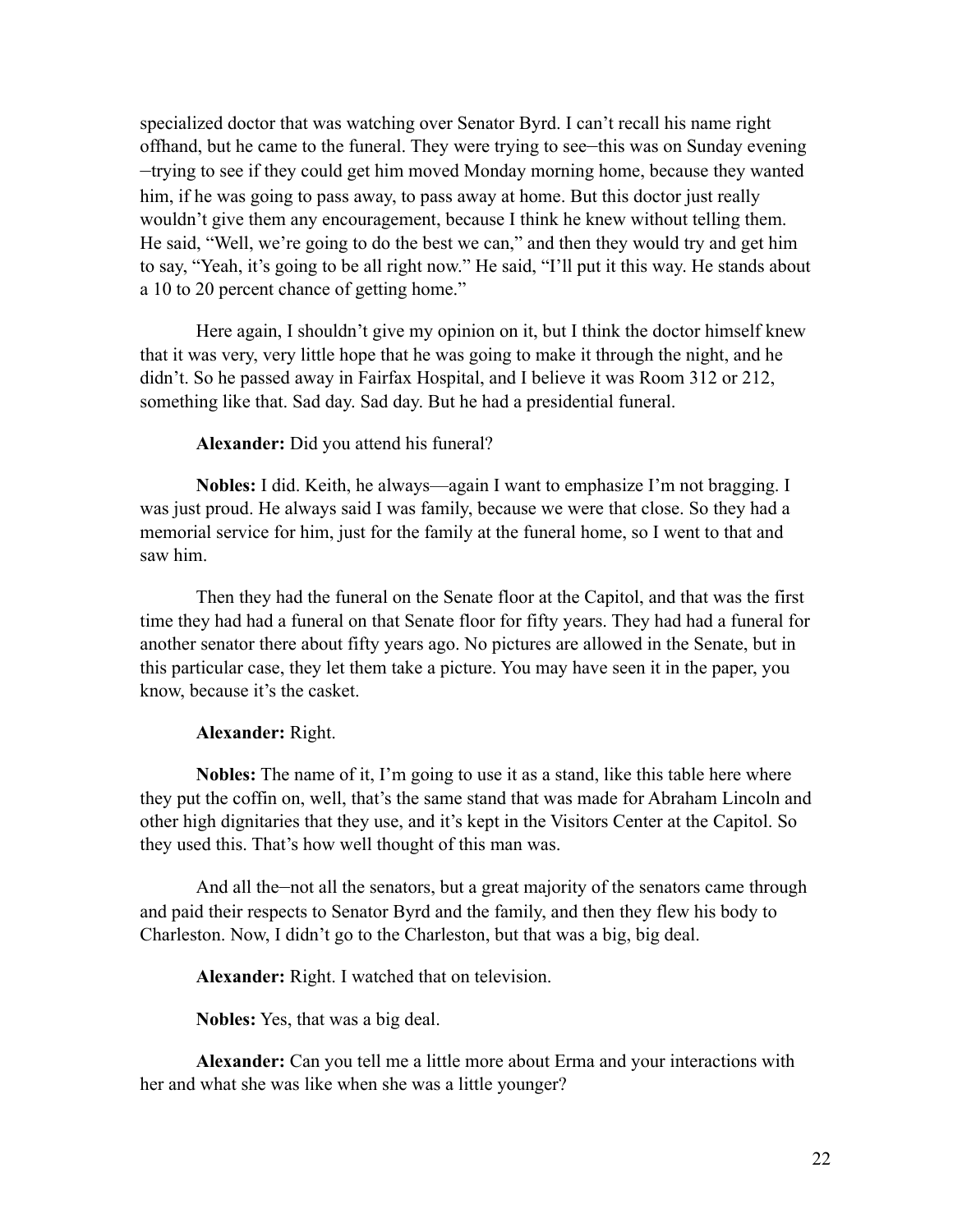**Nobles:** Ms. Byrd didn't talk a whole lot about her family. Her father died at a real early age, in his early forties. He had really prostate cancer, and Senator Byrd said he just died a horrible death. They didn't have any way to treat it. He said that that man really, really suffered. She was a James. Her maiden name was James, Erma Ora James. And as we pulled in up here, you see this. [Points out the window to the Erma Ora Byrd Nursing Building on the campus of Shepherd University.]

**Alexander:** Yes, indeed. His presence and her presence are hard to miss around here.

**Nobles:** Yes. When I saw that, it just feels like she comes out of that building into the car.

 She didn't particularly like the name Ora, O-r-a. She wouldn't hardly ever sign her name Ora. I've got several of her autographs with our pictures together. She told me, "I never did like that name." [laughs]

 She had a sister that lived in Rockville, Maryland. Here again, I'm voicing my opinion. They may not have been real close. They were close, but not as close as some sisters may be. She had a first cousin that she liked to talk about all the time. Her name was Laila [phonetic], lived in the area of Roanoke, Virginia, and she said Laila was just like a sister to her. They grew up together and they had a lot in common, and she just thought the world of Laila. She was an independent lady, she lived up to be, I believe, in her nineties and without much assistance, and she didn't want any assistance. She wanted to make it on her own.

**Alexander:** Were they about the same age, Erma and Laila?

**Nobles:** I think Laila may have been slightly older than Ms. Byrd. Ms. Byrd passed away in 2006, I believe. I have it here somewhere. You mind if I just—

#### **Alexander:** Sure.

**Nobles:** Not to skip by Ms. Byrd. We would sit on the front porch and I would bring her string beans and tomatoes and cucumbers. I had just a little small garden in the back of my house. My house backs up to St. Luke's Catholic Church, which was twentyseven acres, so it was kind of like you felt like you was out in the country, but you weren't out in the country. But I had this garden for years, and I named it Ms. Byrd's Bean Patch. [laughter]

 They had that picture at her funeral, where they show pictures of when she was young and this and that and the other thing, and there's a lot of pictures of that bean patch. But I would take—and I thought of those beans. I didn't want to eat them myself. I just thought that they belonged to her. I would get bags, two couple of bags. I think one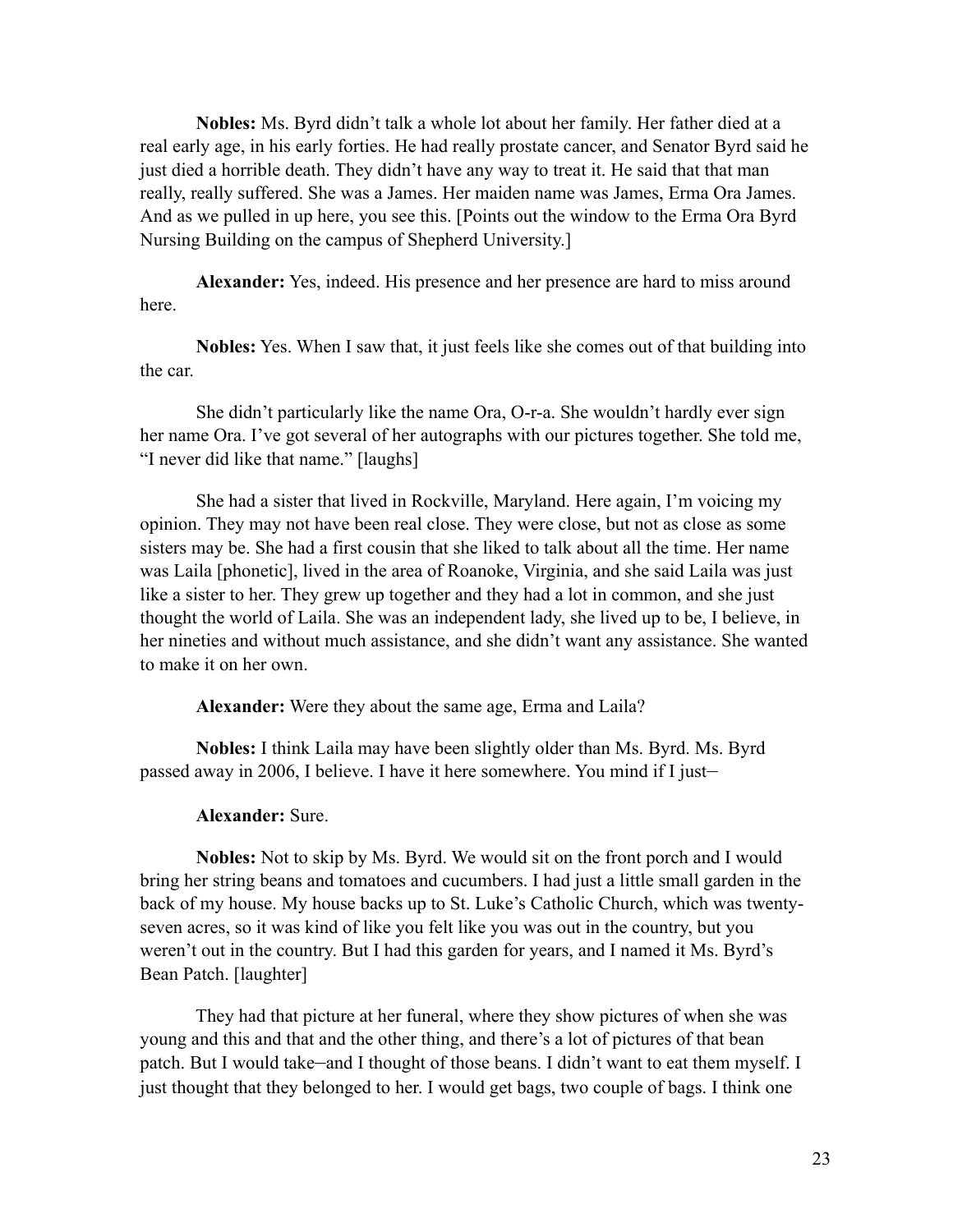time she weighed them. It was twelve pounds or something like that. I would take them down and give them to her. She said, "Well, you're going to keep me busy for the rest of the week, snapping and stringing these beans," and she would can them. She liked that. We had a lot of fun talking about the garden, and she appreciated it. And Senator Byrd, they liked beans.

**Alexander:** I had always heard that she was a little bit on the shy side. Is that—

**Nobles:** That's correct, yes. She didn't want to be in the limelight at all. Like I said earlier, about the only thing she would enjoy doing, she would go to a lot of the events when Senator Byrd would speak or it was a special thing like the unveiling of the statue in Charleston. She enjoyed going to the senators' wives things. She met all the presidents and all kind of well-known government people and foreign people and this, but she never spoke about it. You would never know it.

 It's just like the little thing I told you about Elizabeth Taylor. She didn't pay any attention to Elizabeth Taylor. I guess she knew who she was, but that didn't mean anything to her, how many movies you made or how many husbands you had. She was just down-to-earth, plain, plain, plain. She didn't wear elaborate clothes. They didn't go to elaborate events. Senator Byrd really didn't like to go to events in a bow-tie, events like that. He tried to stay away from them, and in his latter years, he just didn't attend them. He shied away from that, and she did too.

 They would go out to eat. In fact, I've eaten with them several times in McLean. They liked Chinese food. She was a vegetarian.

#### **Alexander:** Is that right?

**Nobles:** Yes. She was a vegetarian, and she was a slim lady. She was pretty tall. Senator Byrd said when he used to play music at these events, that she was really a good dancer, and that before they got married, she had another boyfriend, and [Senator Byrd] said, "When they would come to the dance, I kept an eye on them. If he looked like he was dancing a little bit close to her, I didn't like that."

 But she said that this boy that she was dating had an automobile. But he said every time that he would pick Ms. Byrd up—well, she was Erma James at the time—that when she got in the car, she says, "Let's go down to the market and see Robert." [laughter] Oh, lordy.

 I said, "Senator, she knew who she was after." They were married, like I say, almost sixty-nine years, and he treasured that lady. He just really treasured her.

 Keith, I think now I've talked about how dedicated he was to working and how dedicated he was to make the lives of people in West Virginia better, and that's what he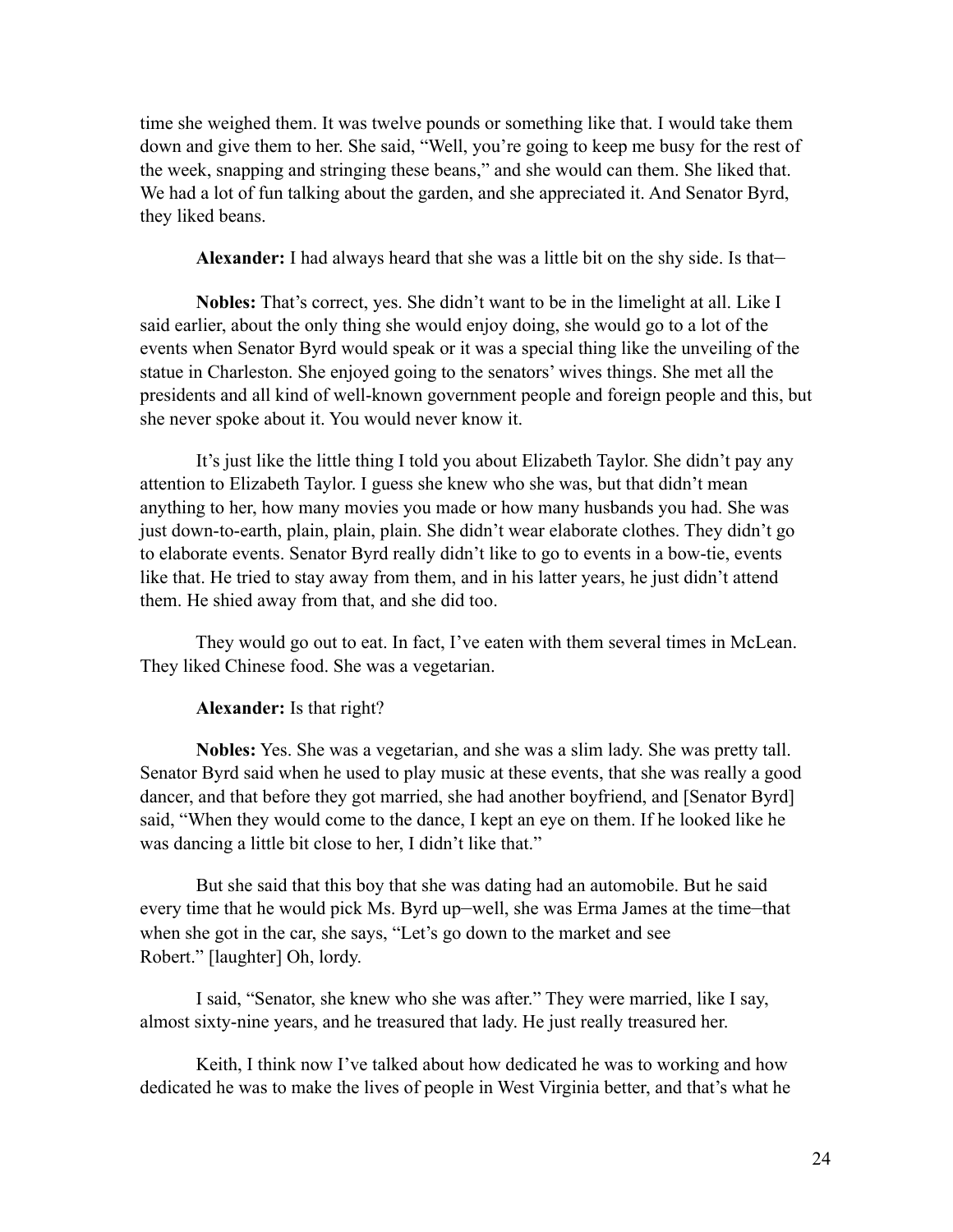did, but I think this was true to most anyone as they get older in life, then they start realizing that they'd missed a little something by not spending more time with their family. Well, as you know, his job required campaigning, speaking, so he was gone a lot.

**Alexander:** Tremendous amount of travel, time [unclear], almost around the clock, absolutely.

**Nobles:** Tremendous amount of time. So I think he regretted, in his tone, the way he talked, that maybe he wasn't the best father for the children. But he was just so wrapped up in his work and so dedicated in what he was doing and wanted to get things done, and he couldn't get things done overnight. Some of the things that he was working on might take twelve years to come to fruition. So I think he had a few little regrets about that. But he was one dedicated man to the people of West Virginia.

**Alexander:** Do you have a sense of how often he saw his children?

**Nobles:** You know, I don't think he saw them as much as a working father would that would go to work and come back home that same day.

**Alexander:** A nine-to-five type of job.

**Nobles:** Nine-to-five and come back like that. Because he would be gone periods of time, like his trip around the world and trips to other events that were big events. And late nights. He stayed up. He was the last one. Senator [John D.] Rockefeller [IV], he said that he knew where Senator Byrd parked, and he said, "One night I'm going to stay here until that car is gone. I'm going to stay here longer than he does. I know I got him tonight, and I think it was after twelve o'clock." [laughter] He said, "I went down to get in the car, and there was Senator Byrd's car still sitting there. I give up."

**Alexander:** I wonder if Senator Byrd was saying the same thing, "I'm not going home before Rockefeller does." [laughter]

**Nobles:** It could be. He tells a cute little thing about—he called him Jay Rockefeller, you know, the Jay. Those senators call each other that, but they on the floor speaking, they do their respect. He said he and Jay were over traveling through West Virginia one time, and it was around lunchtime, and he said, "Jay, are you getting hungry?"

He said, "Yeah, I'm pretty hungry."

He said, "Have you ever eaten at McDonald's?"

He said Jay said, "Oh, no, I've never eaten at McDonald's."

He said, "Well, you are today." [laughter]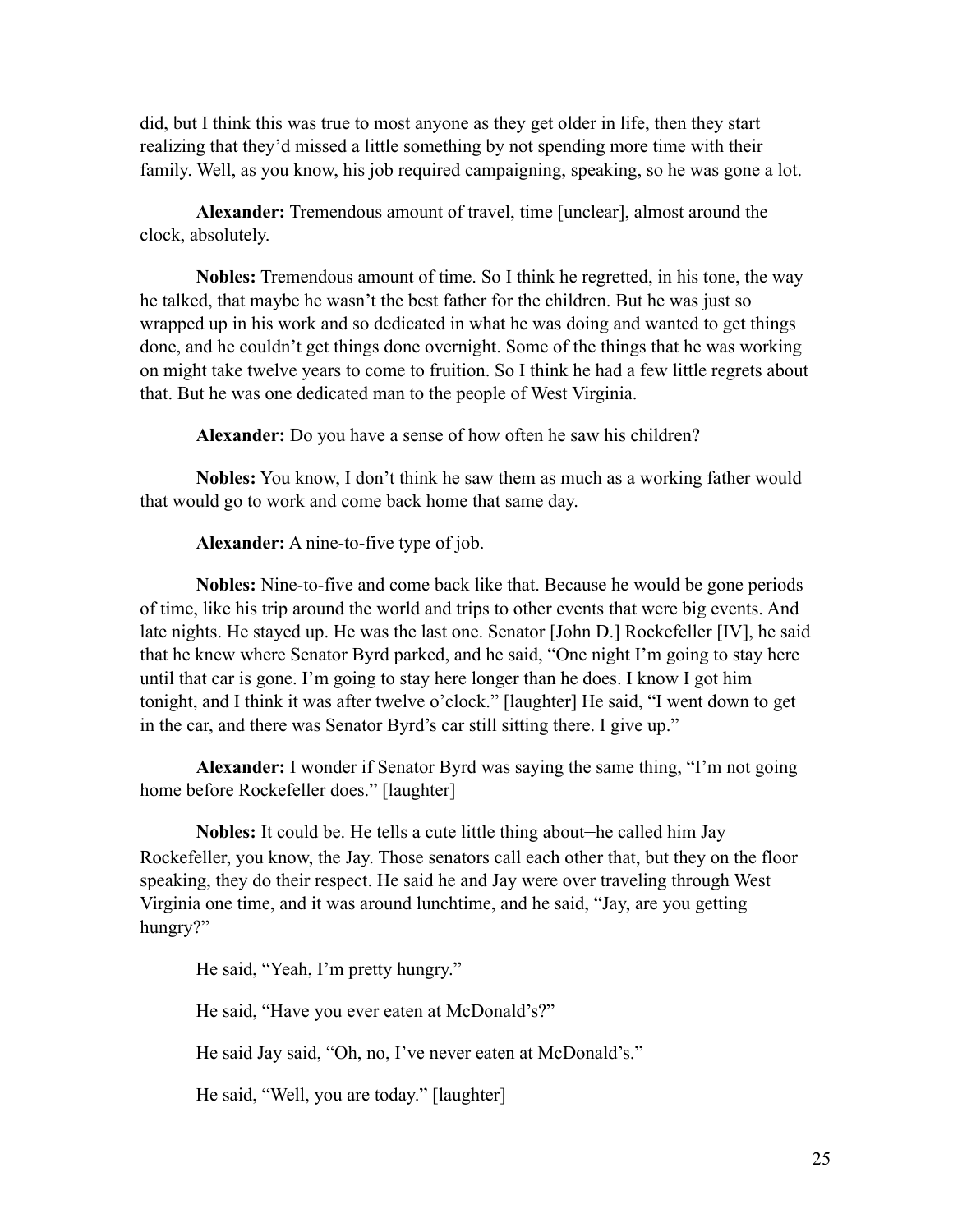**Alexander:** That's great.

**Nobles:** And Ted Kennedy tells a story. They get up just in fun at events, like whatever the event might be. Ted Kennedy said one time that he and some of his staff members were traveling through West Virginia, "And of all things, our car broke down." He said, "I called the operator, and I told her the story that we were broke down."

She said, "Whereabouts are you broke down?"

He said, "We're on the Robert C. Byrd Highway."

And she said, "Which one?" [laughs]

**Alexander:** That doesn't narrow it down much around here. That's great.

 But when he talked about his home state, did you get a sense of the source of this love that he had? What terms did he use to describe it? Did he have any maybe favorite places in the state? What did he associate with West Virginia? What do you think accounts for that love of his home state?

**Nobles:** You know, Keith, speaking about—I heard him speak several times that if he—I asked Ms. Byrd one time, I said, "Do you think Senator Byrd will ever retire?"

 She said, "Oh, no, I don't think so, because he doesn't have many hobbies. Only thing he likes to do is read and write."

 But I understood at one time they were considering if he did retire, that he wanted to come to Shepherdstown, yes, this is Shepherdstown, and teach at this Shepherd College. But I don't know how serious he was at that, but I heard that there were conversations about that. He spoke very highly of this town. He liked Shepherdstown, and he's got his home here in Shepherdstown.

 What I think what Senator Byrd—oh, I think it always goes back to Wolf Creek Hollow. That's where that man learned everything that made him what he is. He said he studied by coal lamps, I believe. Back in my day, we had kerosene lamps, but I believe he used the term coal lamps. He said, "I just read and read and read and studied, and I would look at the sky and see the clouds, and I would imagine what the formations, what they might be just in my mind."

I think his favorite place probably was Wolf Creek Hollow, but he loved all of West Virginia. I forget what he said at the funeral, something about they wished he had a map on his chest of West Virginia when he passes away. There was nothing phony about him. He just gave his life, devoted his life to making the lives of people in West Virginia. I used to tell him, I said, "Senator, that must be a great feeling to have brought companies into West Virginia and made the life better, and what I was thinking, than you had at Wolf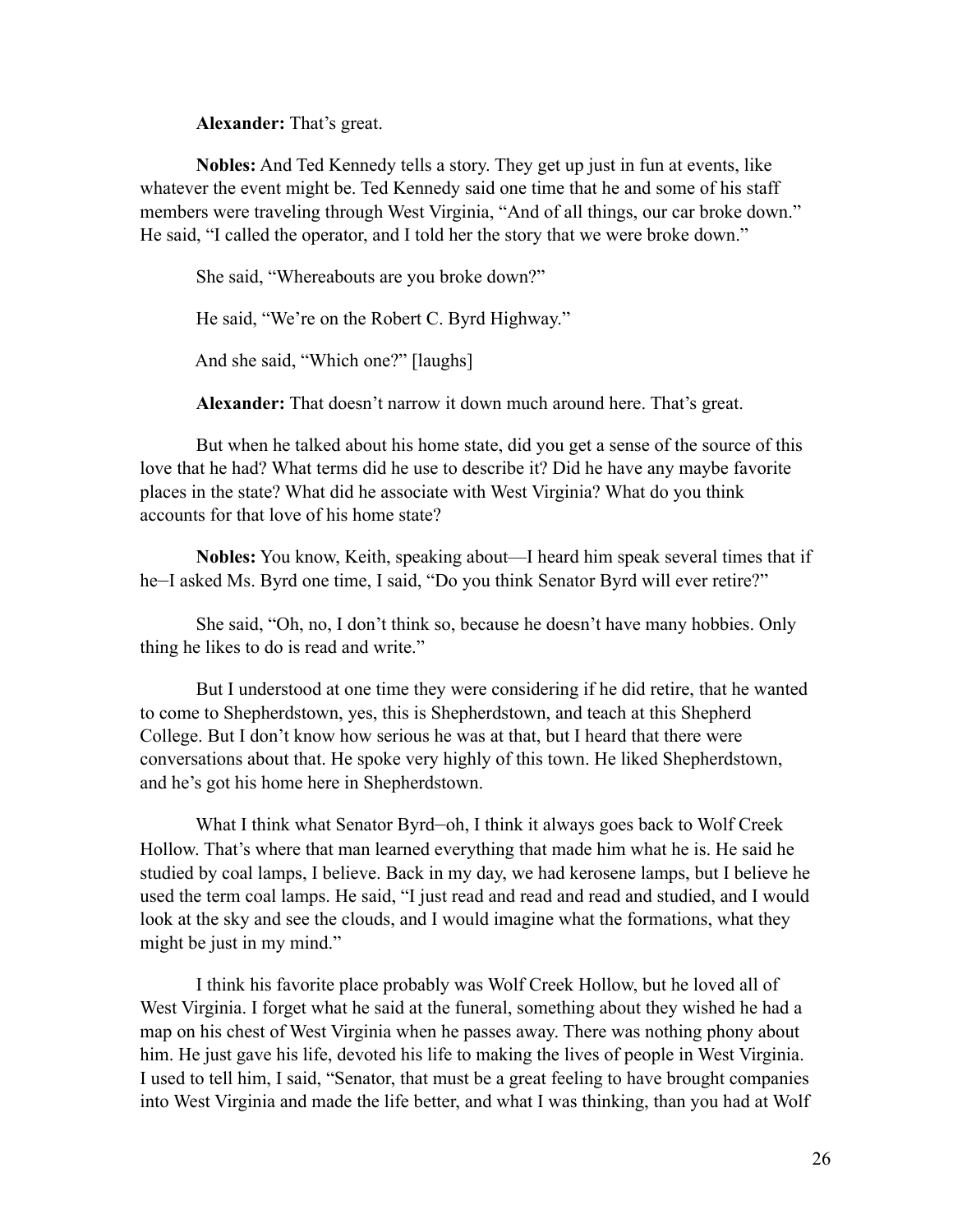Creek Hollow and things like that. I think that's what energized him to work so hard, that he didn't want to see people grow up like he did.

**Alexander:** It's interesting, because he had such fond memories and such a close attachment to Wolf Creek Hollow and yet it was such a place of a lot of suffering for him. It was a tough, tough place.

**Nobles:** A lot of suffering. A lot of suffering. And not only—he saw it in other people too. No one, hardly no one back in these coal camps—they were just surviving. They just survived off the company store. The company store owned these people. They were paid by the company store, and they had to deal with the company store to get food and credit and stuff, so actually they were just working for the company store and doing the best they could to make it.

 You may want to cut this, but I'll tell you one little story about when he was in the coal camps. He said that a man came by and he was a peeping tom, was peeping in their house. You know, people back in those days, they didn't take very kindly to that type stuff, and they probably don't today. But he said he saw this man peeping in the house, and so he came out on the front porch, and he said the man was standing out on the railroad track. Senator Byrd said something to him about what he had done, and he said the man raised his hands up in the air and shook his hands like he was the king of kings. He said, "Well, what are you going to do about it?"

 Senator Byrd said he turned around and went back in the house and got his pistol. He said, "I'll show you what I'm going to do about it." He said he came back out. I don't know how many shots this pistol had. I believe he said six, but I'm not sure. He said he started firing at this man. When the man heard the first shot, he started taking railroad ties about not one at a time, he said he started jumping about two at a time, three at a time, and he said, "I was right behind him shooting. The more I shot, the more cross-ties he was not touching. I think at the end when my gun gave out, I don't even believe his feet were on the ground." [laughter]

But then when he'd get through telling it, he said, "Jim, you know, I often wonder about this. What if I had hit and killed that man? My life would've been entirely different."

I said, "Did you mean to hit him?"

 He said, "I meant to kill him dead, dead, dead." He would do it three times. But he said, "I'm so glad that I didn't hit him. That would have changed my entire life." But that's just how people were. You didn't come around meddling around places where you weren't supposed to be.

**Alexander:** Absolutely.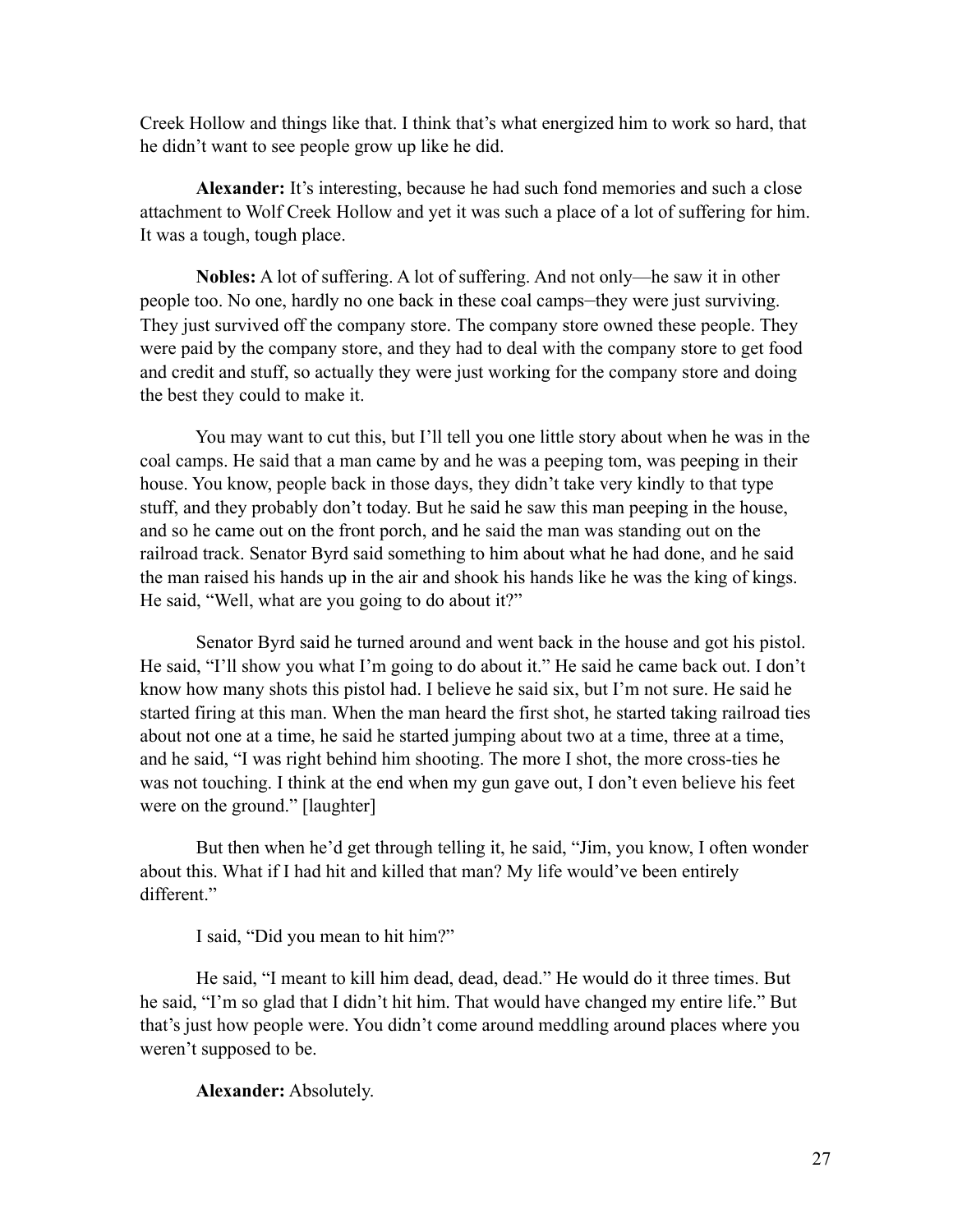**Nobles:** Senator Byrd was a man. I mean, physically, when he was coming along on up through the years, he was a strong man. He was strong. We'd work out in the backyard and he'd pick up fertilizer bags and topsoil just like—I said, "Senator, I'll get that."

 He said, "No, you don't have to get it. I can pick this up." He didn't shy away from work.

 So, yeah, I'm glad he didn't hit this man either. He said the man went on across, got under some railroad cars and went on up the hills. He said he could hear cans falling down the hills that the man took. He said, "I don't know who he was and I never did see him again."

**Alexander:** The Senator actually gave a speech on the floor of the Senate, in which you played a pretty prominent role. It's called "The Good Neighbor." It was all about you and how you helped the Senator, so you must have been some neighbor.

**Nobles:** Keith, again, I have a tape of that, of him giving the speech. But, you know, as I would do little things for him, and I was conscious that I hoped people, especially his family—I said, "I hope these people don't think I'm trying to do these things to be put in the will or this." That was totally out of the realm. I wanted *nothing*. I was just doing it because we were friends. That's how we grew up in Alabama. You helped, you know.

 So he kept saying, "Jim, I'm going to give a speech about you on the Senate floor, and that's going to put you in the *Congressional Record*." I didn't think much about it, and that went on for a long time, and he'd say it over and over, "I'm going to give a speech about you. I'm writing it now," or something like that. So he did.

 Betsy, one of his staff members, she would always call me when he was going to give a speech on the floor about anything. At that time, I was retired, too, so I was always wanted to see him. She called me one time, she says, "This is the day. He's going to give the speech about you."

 I said, "All right." I went in and turned the television on, and you know how proud you are that he would take time to do that. I have the speech on film, and he gave me a picture of it, framed. It's beautiful, just how the speech was given.

**Alexander:** Yes, you're in there. You're in the *Congressional Record*. I've seen it myself.

**Nobles:** I'm in there. But, yes, if you tell—I have friends left in Alabama, and you kind of want to tell them, but if you do that type stuff, you get the idea that or they may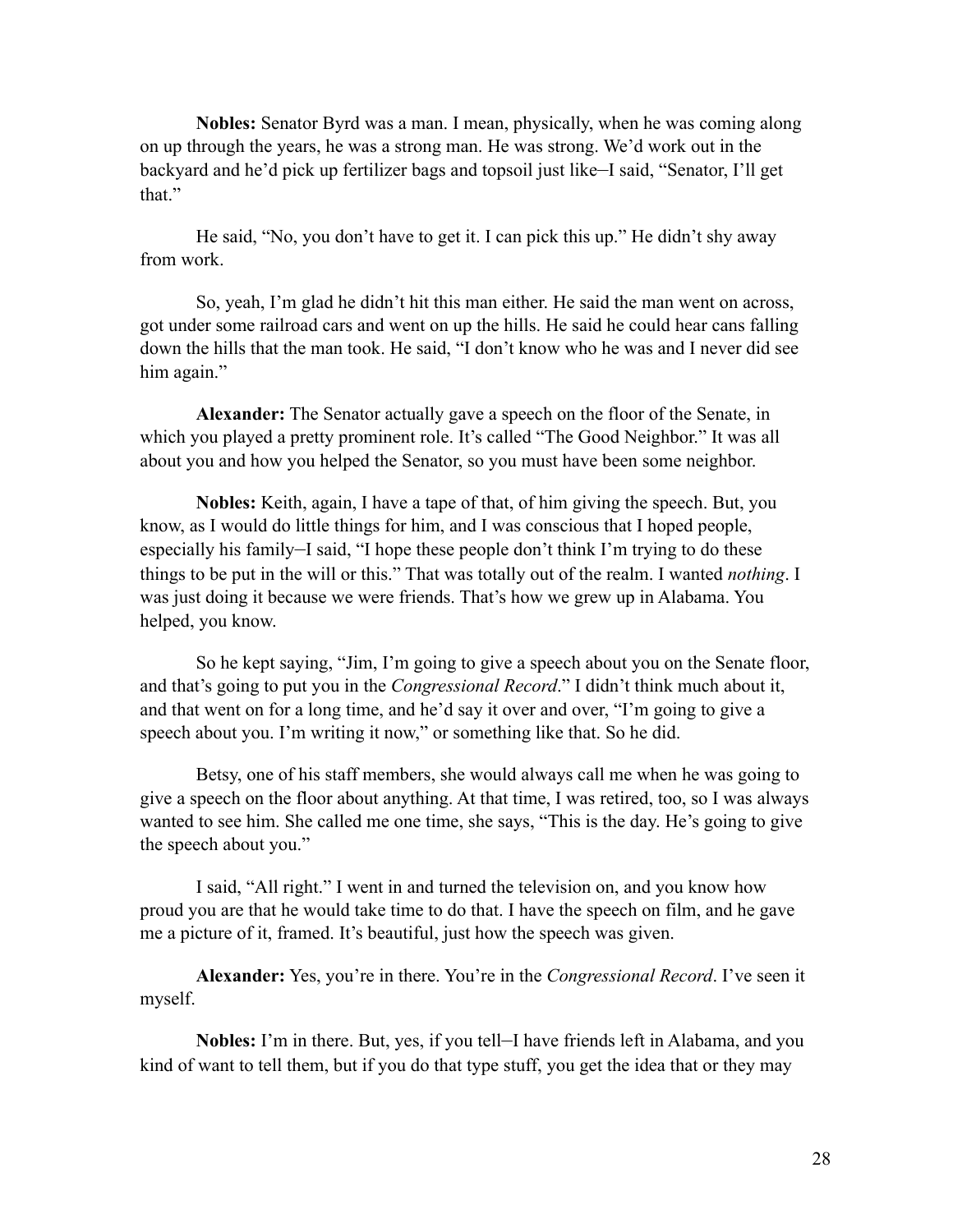get the idea, "Who are you?" You're bragging or something like that, but that's not what I'm—it's just an honor of the man taking time to do that.

 And our friendship is—I go now and go and talk to Senator Byrd at the gravesite and let him know how I appreciate what he did for me. That man did a lot for me. He gave us tickets to go to President Clinton's—what was that called when they had the—

**Alexander:** The impeachment trial.

**Nobles:** Yes, the impeachment trial. We stayed there a whole day. William Rehnquist was the Chief Justice, [U.S.] Supreme Court.

Speaking of Mr. Rehnquist, Senator Byrd, one of his things that he thought very highly of, that he won, was the line-item veto. He was really proud of doing that. He took that to the Supreme Court, and, again, Chief Justice Rehnquist was the Chief Justice at the time, and they were friends, passing friends. But he was really proud of that.

 To show you I'm not much of a politician, I think what it was preventing was that if he hadn't won that, the president could do pretty much anything he wanted to, but this kept him from doing that. He wanted things to come through the Senate like it was supposed to, and be discussed, voted on, and then sent to the president for his signature.

**Alexander:** Did the Senator talk much about what he thought of other presidents? I know you didn't talk much about politics so much, but maybe personal relationships with some of the presidents or anything like that?

**Nobles:** Now, his favorite—yes, he did say that. His favorite president was Truman, Harry S. Truman. One time—I don't know why I thought of it. We was sitting out on the back porch, just knocking around. He liked to watch the planes come into Reagan National Airport. We were puffing on cigars. I said, "Senator, do you know what the S stands for in Harry S. Truman? You know, I don't believe it stands for anything. It's not a name."

 He said—oh, that's one time he was wrong, I caught him wrong. He said, "Oh, yeah, it had to be. It's got to be a name."

I said, "Oh, I don't think it is."

 He said, "Get Betsy on the phone," one of his staff members down at—I got it and I told Betsy the story, and she looked it up on the computer, and, sure enough, it doesn't mean anything. It's just an S. He said, "I didn't know that."

 He tells the story that President Truman was up here in West Virginia campaigning for him years ago when he first got started. He said President Truman was so down-to-earth, too, just a no-nonsense president. He asked the president before he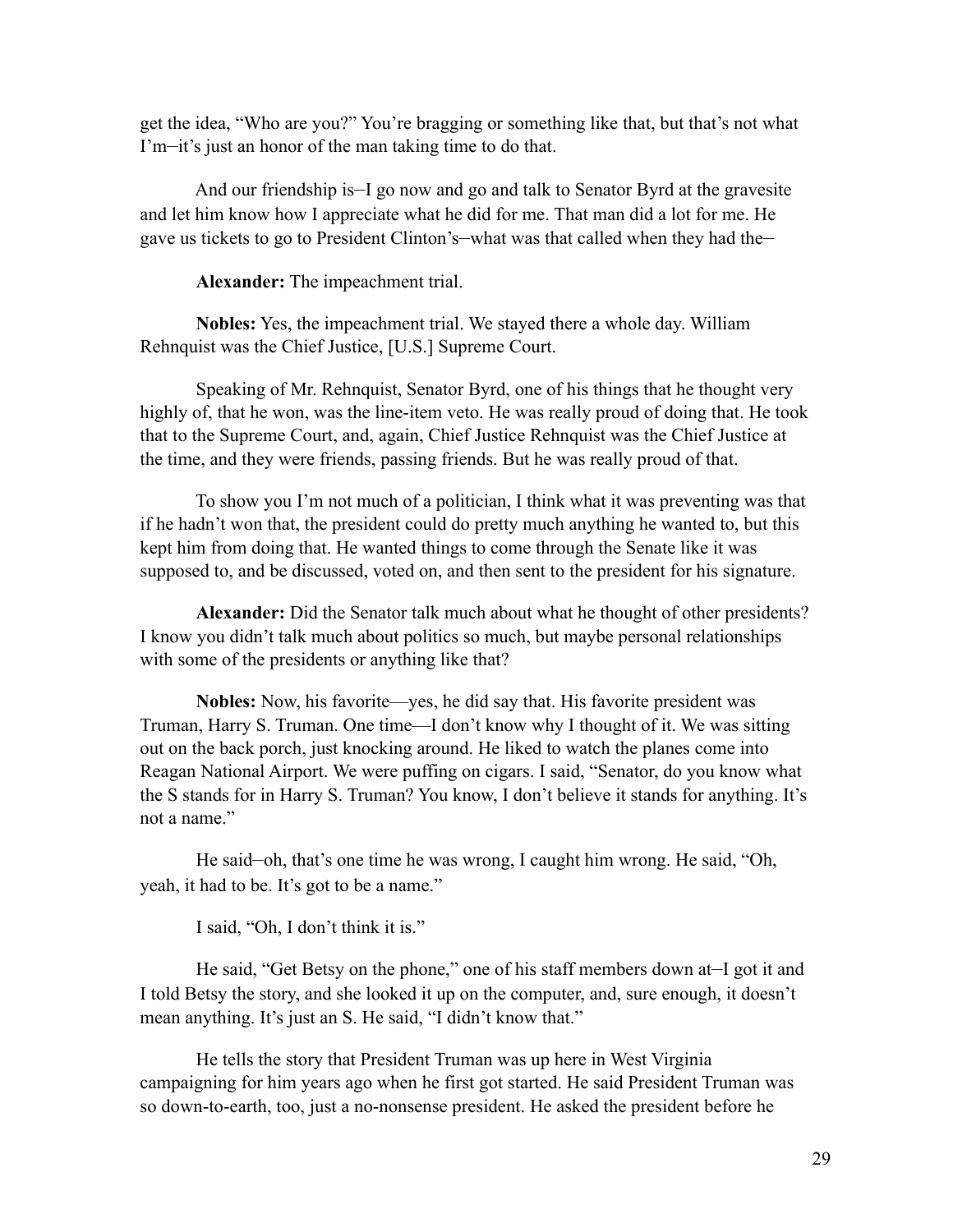gave his speech, he said, "Mr. President, I have two daughters. Would you give them your autograph after you get through speaking?"

He said, "Sure, I'd be glad to."

 So the speech was over and said President Truman must have slipped his mind a little bit, but he was on his way out and he told him, he said, "Wait a minute," turned around, came back and he said, "I forgot about your two daughters." So he signed that. He autographed something for his two daughters.

 But he liked Lyndon [B.] Johnson. He said it this way, "I was a Lyndon Johnson man." He campaigned for him out in California and places, and some people wanted him to change his—wanted him to do something that would not help Lyndon Johnson, and he said, "Nope, I'm on the bandwagon. I don't flip-flop. I'm a Lyndon Johnson man, and that's the way it's going to be."

 I don't recall him saying too much about President [Franklin D.] Roosevelt. I think he may have liked President [Dwight D.] Eisenhower. He didn't dislike, I don't think, any. At least he didn't express that.

There were some senators—and I wouldn't call names—that he didn't particularly care for. They had severe differences in what was going on in a lot of them. He said about the only time they would have much conversation to him was when they wanted something done, they'd come by and try to butter-up to him and stuff like that, and he said, "That didn't work with me."

 He and Ted Stevens, now, were good friends. They were good friends. When Ted Stevens got in trouble there at the latter end of his life, they were on the floor and he said that Ted Stevens had given a speech about it, he came over and he said, "Ted, tell me it ain't so, that this has happened."

 And he said Ted Stevens said, "It ain't so." But he lost his office and lost his senator's spot.

Well, I tell you, being it just come to my mind, Senator Byrd says, "I'll go to my grave and people are going to remember the Ku Klux Klan. I have apologized hundreds and hundreds of times about that. When I first got started, I organized a group of men in about two weeks," and I want to say he got about 250 men. It was just an astronomical amount of men that he got in such a short time to organize in the KKK. So one of the leaders in Arlington, Virginia, who was high ranking in the Klan, heard about this, so he wanted to meet him. He said, "This man must have something on the ball."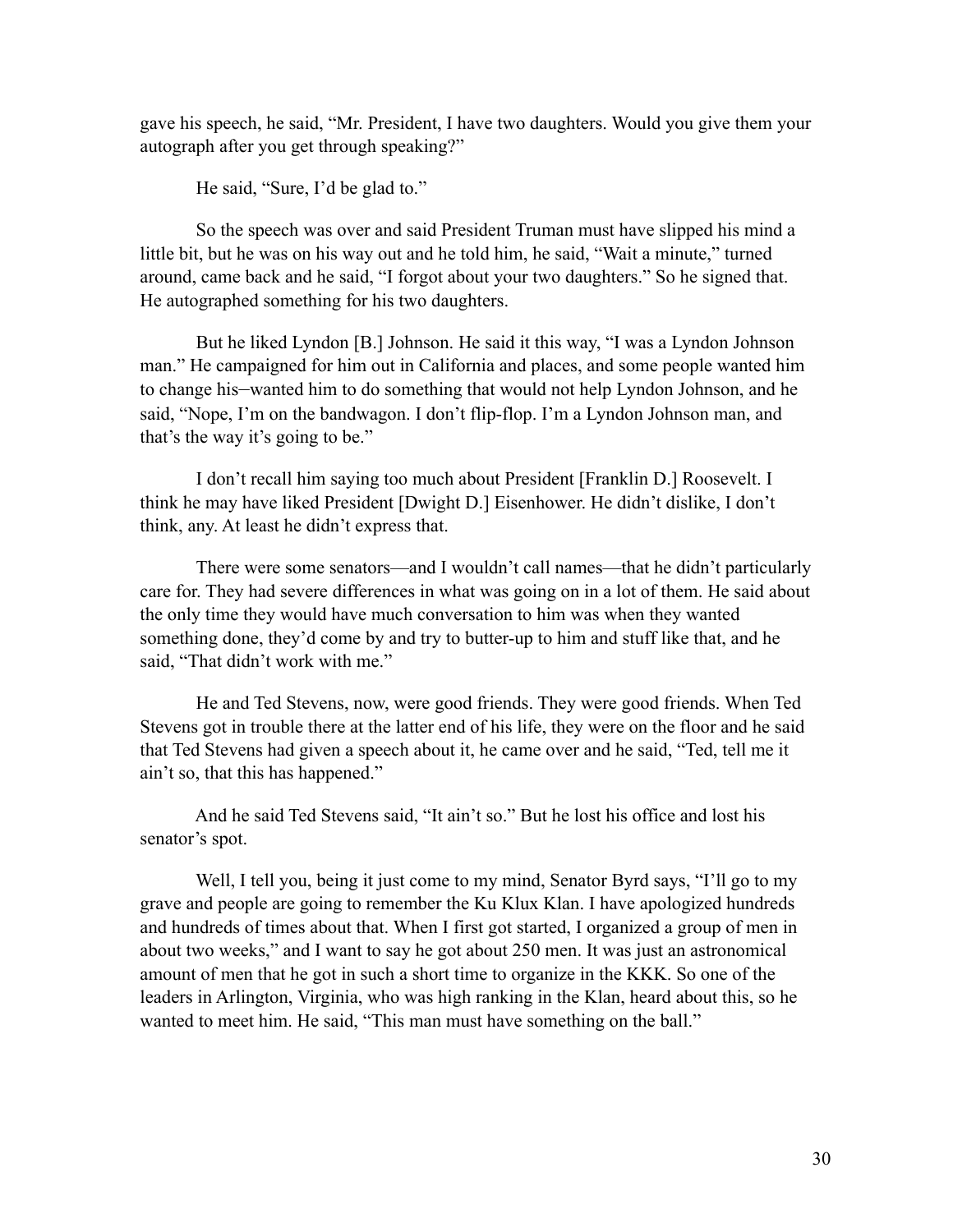So he came up to one of their meetings in West Virginia and met Senator Byrd, and he told Senator Byrd, he said, "You know, you are a good organizer. People like what you do, and, to me, you ought to think about getting into politics."

And Senator Byrd said, "The light went on."

**Alexander:** Interesting.

**Nobles:** "And that's what started, really, my career in politics, was this man making that statement. I never considered politics, but when the man said that, the light went on." And the rest is history.

**Alexander:** Did he ever talk about other aspects of his Klan membership, other than the fact that he apologized for it?

**Nobles:** He wrote a letter, and I'm sorry I don't remember some of this stuff in detail. It's just brief stuff. He wrote a letter that made a lot of publicity. He admitted that he did it. He would say what he had done. But he never got down to details as to what they did, and I didn't want to ask him. I said, "Senator, when I was a little boy growing up in Alabama, I was helping a carpenter, and the man told me that he belonged to the Ku Klux Klan." I said, "Even being from Alabama, that didn't mean much to me. I didn't know much about that." I said, "But I understand they didn't go around whipping people and beating people and tying them to posts and all that kind of stuff that you hear that might have happened. I always thought if a neighbor was mistreating his wife or mistreating his children and not taking care of his family, something like that, they might step in and try to straighten him out." But he never would comment too much about what they actually did.

 He said, "Now, in my time, we didn't wear the hood. We didn't wear hoods," and he would talk about to getting to where they did wear the outfits that they wore, very cheap back. Things weren't very costly. But he expressed himself as being it was a mistake.

 But, you know, in looking back at other side, that was just what was going on back in that period. There's a man told me way prior to what I'm telling you now, is we went to some event up there in Charleston, and this man knew him way back when he was in the Klan and this and that and the other, and had photographs, had an album of all of this. That's when he told me, he said, "This is really what got Senator Byrd into politics," and then years, years later the story that I just told you, I heard it again. But this man said it, and it didn't make an impression on me at the time. But, like I say, he apologized many, many times over it.

**Alexander:** How are you holding up? We've been talking for almost two hours here.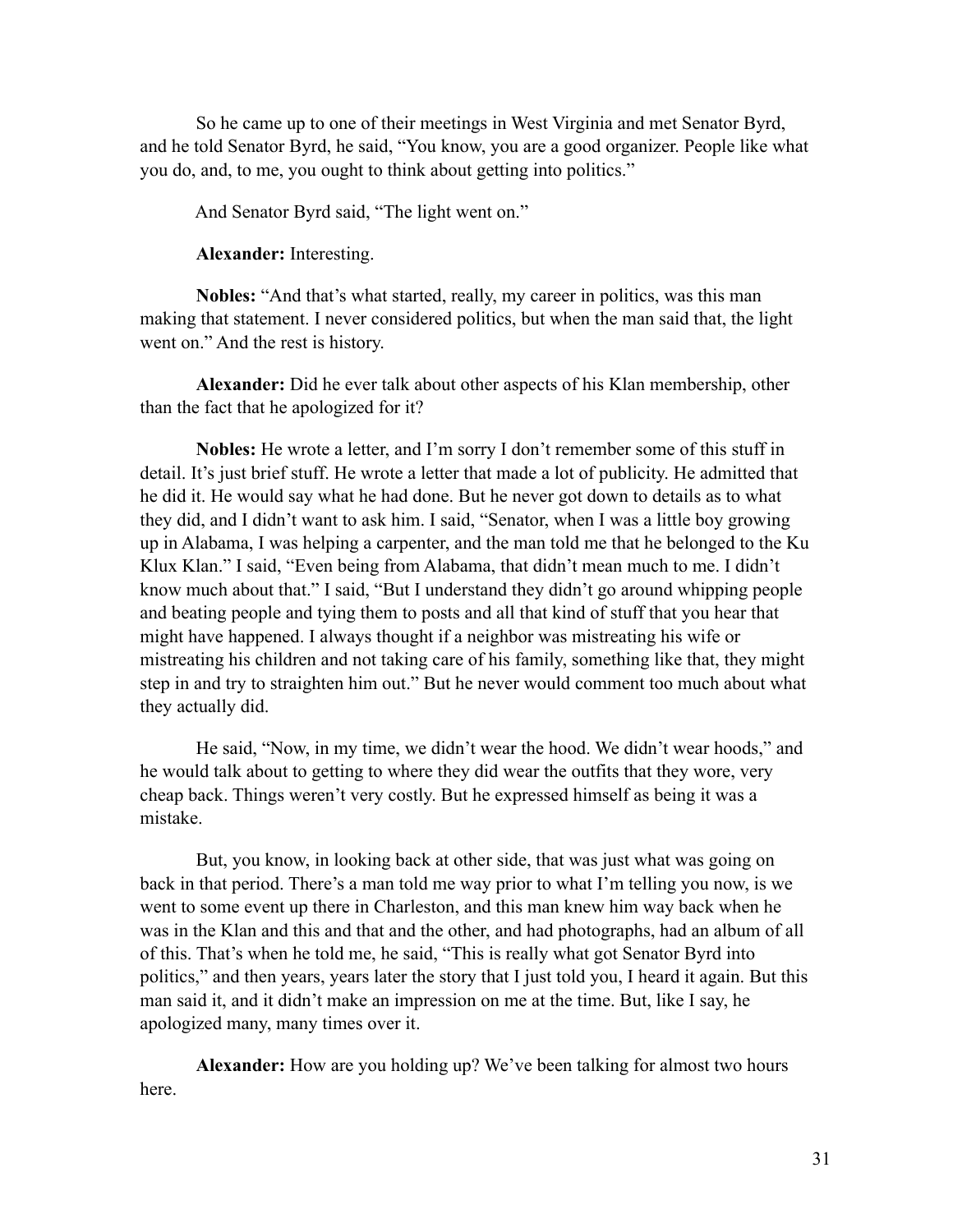**Nobles:** Really?

**Alexander:** Yes, an hour and fifty minutes. So do you feel like we're at a good stopping point, or is there anything else you'd like to contribute to the record? This has been tremendous, tremendous stuff.

**Nobles:** Well, Keith, as I said before, I'm not a public speaker and—

**Alexander:** Oh, I think you're a natural, Jim, to be honest. [laughs]

**Nobles:** Oh, I don't know. My vocabulary, my wife is a schoolteacher, and she's still trying to teach me something about English. [laughter] But I've never tried to change. I went to a small college in Alabama, just a state Teachers College at the time, played basketball and baseball, and now it's a big university, Troy University. They're big time now, but it wasn't when I went there. It was just a small school.

**Alexander:** On the subject of the university, you mentioned that there was some consideration of the Senator coming out here to possibly teach, maybe. Do you have any idea what subject matter he would have wanted to teach?

**Nobles:** I think something pertaining to politics, you know. He knew it from start to end. He wouldn't have needed a textbook.

**Alexander:** I'm sure that's right.

**Nobles:** I always marveled at him. I always think, you know, I'm trying to compare myself to him, I said I don't even hold a light to that man. He was a gifted man. I told him, I said, "Senator, I think if you'd lived back when Jesus was on Earth, you would have been one of the twelve disciples," and he would smile. But he was extraordinary. He had a gift of getting things done, and it was by hard work. He knew the Constitution from the beginning to end, and he knew more about England's history than the people over there.

 Ted Stevens tells a story about that, but I don't know exactly how it went. They were at a big round table meeting, I think at Greenbrier. Speaking of Greenbrier, he used to take Ms. Byrd up there on their anniversary, and they'd ride the carriage. He always wanted to take her up there.

 That reminds me. One time we were—Keith, I wished I knew these—we were in West Virginia. Somewhere around where Stonewall Jackson, the Civil War hero, was born, they have, I think, a Stonewall Jackson Hotel there, big huge place. Senator Byrd the next day was going to dedicate a prison in this town not far away. I went to most all these things when I knew about them. Well, I knew about them, sometimes I just couldn't go, but I went every chance I could.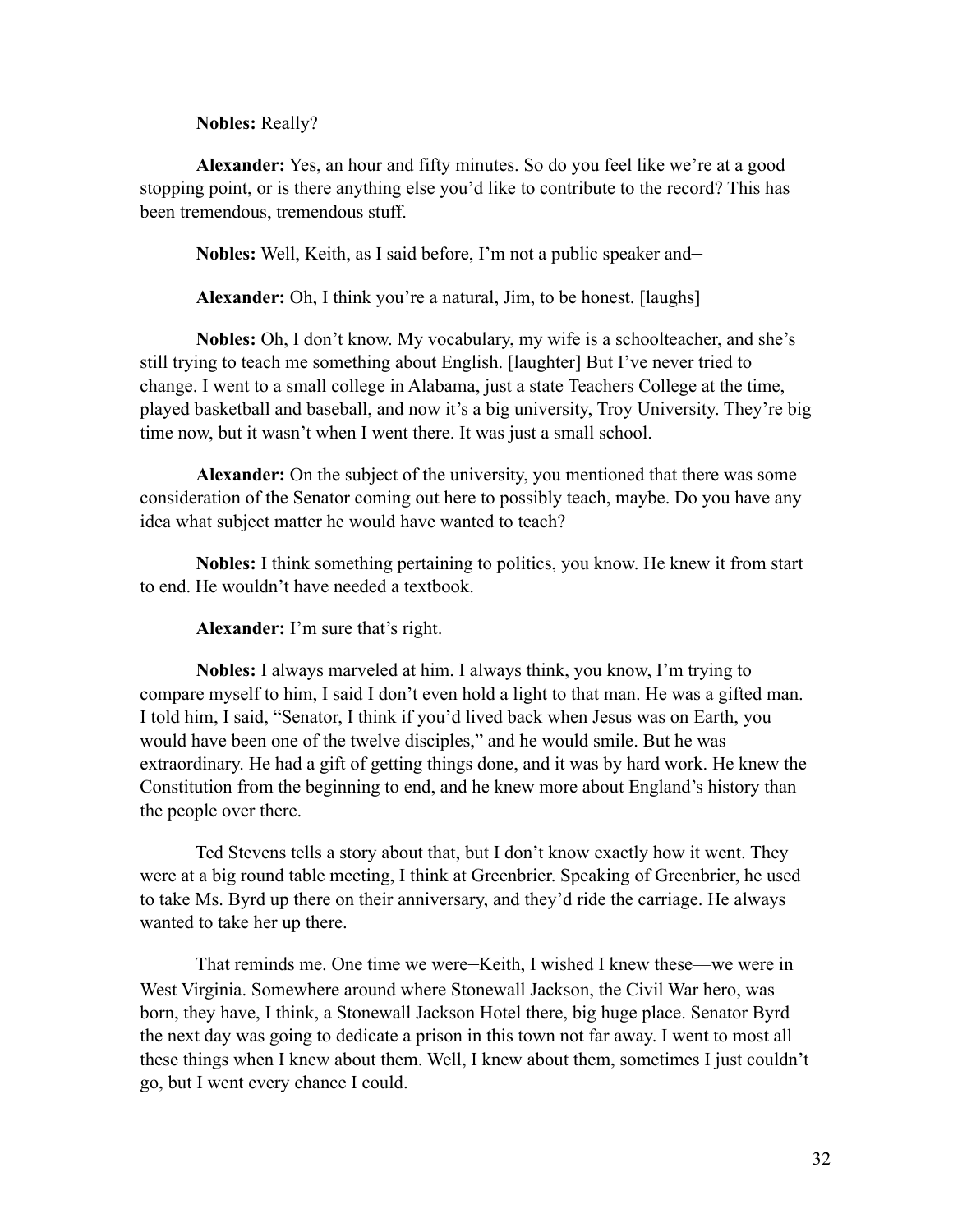**Alexander:** Did you go with him or did you just go separately?

**Nobles:** No, I went separately. Yes, we went separately. He had Ms. Byrd, and this was when Ms. Byrd's health was failing, and he was so concerned about her and so protective of her. I think at their ninetieth—I better not tell this one, because I don't know the dates and all, but I think at his ninetieth birthday. We've had many meals, several meals, over here at the Bavarian Inn with Ms. Byrd. One time Senator Byrd, I got him and Ms. Byrd—I said, "One Sunday, Senator, when you're not busy, let's ride up to the Bavarian Inn," because he had dedicated this wildlife preserve back in here at one time. And then after that, we came to the Bavarian Inn and had a meal. He always liked those knockwurst.

**Alexander:** They're good over there.

**Nobles:** They are, and he really liked them. I've lost my train of thought here.

**Alexander:** You were talking about how you were going down to a dedication near Stonewall Jackson's birthplace.

**Nobles:** Oh, yes. Terry Sauvain was there and Anne Barth. I didn't know Anne Barth at the time. We were in the hotel lobby and I was sitting twenty feet or so from them, and I noticed her. She's a nice-looking lady. But I didn't know her at the time. She ran his office in Charleston, wonderful lady, and she ran for Congress.

 But, anyway, the next day, like I say, he had Ms. Byrd there, and she was having these kind of dizzy spells or something, and they had thought it's best that she not drive, and that was a hard thing for her to accept that she couldn't drive anymore, because she went to the store and bought the groceries and that sort of stuff. Senator Byrd and I, after that, I would take him up there and we'd grocery shop at Giant Food. A lot of people would stop him while we were shopping, and I don't think he'd mind, but he was shopping. I think that was his main thing. He was shopping.

 But Ms. Byrd said prior to [unclear], this is after Ms. Byrd had passed away, but Ms. Byrd said when she was shopping for groceries, she didn't want Robert to go with her, because, "He wouldn't look at the prices and he'd pick up too many things and fill the basket up and he always ran up my grocery bill. So I asked him, I said, 'Robert, I'd really prefer you did not shop with me.'" [laughter]

 Keith, they were big on feeding the birds, the wildlife. They had bird feeders and she'd have flowers, hanging flowers and stuff, and sometimes the birds would build a nest in it. When she'd go to the store, Senator Byrd would always tell her the day before, "Now, Erma, be sure to get the bird feed."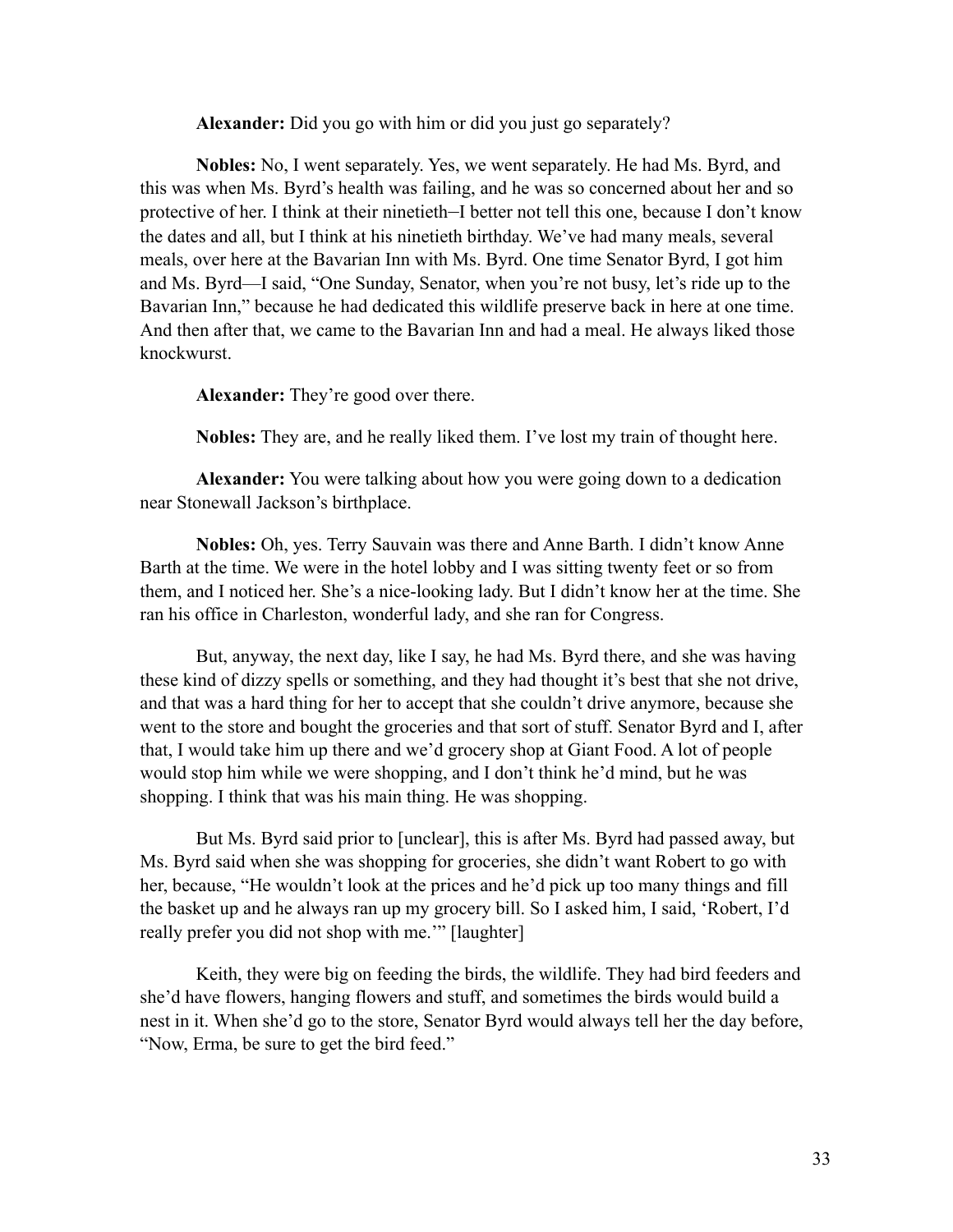She said, "You know, he didn't realize how expensive that bird feed was." [laughs]

**Alexander:** Were they birdwatchers? Did they know the different kinds of birds?

**Nobles:** No, I don't think so. Yes, well, they watched out of their dining room area. They had big windows to look out in the back. Around his house was all—not like it was secluded. It was all bricked in, but it wasn't like a fortress. It was just the way houses were made then.

 So after Senator Byrd passed away, I knew how—he said the birds knew where to come to get a good meal. So I knew how they enjoyed feeding the birds, so I've kept up that, that routine. Now, I don't buy the feeds. His son-in-law and his oldest daughter buy the feed and they put it in a big five-gallon bucket, and I go down there every morning and feed the birds. So I know he's happy about that. He knows that they're still being fed.

#### **Alexander:** Wonderful.

**Nobles:** It's just something that you remember him by. The bird feeders are right there where we sat so many hours on this back porch. I mean, in the winter he would still want to sit out. I'd get every blanket that they had, and he'd say, "Jim, I'm still cold." Well, I don't know how many blankets I had on him already, and he'd have on this Russian-looking hat pulled down over his head, smoking a cigar, but chewing a cigar, more or less.

 Then every time I'd go down there, every morning, I can just—it brings back so many memories of us sitting there. He would sit in one, and I'd make sure sometimes I'd move him over where he could watch. He liked to watch these airplanes come in, and he'd get all excited about an airplane coming in. Then he would talk about when he was a young boy, they didn't have anything, no airplanes or that type stuff. They would take off, and he liked to watch them.

**Alexander:** We've got an airplane up in our reading room that's named after him.

**Nobles:** Really? I'll be darned.

 So let me see if I can see something here that might kind of spur me on here to think of something. [Rifles through notes.] Oh, yes, I want to tell that.

**Alexander:** We've covered, I think, pretty much all the things that you had sent me, but if you've got something you want to add...

**Nobles:** Some of this, if people read his book and stuff, they're going to know anyway. But instead of sending him a card when he became the longest-serving member in Congress—you know, he was elected nine terms, never been done before. Nine times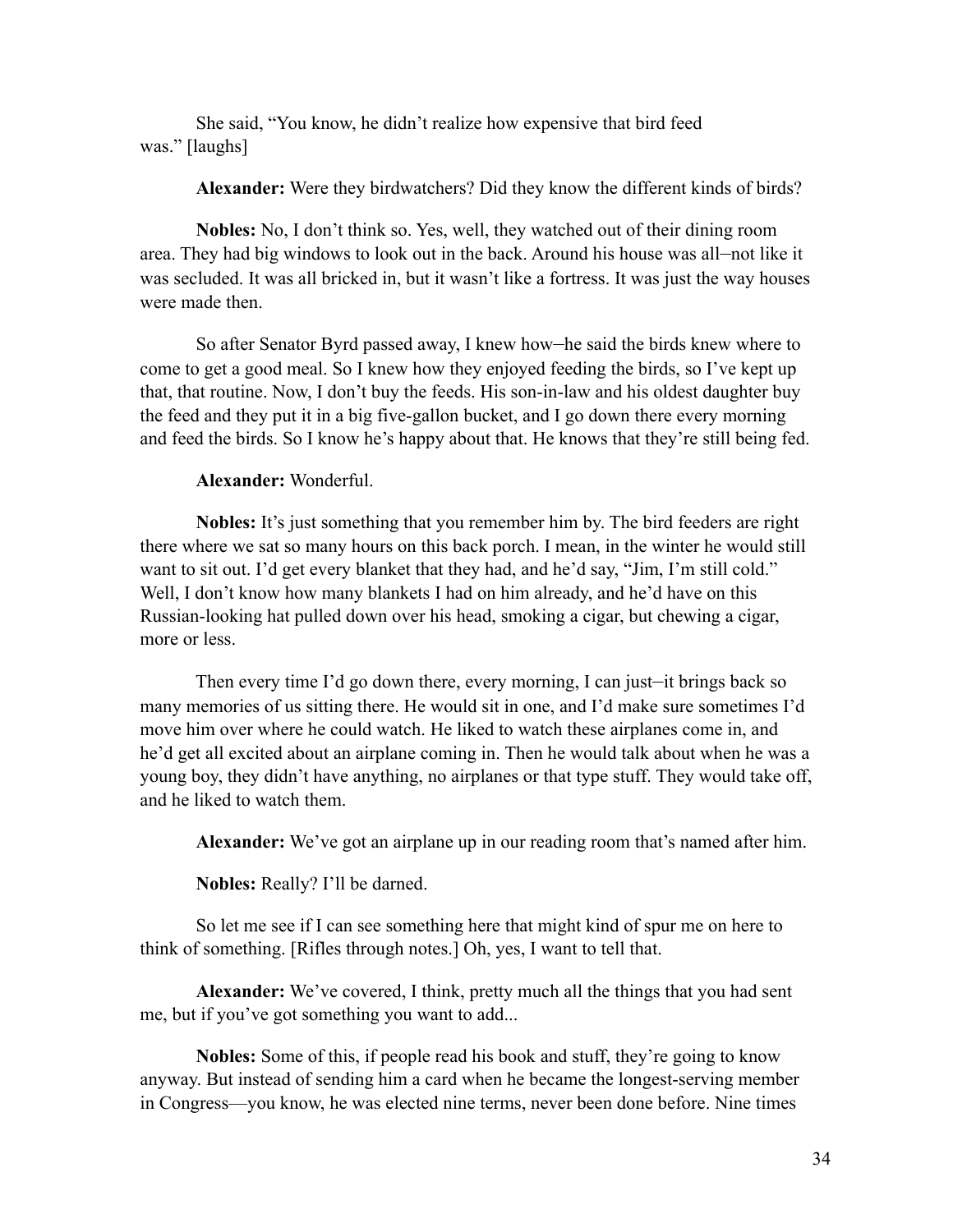he was senator from West Virginia, never lost an election. But on this particular date, November 18, 2009, Senator Byrd became the longest-serving member in Congress, breaking the old record set by Senator Carl Hayden of Arizona. On this particular date, Senator Byrd had served the people of West Virginia 20,774 days, and he went on to serve a lot more.

**Alexander:** Did he talk to you about his feelings regarding these accomplishments, his longevity?

**Nobles:** He was proud of it, yes. He could express his way in a term that you knew he wasn't bragging, but he was certainly proud of them. This book here, the sum of a lot of his accomplishments in here, we used to read this and I'd say, "Senator, I think a person that read this book and they didn't know you, they would think this book was fiction because of everything that you've done." And he liked that. He knew that he'd done quite a bit of—but it was all for the people. See, he had made lives better. That was his main thing.

 He cast more votes than any other senator in history, I think over 18,000, and I think somebody can look these up, because I'll be off a little bit. The closest one to him at one time was Senator Kennedy at 15,000. Well, as you know, Senator Kennedy's not around anymore either. But he was proud of that and he was proud of being there. I think he had a voting attendance record of like 98.7 of being there. He went on when he was down and out, when he wasn't feeling well. He went in to vote.

**Alexander:** Was there a particular vote that he was especially proud of that he talked about with you, or a particular issue that was especially near and dear to him that he might have discussed?

**Nobles:** I think so, Keith, but offhand I don't. What brings to my mind, he was so proud of the line-item veto, of defeating that. That's when he would tell me that there was a Republic senator, I think Senator [Mark] Hatfield, really made a vote—he was a Republican—made a vote to swing this vote in favor of the Democrats, and it was a big deal in Washington about him doing this because he went against the Republicans. I asked Senator Byrd about that, and that's when he says, "Well, you just vote your conscience." That's what you do. He didn't elaborate about it. He just said, "You vote your conscience." There was one of two votes, and I can't remember which ones they were, that he said that he made a mistake on, if he had to do it over, he would not have voted that way, but at that time he did.

 Just for records, Keith, he held more committee leadership positions than any other person in the history, and he was the president pro tem more than one time. Ted Stevens, I think, was, and Senator Byrd, I believe, was maybe twice, at least twice. He was the president pro tem of the Senate. He was the Majority Leader more than one time. He was Minority Leader, and he was the Whip when he first got started, when he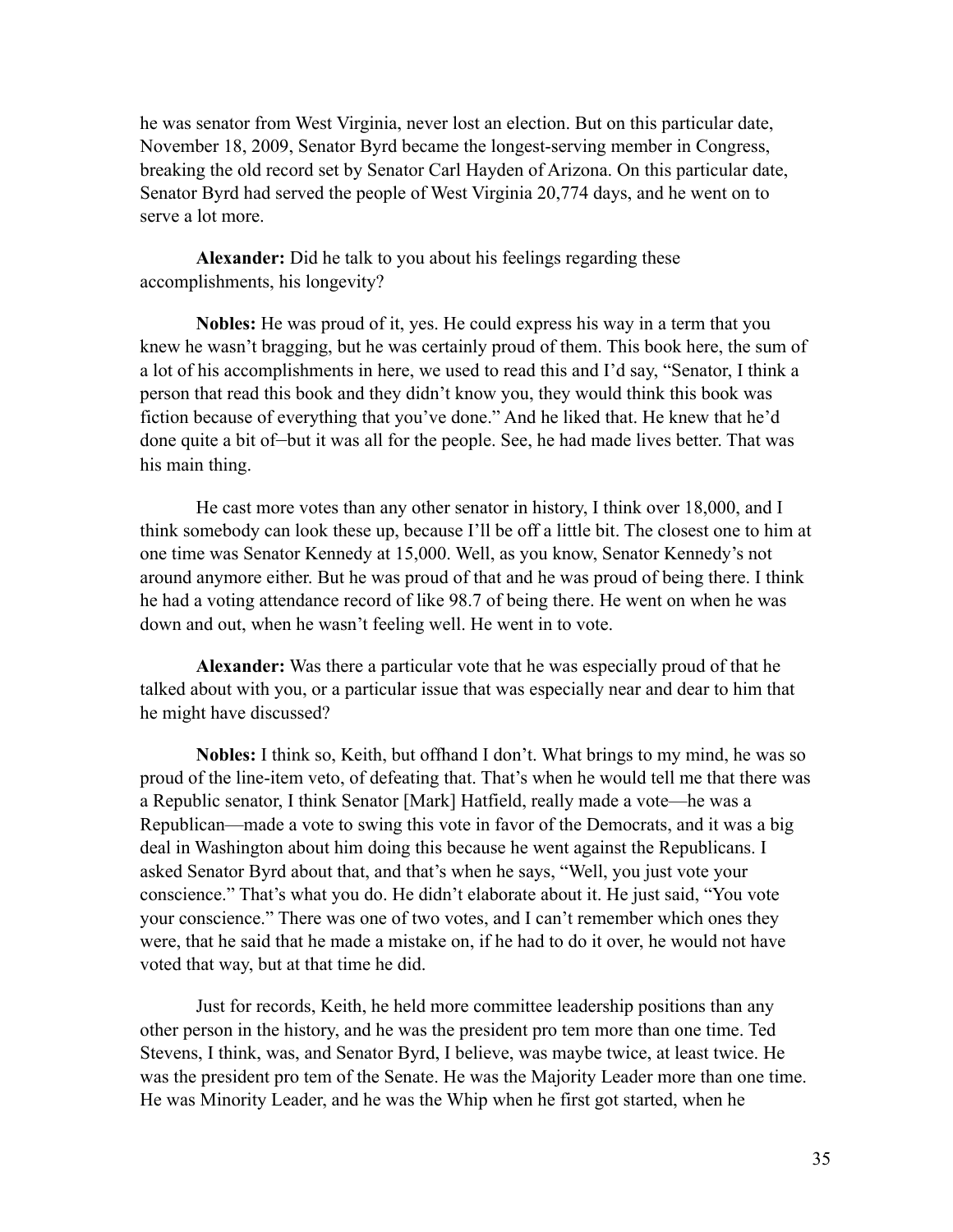defeated Senator Kennedy. He was so well respected, you know, the Senator, they called him Dean of the Senate, Soul of the Senate, and they just had a tremendous amount of respect for him, not only because he knew the Constitution back and forth, there was no nonsense about him. He was there to work. That was his main purpose of being there, was coming there to work, no foolishness.

**Alexander:** These oral histories are going to be part of what we're calling the Robert C. Byrd Legacy Project. Did he ever talk about what kind of legacy he wanted to leave behind, how he wanted to be remembered?

**Nobles:** Keith, off the top of my mind, I can't think of anything. I don't know if I heard him say this, but knowing him as well as I knew him, I think he would want the people of West Virginia, that he gave everything he had to make their lives better. That was, I believe, his main purpose, and Ms. Byrd's main purpose too. She would talk about his accomplishments and how he had made life better for some people, especially, I think when they say this, better than what we had when we were coming along. That was very gratifying to them to know this. He did a good job at it. He just did it, he did it right up until his death.

 I told you how he would go into the—a lot of people marveled at the fact. I don't think many people knew his situation, but maybe some. But they marveled at the fact that he would come in, especially on important votes, and vote, in the health that he was in. But that was just him. He didn't think it was a big deal. He was doing his job.

**Alexander:** We've been talking for, according to the clocks here, two hours and seven minutes, so we've got a really nice record here. What will happen next is we'll take at least a break and we're going to go have some lunch, and perhaps over lunch we can think about maybe there are some other things that we would like to cover while you're here or you'd like to come back. I think you've done a remarkably complete job here, getting a lot of this stuff on the record. I just want to thank you. We will have this transcribed and you would get a copy of the transcription for your review and approval. We'll send you a Deed of Gift and we'll keep everything nice and official. You send us your comments, any edits and so on, and we'll go from there.

**Nobles:** Well, Keith, I tell you, I'm honored to be up here. I never thought this would ever happen, and I just hope I done a fairly decent job.

**Alexander:** Oh, I think you have done more than that.

**Nobles:** My wife says I ramble, and I do. I know I ramble from one thing to another, but it's because I think of that and if I don't—I'm seventy-nine years old, and I don't recall things as well as I at one time did. That's just aging.

I would like to say one thing.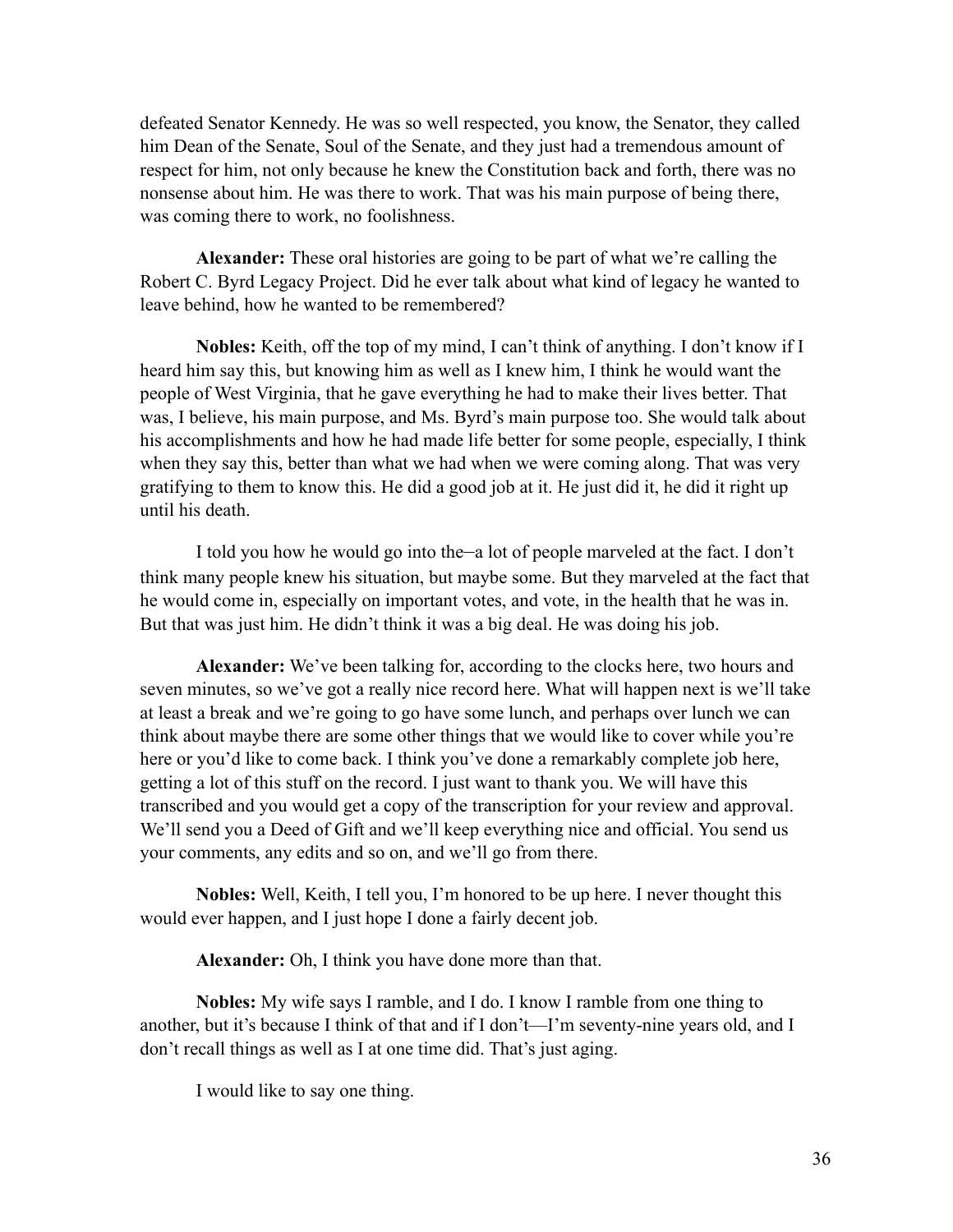#### **Alexander:** Sure.

**Nobles:** One more story before, and it's not all that alarming, but Senator Byrd enjoyed telling this story about his mother, Mom. He said that he and his mother—he called her Mom, and his father Pap—they were sitting out in front of the house at Wolf Creek Hollow—he was a young boy—on a stump. And along came a—I hope this doesn't offend anybody—a black man. He said that was real common back in those days, some people who were down and out, they were looking for a meal. They would work for it if you had some jobs to do.

But he said this man came up to them, came up through the woods, up to where they were, and he seemed to be very nice, and he asked Mom, said if she had any work for him to do, that he hadn't eaten in a while and he would like to have a meal. And she said, "Well, I don't really have anything for you to do, but I'll fix you a meal."

 He said, "Mom always wore an apron." There was no nonsense about her either. She come up the hard way too. Said she went in the house and fixed this man a really nice meal and came back out to where they were sitting at the stump, and said that the man ate the meal and thanked her very much for it, he appreciated it and thanked her for it. Then he walked away back down into the woods.

The Senator said, "Mom, weren't you a little bit scared of what this man may have done?"

 She said, "Not really." Said she pulled up her apron. There was her pistol tucked in her clothing. Said, "No, I wasn't scared." But, you know, she wouldn't have used it unless she had to, but she'd been around and she didn't take chances, and she had enough wisdom to know that sometimes unexpected things happened. But he liked telling that because he was bragging about her, and he loved that woman and he loved his father too.

 So, Senator Byrd, we're going to miss him. There'll never be another Robert C. Byrd, period.

**Alexander:** I think you're absolutely right. I think the state will really miss him especially.

**Nobles:** They just have to, unless—he worked himself into a position, like on the Appropriations Committee and stuff, where he could funnel money to different places, not illegally, but he'd get this money to places that needed it. He did a good job at that. He did a good job, and I know the people of West Virginia appreciate him, appreciate his work.

 I've said this before, personally, when I go to his grave, and not that I don't appreciate going over there, I do, but I wish that his gravesite could be moved here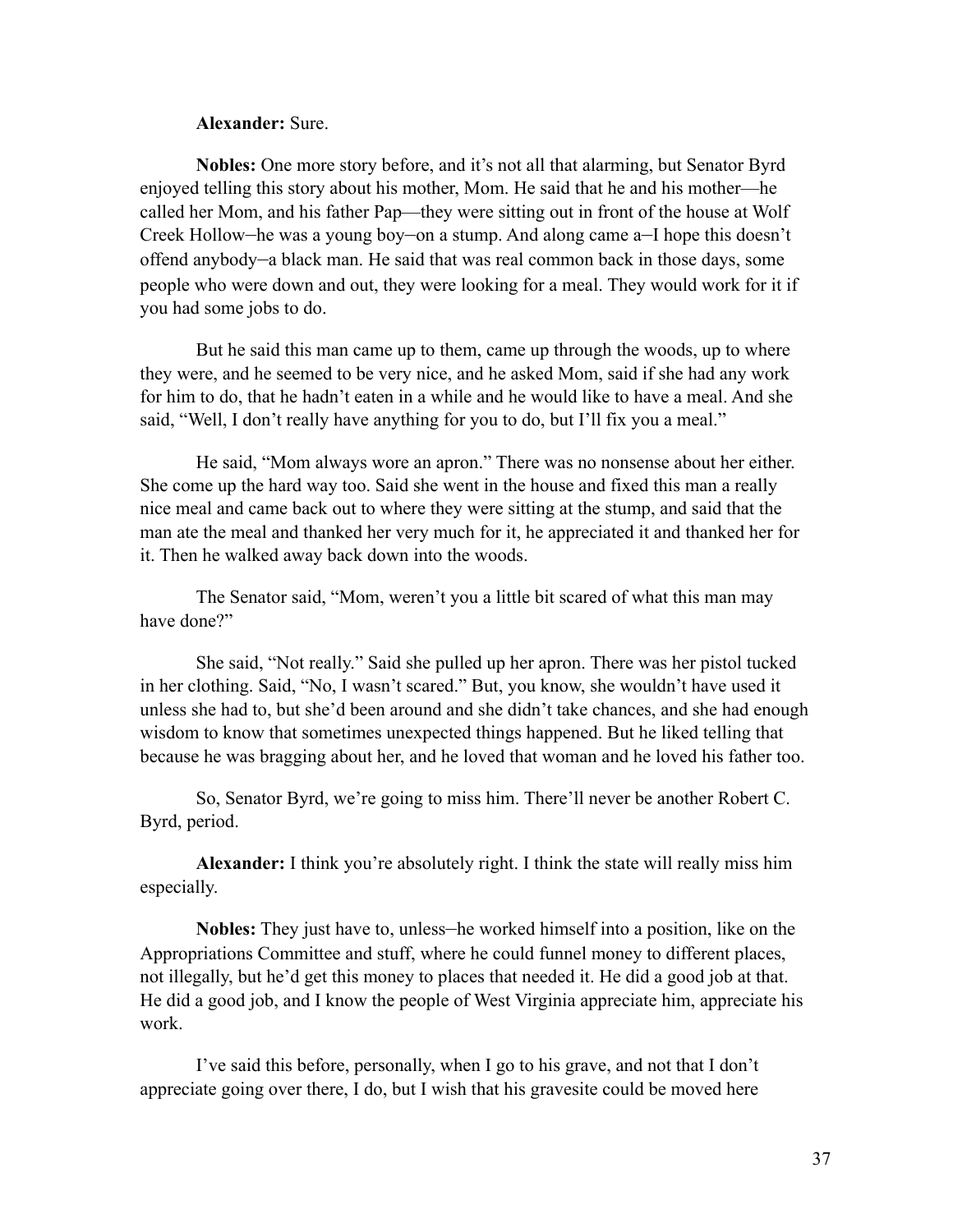somewhere in West Virginia. I've heard Charleston, Beckley, Shepherdstown, where the people of West Virginia can come, know where he is. Where he is now is a little bit hard to find if you don't know your way around. That's around the Washington, D.C. area. Nice, nice place, nice site.

 I've talked to the manager of those grounds on occasions when he'd catch me there. I haven't seen him lately, but he said in the earliest stages of when the senator was put there, that he would see a lot of West Virginia cars come in there and a lot of cameras flashing and taking pictures and things like that. But it would be much more accessible if he were here in his home state. That's me. Maybe one day. I'm not saying things that haven't been discussed within certain people. That has been talked about, but whether it materializes or not, I don't know.

**Alexander:** We have heard that from other interviewees as well, actually, about that.

**Nobles:** I hope it comes to pass. This is where he belongs. This is where he belongs, and the people can come and show their respects for a hardworking man.

**Alexander:** Well, very good, Jim. I'm going to turn the tape off now, and I sure appreciate all your time and coming out today. This has been a fantastic, fantastic interview, I think, so thanks again for your time.

**Nobles:** Keith, it's my pleasure, I'll tell you.

[Begin File 2]

**Alexander:** This will be the next track. So you were telling me about Byrd's other musical abilities?

**Nobles:** He's noted for fiddling, fiddle playing and singing. He made a record up at the Capitol, and I have that record. I think it's fifteen, sixteen songs on it, but he made that record when he was the Majority Leader. I wish I could think of the band that was there with him. I met that man, but I've forgotten who he was. But a lot of songs that-

**Alexander:** So you've heard him sing?

**Nobles:** Oh, yes. Like I say, he acted like he didn't sing all that well, but I think he was proud of his singing of "Amazing Grace." Everywhere he went, people wanted him to sing "Amazing Grace." The first time I heard him was at this event, I think, when this operation first got under way, but he had to sing it by a fiddle. He said he didn't particularly like—he'd prefer piano.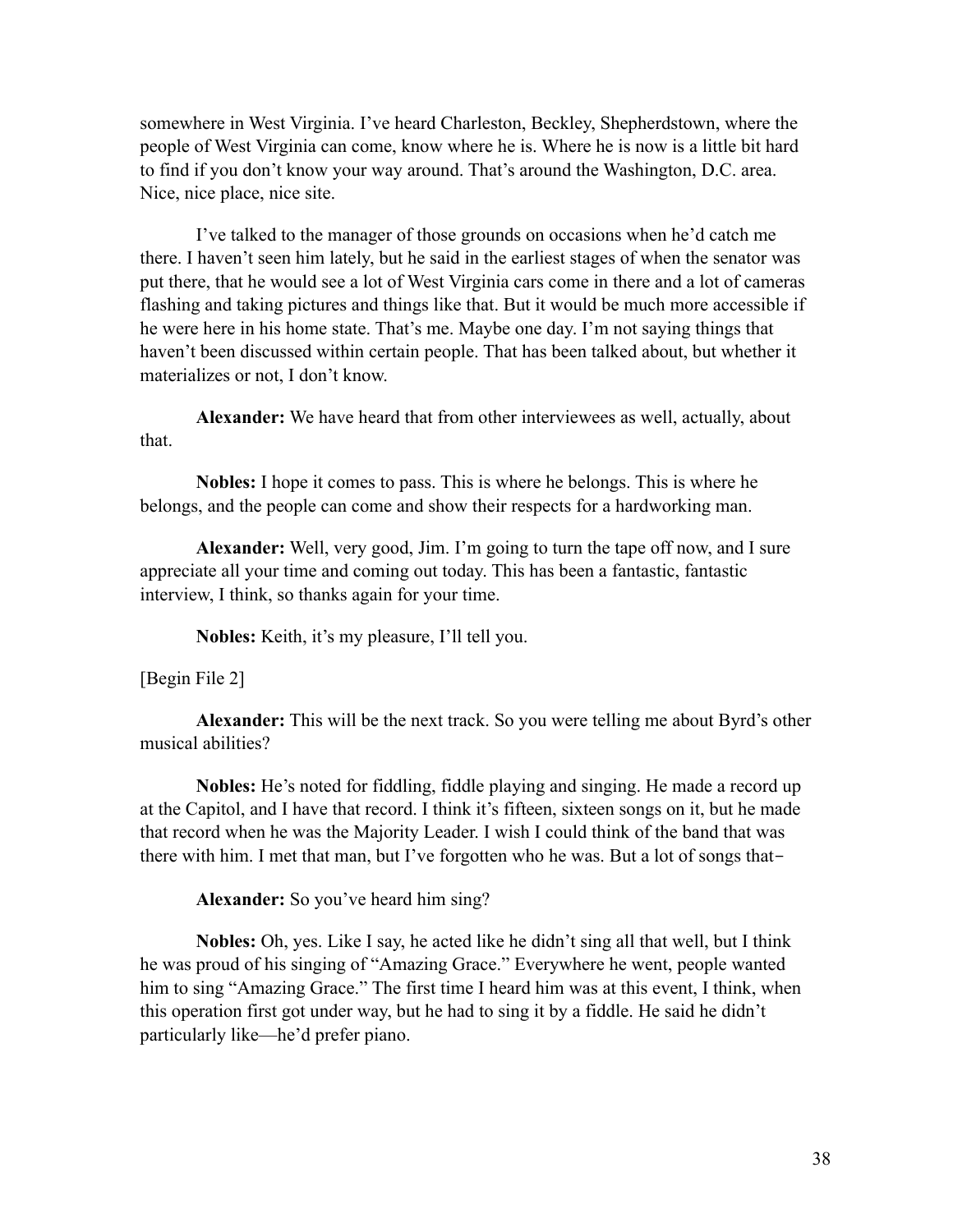But to regress a little bit, when we went up to this dedication of this chapel in Hedgesville, I had heard him sing this song many, many times, and he'd bring the house down with it. People really liked his singing. While the people were eating, they had three or four ladies, they had the piano playing and these ladies were singing some songs. So when they got through with one song, I walked over to who I thought was the leader of the thing, and I said, "You know, if you'd go back and ask Senator Byrd to sing 'Amazing Grace,' I bet you he would."

She said, "Do you think he would?"

I said, "Oh, yeah. Go back and ask him."

 So she went back in and asked him, and here he comes, and so he sang at that. They just brought the house down. He sang it with the piano.

 On the way home, it was just he and I on the way home, he called Erma, just checking on Erma, and he told Erma, he said, "You know, somebody, I don't know who it was—." He knew who it was. He said, "Someone asked the lady down there to get me to sing 'Amazing Grace.'"

She said, "Well, they won't have any trouble doing that." [laughter]

He said, "Jim, you know who it was that asked that lady?"

I said, "I don't have any idea who it was." He was just laughing.

 But Senator Byrd was well known in the musical world. At one of his—I think ninetieth birthday, Howard Baker, Senator Howard Baker came up from Tennessee to help celebrate. Senator Byrd and Howard Baker were well known for the Panama Canal when that was in the Senate. Senator Baker was a Republican senator, but they worked together really, really well, and they had a good friendship together. But, anyway, Senator Baker brought up a letter from Dolly Parton. She thought the world of Senator Byrd and his singing and playing. She sent a letter and said if she hadn't had another engagement, she would have been there, too, and he appreciated that.

 Then later in his life, he went with staff members and all down to Nashville, Tennessee. He played on the Grand Ole Opry. He played on *Hee Haw*. They gave him a big reward down there for being instrumental in music, especially that type music, in Appalachian-type music. He learned from Ms. Byrd's father, who was a James, and he said he taught him a lot about it.

I said, "You play by ear?"

He said, "Oh, yeah, by ear. I don't read music."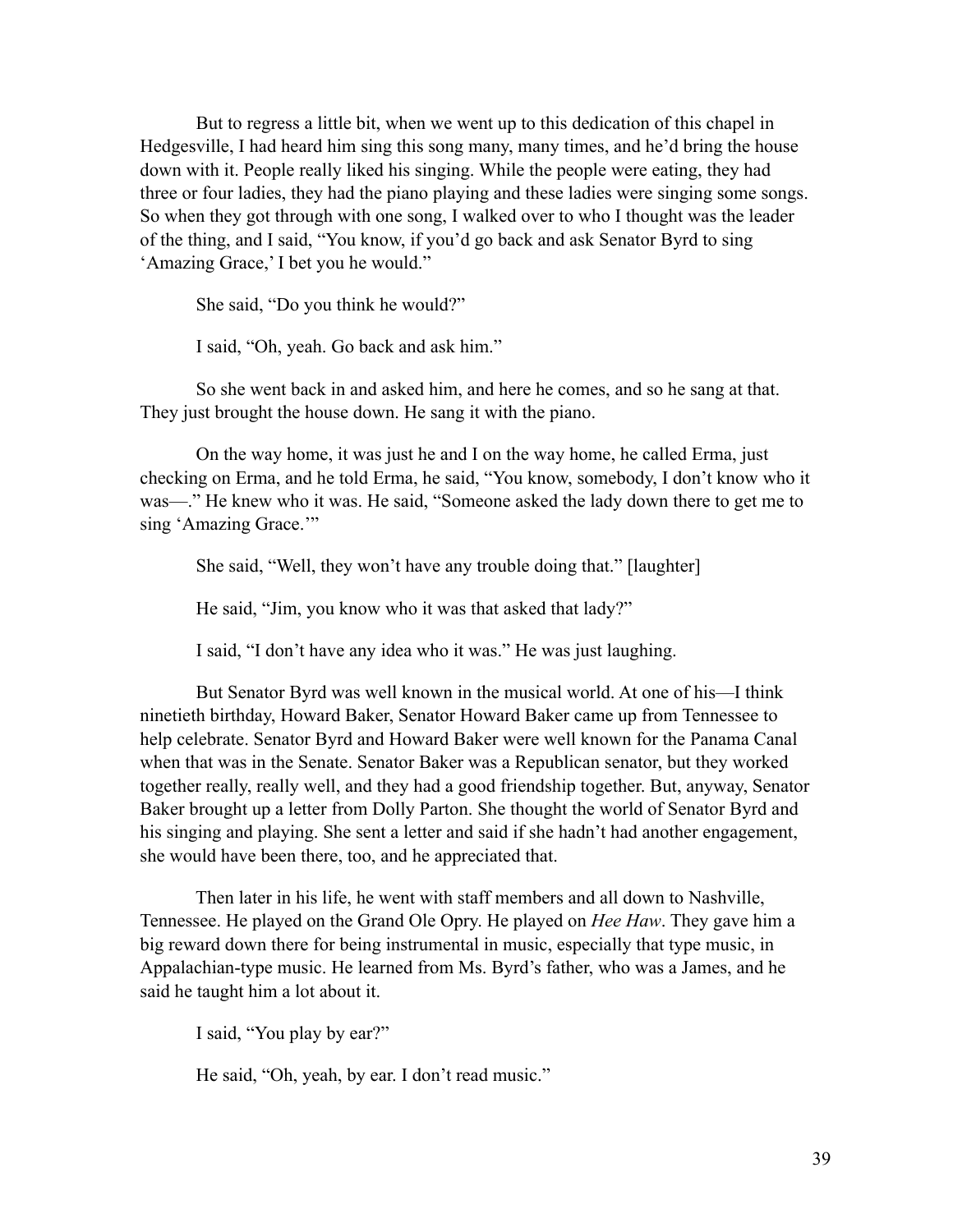But, Keith, one time we were sitting in his living room—I mean in his dining room area, and he had a hymnal there, a hymnbook. He believed in the James version, the King James version of the Bible. He read the Bible through twice, and he and Ms. Byrd read it through once together. He could quote from the Bible. The preacher at his funeral made a remark about "Did you read chapter so-and-so, verse—," he said he'd just start reciting it. He said, "He didn't have a Bible. He'd just start reciting it." It amazed this preacher.

 I'm jumping around here a little bit, but for about a couple of summers or so, he and I went to a lot of different churches. He said he was looking for a church to go to, and he finally decided on this Columbia Memorial Baptist Church in Arlington [Virginia], which was a short distance from his—and that's where his funeral was, that's where Ms. Byrd's—oh, boy, I forgot what I was saying.

**Alexander:** Something about a hymnal that [unclear].

**Nobles:** A hymnal, this book, and I would just open it up. I was a Baptist. I was brought up a Baptist, too, in Alabama, and a lot of those old hymns I liked, myself. I would turn to one and I would name the name of it. Well, he would just start out singing. At first I said, "Well, he'll just sing the first verse. That's all he knows." Well, if it had four verses; he'd sing four verses.

#### **Alexander:** That's incredible.

**Nobles:** It was. It's unbelievable. It makes you just back up and say, "Is this man —," I'm looking at the book and he's not. He's way over here, and he's singing that thing word for word. So he'd say, "Yeah, I like this song." I'd flip over to another one, very popular. As soon as I say it, and the tune might change, you know, right off the bat, the sound of that hymn, sing it top to bottom.

I said, "Senator, this is unbelievable. I don't know how you do it."

 He would say, "Oh, well." One time he said by reading and studying. I don't think he just memorized these things, I don't guess. I don't know how he did it. But that's just to give you an idea of the memory that he had.

It didn't matter what you asked him. He knew the dates of just most anything that had happened. He liked to talk about Jack Dempsey, the boxer. You know, Jack Dempsey, I believe, was from West Virginia, the professional boxer. And the Gene Tunney bout that was supposed to be a long count, stuff like that. I think this was 1928, and that's when he was coming along. He'd been about ten years old.

 Then there was [Charles] Lindbergh's flight, I believe, happened the same year. Babe Ruth, I believe, hit sixty home runs. And we talked about it. He liked baseball, but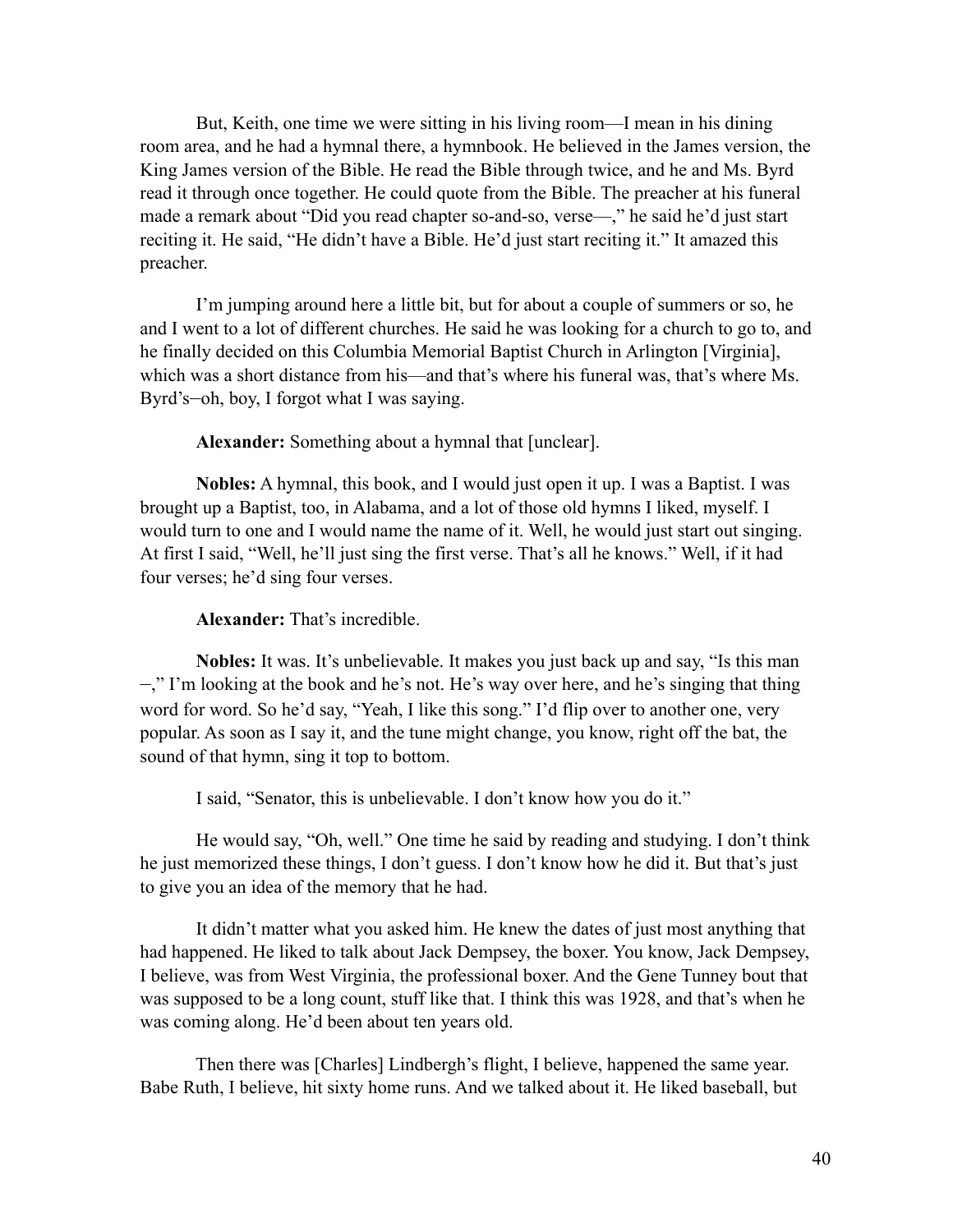he didn't even go to games, or football games. And he didn't go to many movies. I would tell him I liked when the Washington Redskins would play. I'd go down maybe after Sunday or something. He might say, "Well, Jim, what you been doing?"

I said, "I watched the Redskins this afternoon."

He said, "That's three hours lost."

**Alexander:** He didn't have much patience for that?

**Nobles:** No, no patience for it. No patience for football. He didn't go to those games and things like that. But in his younger days he played baseball. He was a catcher. I said, "Senator, did you throw them out?"

He said, "They didn't steal on me. If they tried to steal second base, I'd throw them out. But I'll tell you something, I took the worst whipping of my life was from another ballplayer." He was a batter. I don't know what Senator Byrd did. Senator Byrd was the catcher, and he said something to this guy that was batting, and he said that boy whipped him. [laughs] He said, "I never been whipped before, but he put a whipping on me." I don't know what age he was. But he didn't mind telling, you know.

 Senator Byrd had knowledge about a little bit of everything, and he was much stronger in politics and things like that, history. He loved history. But he also enjoyed—I told him the story about Ty Cobb. Now, he wasn't really familiar much about Ty Cobb, who was a great baseball player too. He enjoyed this, and he would enjoy hearing that story. But he didn't spend much time with movies and sports, games and things like that. He thought it was kind of a waste of time.

**Alexander:** Did they have a television in their house?

**Nobles:** They had a television in their house. They had one, Keith, up in their bedroom, just ordinary, nothing out of the world. You know, you've got these widescreens today. This was just an ordinary—one down in their dining area, set in front of a fireplace. That's what he watched.

 He didn't watch the news all that much, at least while I was with him. But just ordinary small screen, nothing fancy. They were just plain folks. A lot of people, I think, have a misconception of  $-I$  don't know about other senators. I think some of them live the high life and glamorous life and stuff like that, but everything was just like ordinary to them. They weren't extravagant. He had a Chevrolet that Ms. Byrd drove, and she was a good driver. He had a Chrysler Le Baron, I believe, at one time. He sold that to some staff member. He was picked up and carried to his job, so they didn't need it. They didn't need the car too much. Ms. Byrd, about the only time she used her car was to go grocery shopping or things like that.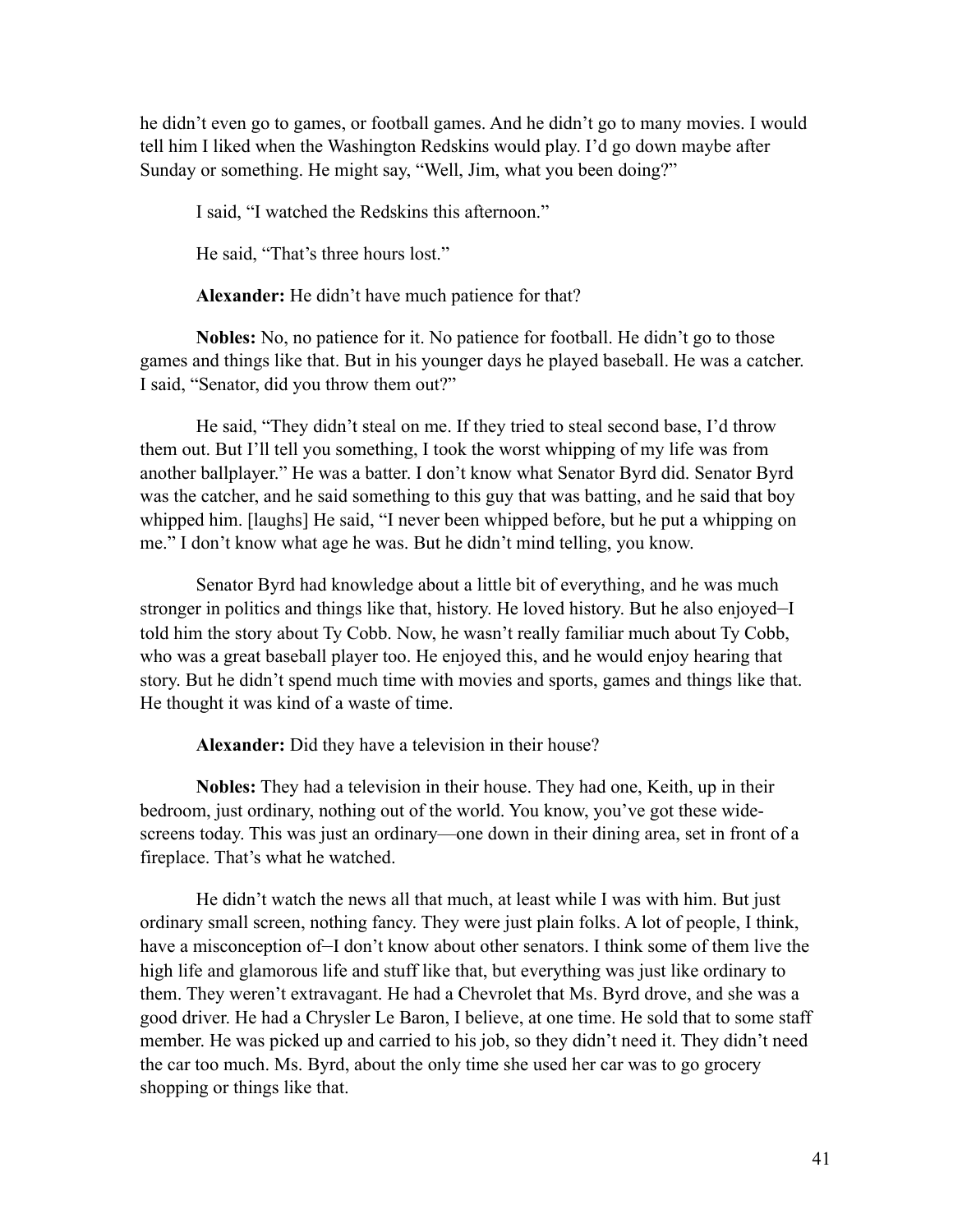Jim Allen [phonetic], I want to mention him. Jim Allen had worked for Senator Byrd for thirty-some years, and he was like Jim Huggins, but maybe a little bit more so. He drove. He was Senator Byrd's chauffeur, if you want to say chauffeur. They were very close, and I'm saying this in all due respects, Jim Allen was a black man but he was a good man. He was very religious, and he would lead a lot of these events and services that maybe we went to. He would always ask Jim Allen to pray first, or, depending on what kind of event it was, they'd ask him to close the meeting in a prayer. Jim was very good. I really care for him. He's a nice, nice man. He retired just recently with the changeover when Senator Byrd passed away. He lives in Maryland.

**Alexander:** I think he's on our list of people to interview.

**Nobles:** He'd be a good one. Be a good one, Jim Allen. Be a good one. He can tell you more stories about him than probably I can.

**Alexander:** Let's see, make sure that we have him. Yes.

**Nobles:** Jim Allen.

**Alexander:** Yes, he's on our list.

**Nobles:** McIntosh. Martha Anne McIntosh.

**Alexander:** She is on here.

**Nobles:** Anne Barth?

**Alexander:** Yes, she's on here.

**Nobles:** Barbara. I can never tell Barbara's last name.

**Alexander:** Videnieks, yes, she's on here.

**Nobles:** Well, now, they're going to be able to tell you. They're going to be able to get into the politics with Senator Byrd. Barbara was his staff leader, and the other ones staff members. And Jim Allen, very familiar with him.

**Alexander:** But, you know, it's wonderful to talk about the more human side of the senator, because a lot of the political stuff, that's in the written record.

**Nobles:** You can find some of that in this book here.

**Alexander:** Exactly. But I think this conversation has done such a wonderful job of really humanizing the senator.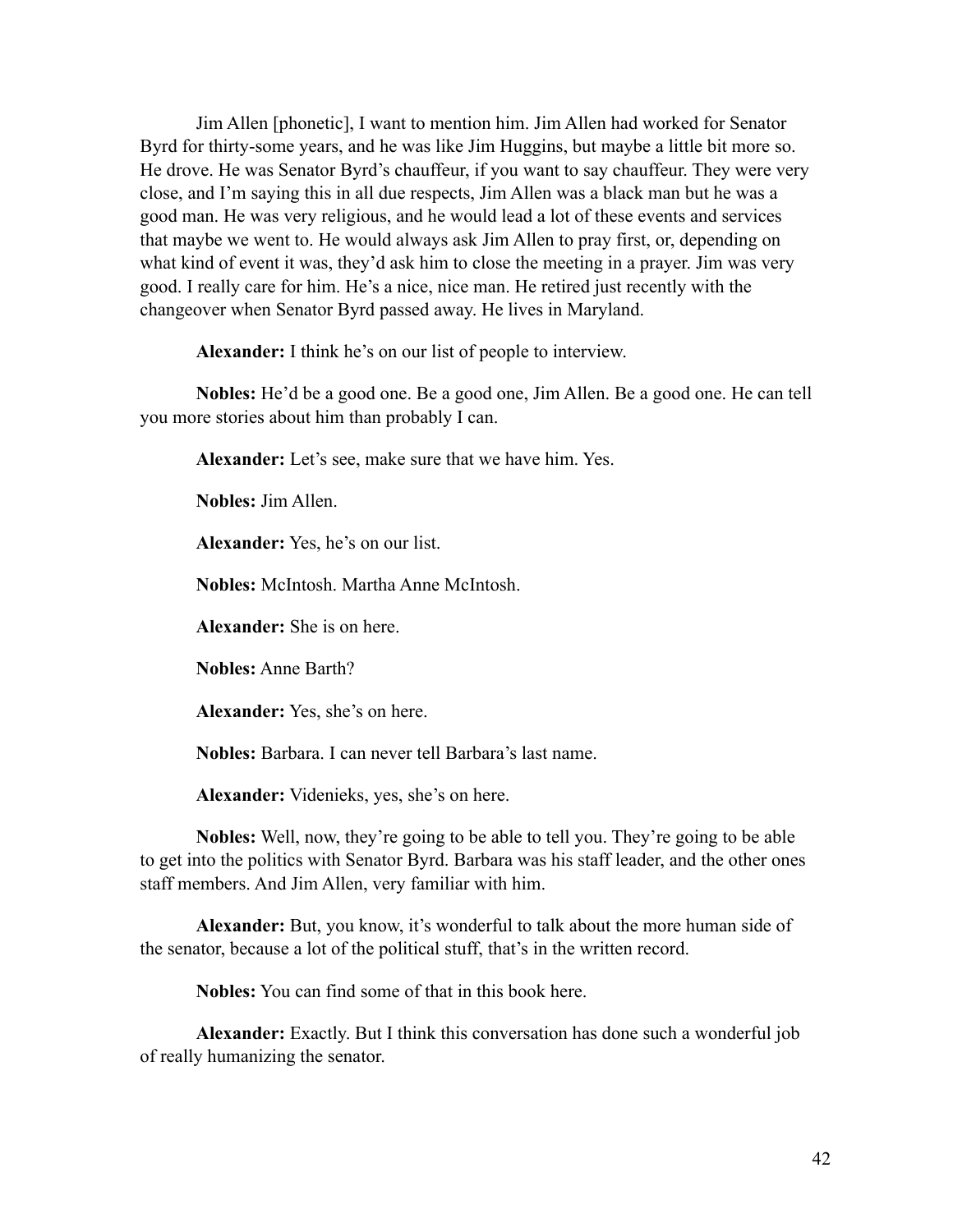**Nobles:** Well, Keith, I'm glad you said that, because that's the purpose of me coming up here.

#### **Alexander:** Absolutely.

**Nobles:** It is to let people know that Senator Byrd was not above anybody. Just because he was a senator, he didn't think he was better than you. He never presented that at all. He would relax and kick his shoes off and talk about Wolf Creek Hollow and all of that stuff, just as the two of us are talking right here. Made it very comfortable.

I was at first a little bit afraid to talk to him. I didn't know exactly what to say to him. As we got to talking and talking, I said, "Well, we're just about on the same level here about this personal stuff," so we got along fine doing it that way, and we stayed away from politics.

 Now, you can get people to talk day and night about his politics and his accomplishments and things like that, and he was proud of those things. Those things weren't given to him; he had to work for them. One took him—I don't know what it was, maybe Corridor H coming through West Virginia, it took him twelve years to ever get it finalized.

 So I spoke to Ms. Byrd about that, and she said, "Yes, these things that he's getting done, it's not done overnight. He just doesn't send a check to West Virginia to get something done. It takes a while to accomplish these things. They have got to go through the right procedure."

 I'm talking about another politician or senator, "Just because you may do something for me, you think I'm going to, in turn, do something for you," he didn't operate that way. Now, he did that with me, because I wouldn't accept any money from him. Sometimes when I'd put mulch or something around his house, he would just insist that I'd give him whatever the bill was. We had one bill that went on, and I got a lot of signed checks from him, but I didn't want to accept his money. I said, "Senator, now, I'm not in a hurry, really, for you to pay me. First of all, I don't want you to pay me. But I like the interest rate I'm charging you." [laughter] I said, "It's just building up. Take your time. You don't have to pay me right away."

 So he sent me the check, and then where you make a notation, he says, "One cent interest." [laughter] I've got the check in my book.

 The only time Senator Byrd ever got a little bent out of shape with me, a lot of times I'd bring him—he liked grapefruits, bananas, and stuff like that, and he would ask me if he'd run out—he had a nurse around the clock, you know, this Joan. She stayed with him Monday through Friday. Then another one would come in on the weekends and stayed with him and kept him fed and all that, dressed and stuff.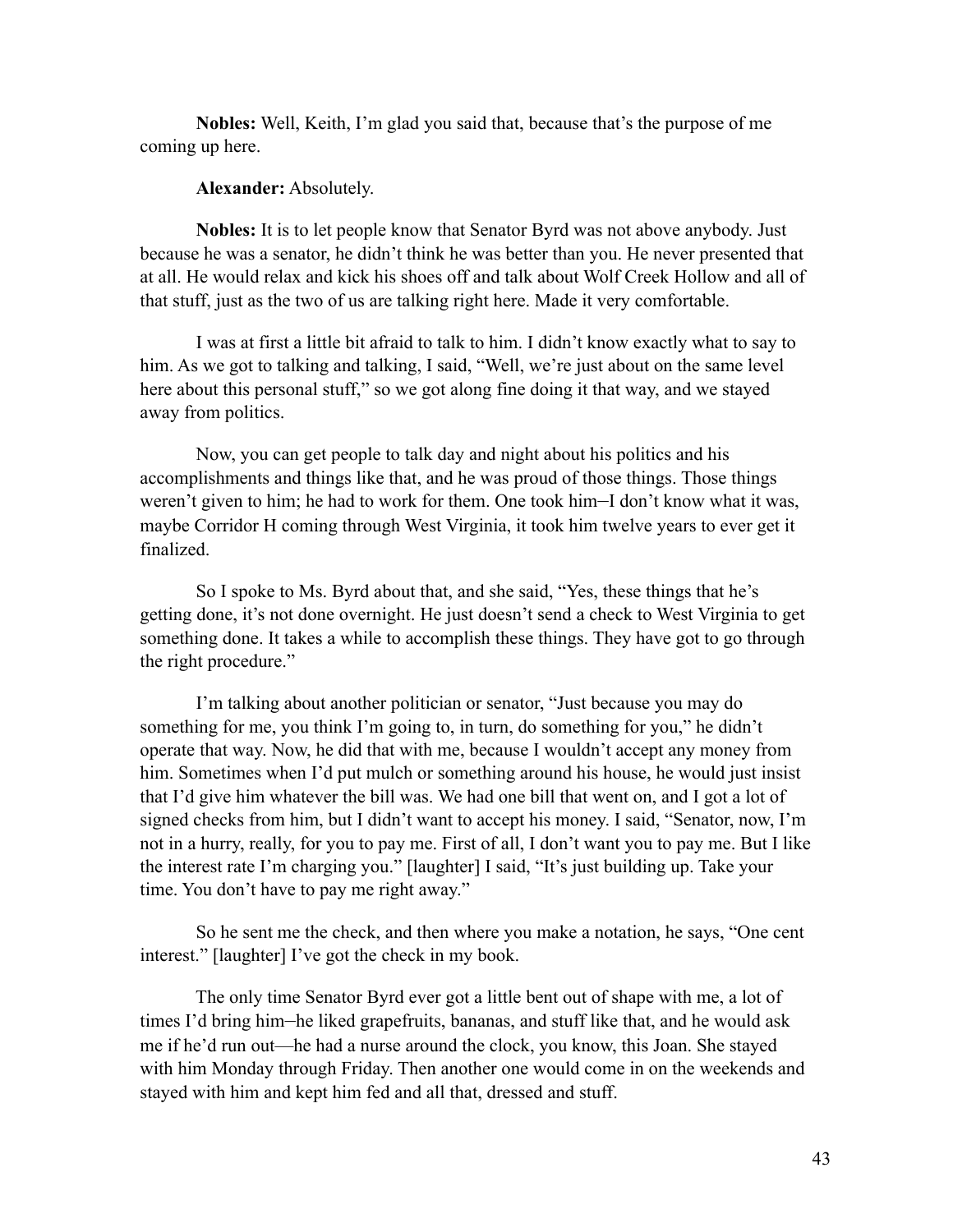Now, what was I talking about?

**Alexander:** You were talking about the one time that he got bent out of shape...

**Nobles:** I had brought down just a few bananas. Jim Allen was there, picking him up, and they were getting ready to go up to the Capitol. He said, "Jim, how much I owe you?" He usually didn't carry money with him, especially change or anything like that.

 Let me reminisce a little bit back. When he gave the \$400 to Ms. Byrd when they first got married, he said, "Now, Erma, you take care of the financial end of it, but every now and then, if I come to you and ask you for a dollar, how about you just let me have a dollar?" [laughs] And said she did that.

 So I had these bananas, and I wasn't thinking anything about it. He said, "Where's the receipt? How much I owe you?"

 I said, "Senator, really, you don't owe me anything. It's all right. It's just—," I didn't know. I forgot how much they were and I didn't have the receipt.

 And he said, "Jim, I'm telling you, I want to pay you for what you paid for them. I pay for my grocery money and food," and he kind of got on to me a little bit, meaning that, "You don't have to give it to me. I'll pay you." But I would prefer him not to pay me, you know, not that I'm a rich man, but it just wasn't much to it. But that's how much he—

**Alexander:** Do you think it was a matter of pride for him?

**Nobles:** Pride. The first thing he would say, "You pick me up something and I'll pay you when you get here." And you better do what he said, because—Jim Allen and I looked at each other, and I was little bit stunned, a little bit. He didn't get on me bad. I just never heard him say that. He said, "Well, you go back and find out how much they are. I want to pay you." He said, "Jim Allen, how much you think they are?"

 So we got to estimating how much it was. So some kind of way we settled it, and I realized right then, you better keep the receipt. He wanted to pay. He didn't want it free. But that's just the way he was.

 On a bigger, on a larger scale, that's the way he was with the senators. "If you do a little something for me," I don't know what it may have been, "don't expect me to do something for you just because you did something for me."

**Alexander:** Didn't want to be in anybody's debt.

**Nobles:** No, no way. He didn't mix and mingle with them socially. He stayed his distance and kept his eye on the job, on his work. Late hours. Ms. Byrd stayed up with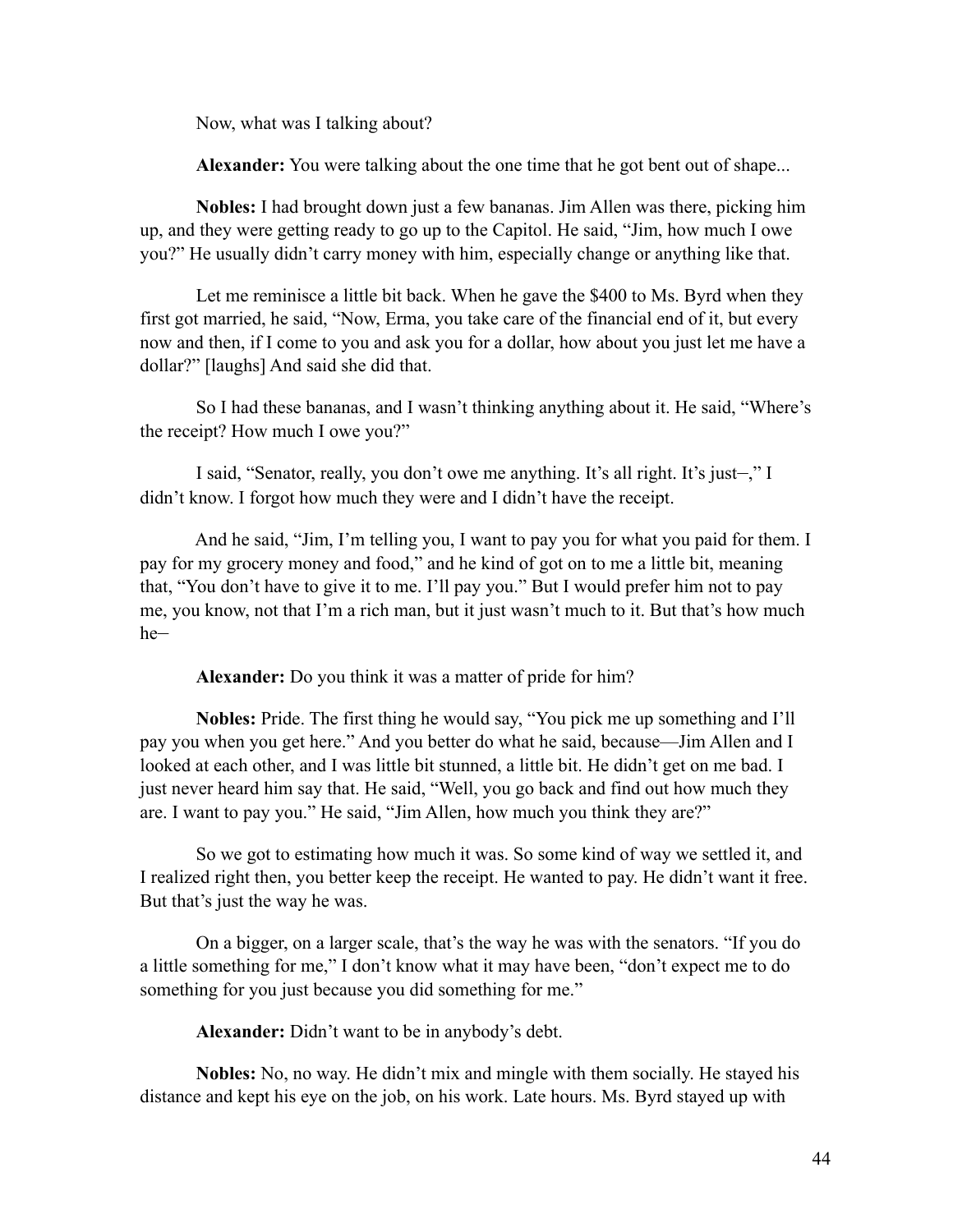him, stayed up till he got home, and asked him, "Robert, do you want anything to eat?" Sometimes he'd eat a sandwich or something like that, and go to bed, and maybe have to be up early the next morning. If you're president pro tem, you've got to open up the Senate, but in his latter years, you can substitute somebody. But he used to go in, himself, usually about nine o'clock. Sometimes he wouldn't necessarily be there; he'd be in earlier because he had work to do and he was going to get it done.

 I think, Keith, if I recall right, he had something that he wanted to get done very badly, bad, and he made something close to three hundred phone calls to different representatives in the House in one day, telling them what he was trying to get passed in the Senate or in the House too. He said he was on the phone all day. But that's just how determined he was.

Well, I can say it again—and I'm being repetitious—is West Virginia has been fortunate to have this man to serve them as long as he has, because he gave his life for them.

**Alexander:** Absolutely. All right. I'm really glad I kept the tape running. I'm going to stop now.

[End of interview]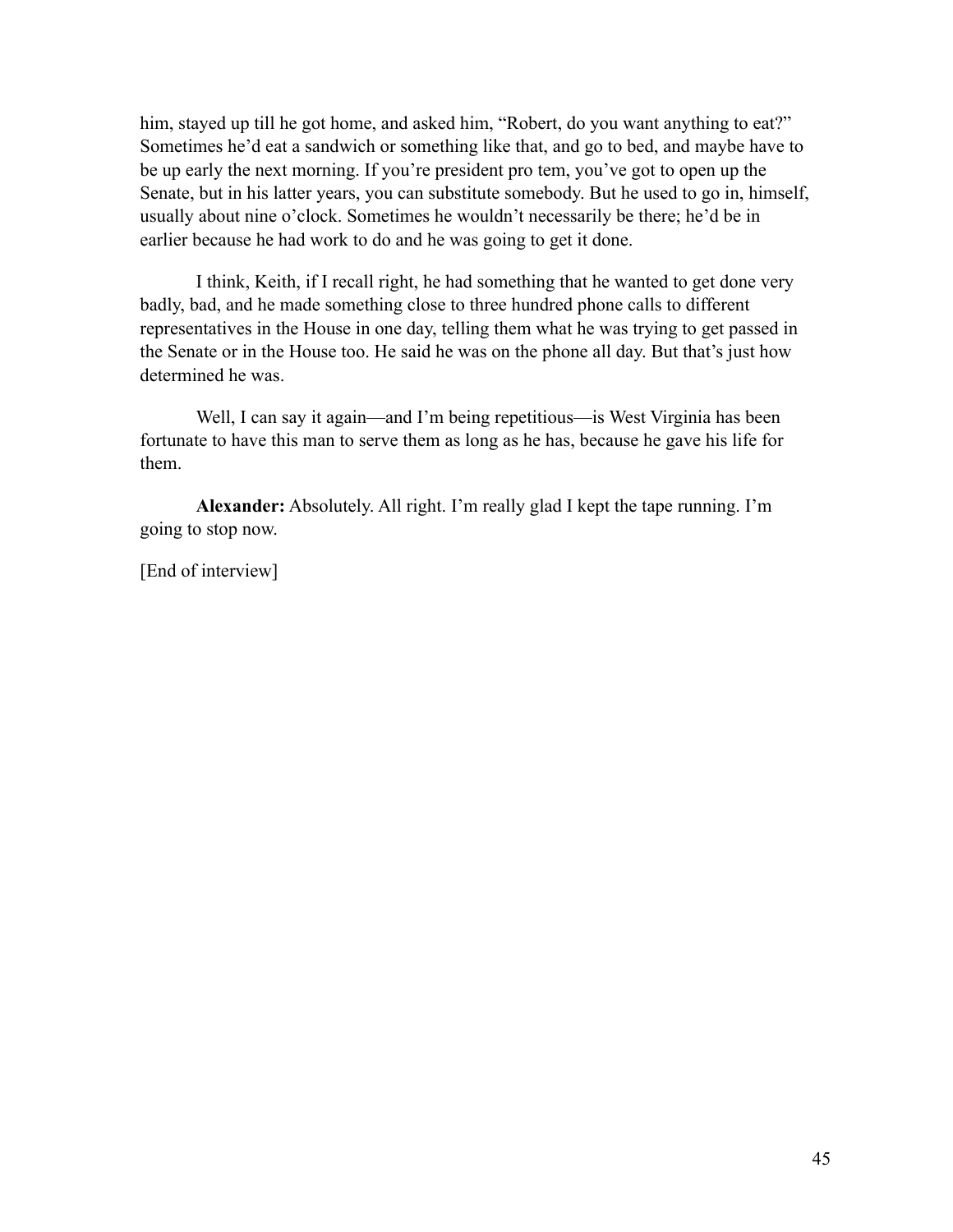<span id="page-45-0"></span>**Index**

Acker, Father Thomas 20 Allen, Jim 42, 44 Appropriations Committee 8, 37 Arlington, Virginia 30, 40 Baker, Senator Howard 39 Barth, Anne 33, 42 Bavarian Inn 33 Beaver Falls, Pennsylvania 10 Beckley, West Virginia 15, 38 Byrd, Erma childhood 23 and death of grandson 7 family background 23 and finances 17 health 33 home life 7, 39, 40, 41, 44-45 love of West Virginia 14, 36, 43 personality 9, 17, 22-24 Byrd, Senator Robert and birds 33-34 childhood 10-13, 26, 37 as cigar smoker 14, 29, 34 courtship of Erma 24 and death of grandson 5-6 and death of wife 20 as execution witness 15-16 family life 25, 27 and the fiddle 6, 7, 11, 38 film of grandson 3, 6, 7 and finances 9, 17, 33, 43, 44 foster parents 10-11 and friendship 13, 20 funeral 22, 26 and gardening 7, 13, 23-24 grave site 20, 37 health 19, 20-22, 36 hobbies 40-41 home life 9, 41, 45 legacy 36 and line item veto 29, 35 love of history 41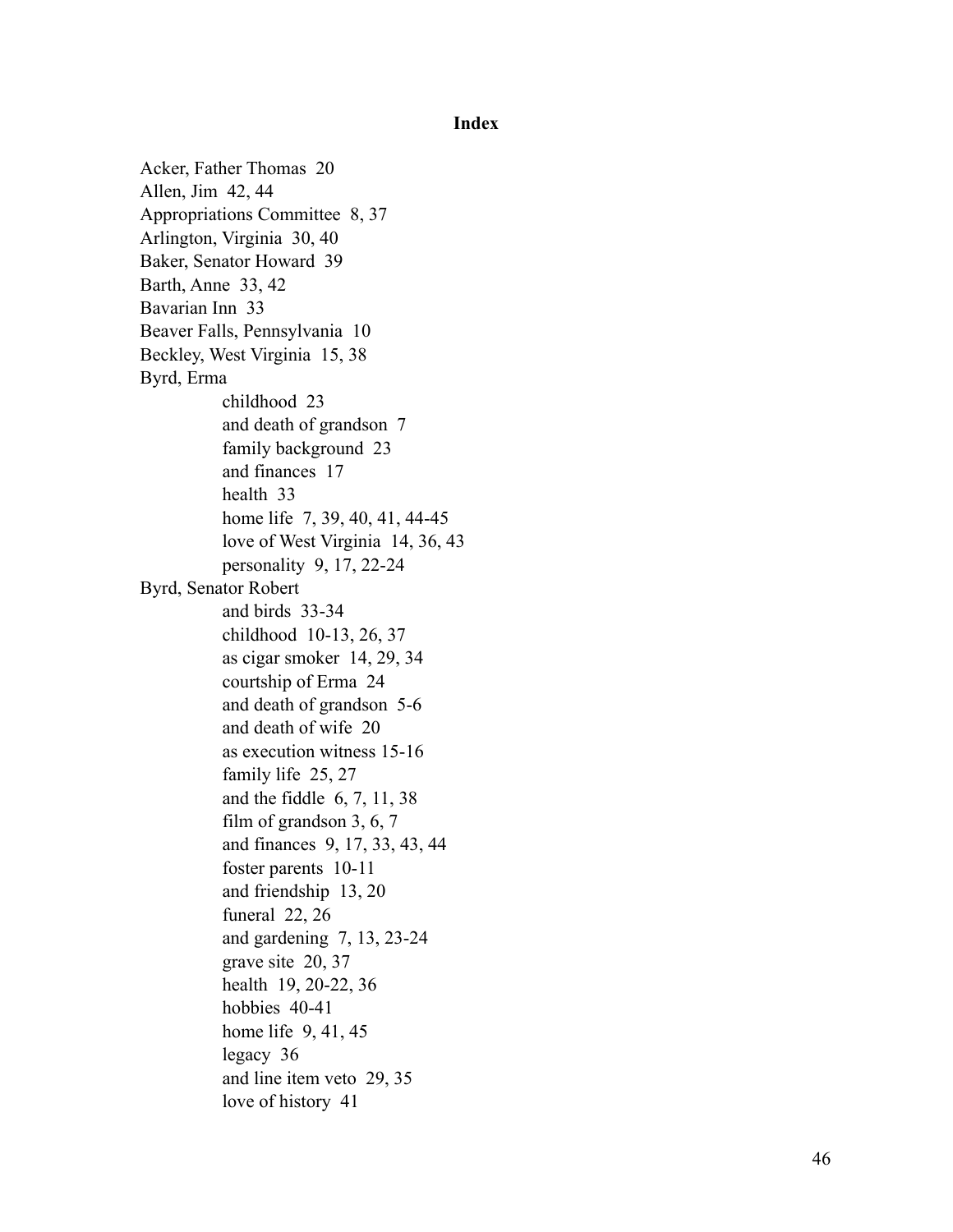love of West Virginia 26 memory abilities 11, 16, 32, 40 musical abilities 38-40 and peeping tom 27 pork barrel spending 14 as president pro tem 19, 35, 45 pseudonym "Mr. Fairfax" 21 religion 12, 15, 40, 42 residence 17-18 roads 14 sense of humor 8, 18 service to West Virginia 14, 19-20, 24-26, 35, 45 and sports 40-41 as teacher 32 on voting 16, 19, 35 as Whip 35 work ethic 25, 28, 36, 44-45 Byrd, Titus Dalton 10-12 Byrd, Vlurma Sale 10, 12 Capitol Hill 6, 8, 19, 22, 38 Charleston, West Virginia 14, 19, 22, 31, 38 *Child of the Appalachian Coalfields* 12 Clinton, President William J. 8, 29 coal mining 12, 27 Cobb, Ty 41 Columbia Memorial Baptist Church 40 *Congressional Record* 3, 28 Corridor H 43 Dempsey, Jack 40 Eisenhower, President Dwight 30 Evermay 5, 19 Fairfax Hospital 20, 22 Fatemi, Mohammad 21 Fatemi, Mona Byrd 5, 7, 9, 17 Giant Food 18, 33 Good Neighbor speech 3, 28 Grand Ole Opry 39 Greenbrier Resort 32 Greensboro, North Carolina 11 Hatch, Joan 3, 5 Hatfield, Senator Mark 35 Hayden, Senator Carl 35 Hedgesville, West Virginia 17, 18, 39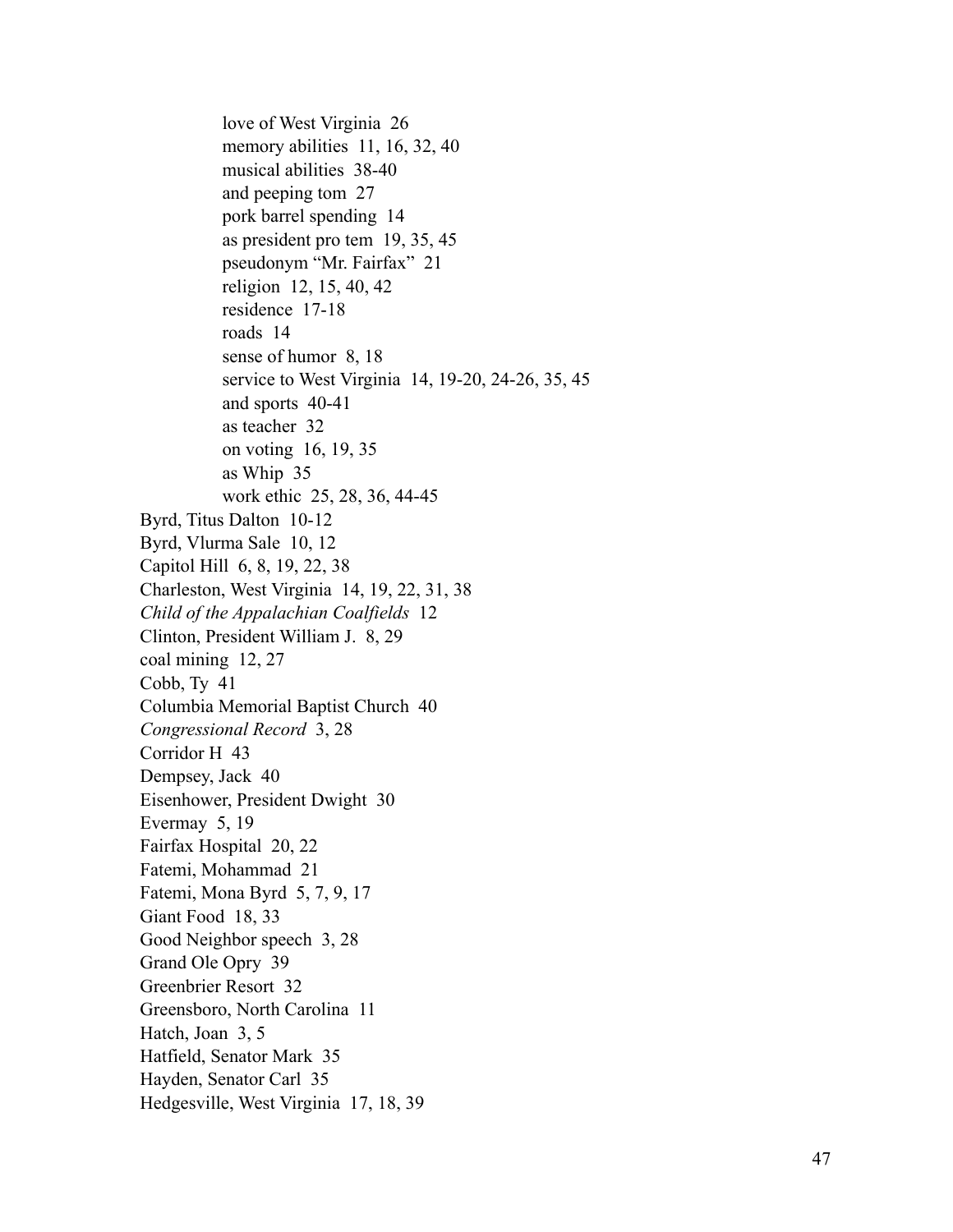*Hee Haw* 39 Huggins, Jim 8, 42 impeachment trial of President Clinton 29 influenza epidemic 10 Jackson, General Thomas "Stonewall" 32, 33 Johnson, President Lyndon 30 Kennedy, Senator Edward M. 8-9, 26, 36 Ku Klux Klan 30-31 Leesburg, Virginia 5 Lincoln, President Abraham 22 Lindbergh, Charles 40 Majority Leader 35, 38 Majority Whip 8 McDonald's 25 McIntosh, Martha Anne 42 McLean, Virginia 3, 4, 24 Minority Leader 35 Moore, Jon 5, 6, 21 Moore, Marjorie (Margie) 5, 9, 17 Moore, Mary Anne 5, 7 Moore, Michael 3, 5-7 Nashville, Tennessee 39 North Wilkesboro, North Carolina 10 Panama Canal 39 Parton, Dolly 39 Rehnquist, Chief Justice William 29 Reid, Senator Harry 20 Roanoke, Virginia 23 Robert C. Byrd Highway 26 Rockefeller, Senator John D. 25 Rockville, Maryland 23 Roosevelt, President Franklin 30 Ruth, George H. "Babe" 40 Safeway, Inc. 3, 4 Sale, Ada Kirby 10 Sale, Clyde 10 Sale, Cornelius 5, 10-11 Sale, Jettie 10 Sale, Quelle 10-11, 13 Sale, Reuben 10 Sale, William 10 Sauvain, Terry 33 *The Senate, 1789-1989* 6